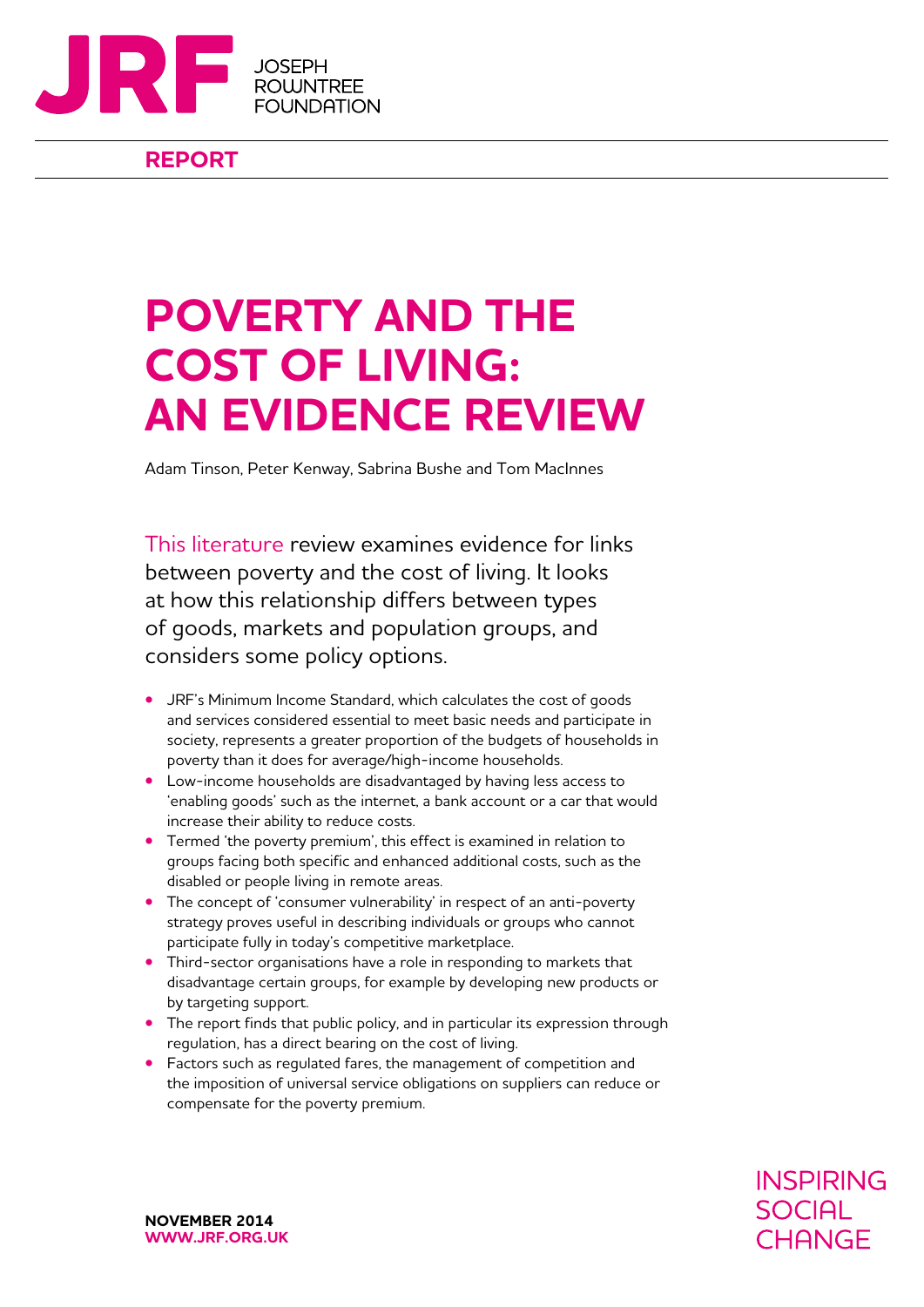## **Contents**

| $\mathbf 1$ | Introduction                                         | 04 |
|-------------|------------------------------------------------------|----|
|             | Poverty and the cost of living: an evidence review   | 04 |
|             | Key points                                           | 04 |
|             | How do low-income budgets differ?                    | 05 |
|             | The 'poverty premium'                                | 05 |
|             | Public policy and the cost of living                 | 06 |
|             | The role of companies and regulators                 | 07 |
|             | The role of individuals and the third sector         | 07 |
|             | Recommendations for an anti-poverty strategy         | 08 |
| 2           | Scope: what count as essential goods or services?    | 10 |
|             | Introduction and summary                             | 10 |
|             | Essential goods and services in the UK               | 10 |
|             | What is the Minimum Income Standard?                 | 11 |
|             | What are the MIS categories?                         | 11 |
|             | How have MIS categories changed over time?           | 12 |
|             | Essential goods and services internationally         | 13 |
|             | How do other countries define essential goods        |    |
|             | and services?                                        | 13 |
|             | Republic of Ireland                                  | 14 |
|             | Japan                                                | 15 |
|             | Sweden                                               | 15 |
|             | Norway                                               | 15 |
|             | The Netherlands                                      | 15 |
|             | Finland                                              | 16 |
|             | <b>United States</b>                                 | 16 |
| 3           | Concepts: the relationship between costs and poverty | 17 |
|             | Introduction and summary                             | 17 |
|             | Poverty and the cost of living                       | 18 |
|             | Poverty premium                                      | 19 |
|             | Measuring and estimating the poverty premium         | 20 |
|             | How do low-income budgets differ from average        |    |
|             | budgets?                                             | 21 |
|             | Differences in budgets and their costs, by income    |    |
|             | quintile                                             | 21 |
|             | Factors driving increases in the cost of living      | 22 |
|             | National and local government uprating policies      | 22 |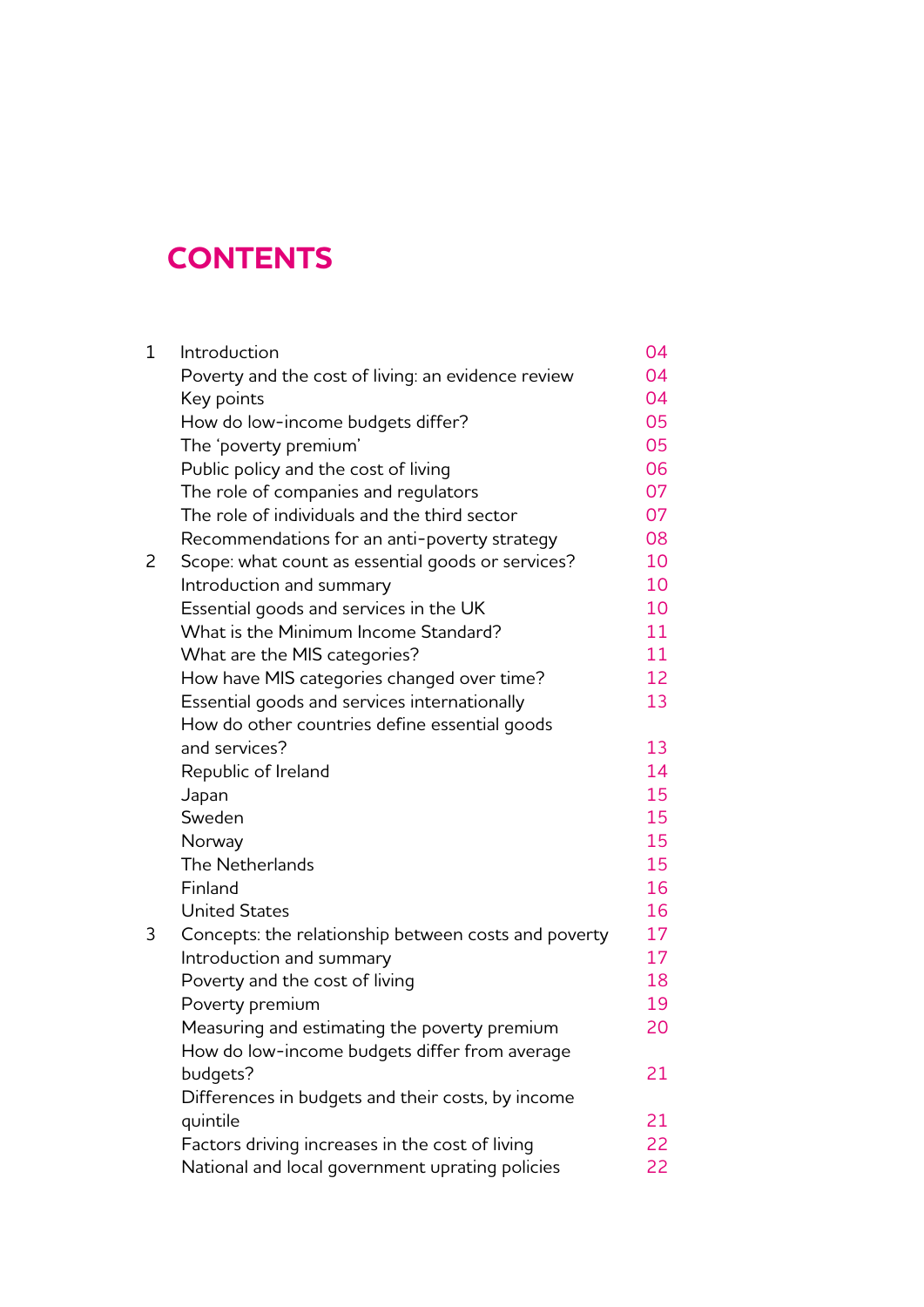|   | Global market influences                              | 25 |
|---|-------------------------------------------------------|----|
|   | Consumption taxes                                     | 25 |
|   | Groups for whom the relationship between cost and     |    |
|   | low income is different                               | 27 |
|   | 'Special' and 'enhanced' costs                        | 27 |
|   | Those lacking 'enabling' products                     | 29 |
|   | Overview: a framework for identifying low-income      |    |
|   | groups facing higher costs                            | 30 |
| 4 | Policies and actors for addressing the cost of living | 32 |
|   | Introduction and summary                              | 32 |
|   | Government                                            | 33 |
|   | Regulators                                            | 36 |
|   | Companies and third-sector organisations              | 39 |
|   | Consumers and switching suppliers                     | 40 |
|   | International approaches                              | 41 |
|   | Energy                                                | 41 |
|   | Water                                                 | 41 |
|   | Credit                                                | 42 |
|   | Looking ahead - consumer vulnerability                | 42 |
| 5 | Conclusion and recommendations for an anti-poverty    |    |
|   | strategy                                              | 45 |
|   | Understanding links and opportunities                 | 45 |
|   | Recommendations                                       | 46 |
|   |                                                       |    |
|   | <b>Notes</b>                                          | 48 |
|   | References                                            | 49 |
|   | About the authors                                     | 53 |
|   |                                                       |    |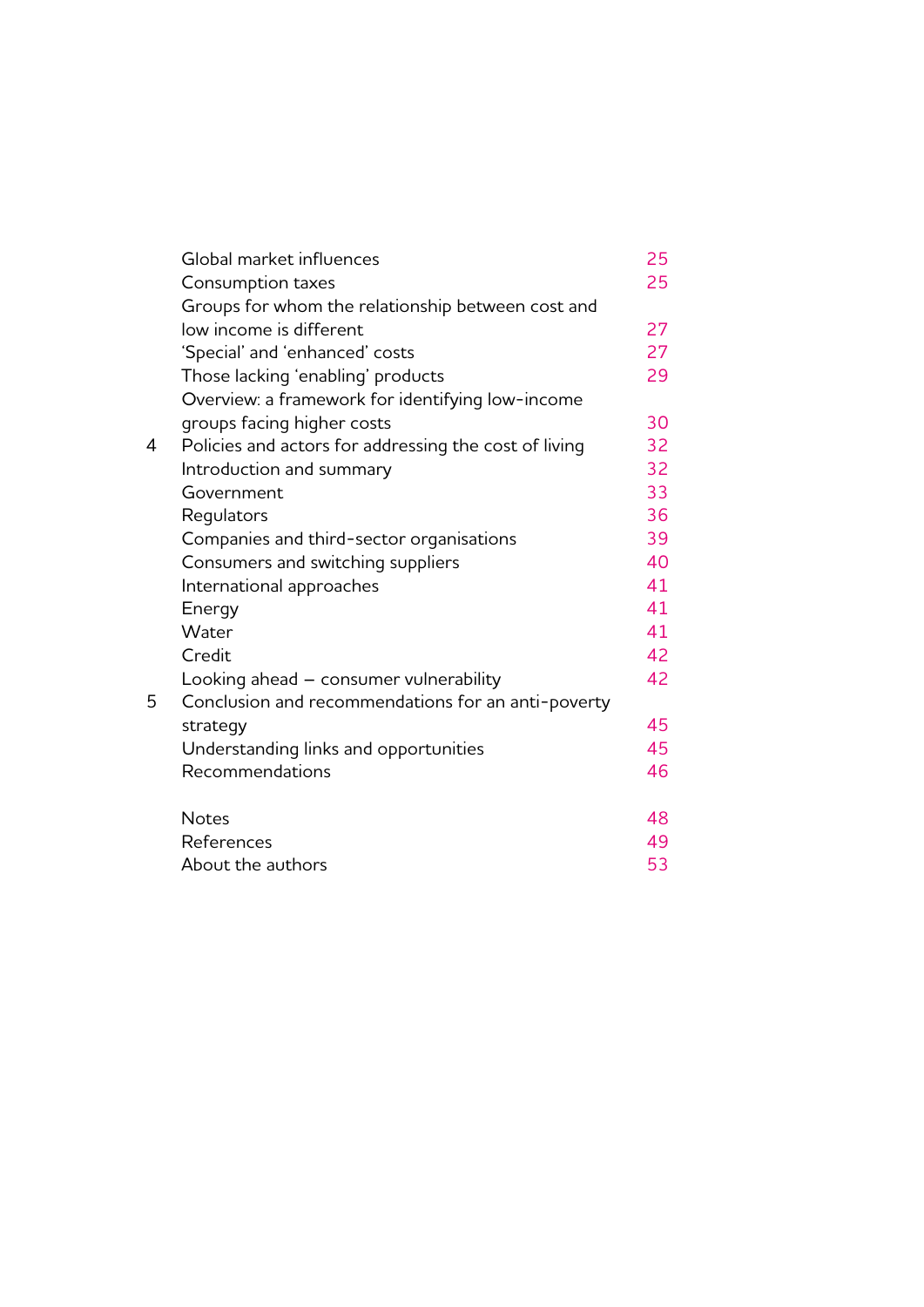# **1 Introduction**

### **Poverty and the cost of living: an evidence review**

This report reviews the literature on the links between poverty and the cost of living. It looks at how this relationship differs between types of goods, markets and population groups, and considers the policy options.

Key points:

- **•** The essential goods and services set out in JRF's Minimum Income Standard are in line with international conceptions of what is essential to meet basic needs and participate in society. These items take up a relatively larger share of low-income budgets.
- **•** The price of essential goods and services has risen relatively quickly in recent years, meaning the cost of living has risen faster for those on low incomes. Some groups, such as people with disabilities and those living in rural areas, have specific or enhanced costs of living as a result of additional costs, higher prices or greater quantities.
- **•** Low-income individuals are less likely to be 'active consumers', for example switching suppliers and shopping around. This is in part due to a lack of access to so-called 'enabling goods' that give consumers advantages in markets, such as a bank account to pay for goods in different ways, or internet access to compare prices across a wide range of suppliers, or to buy online.
- **•** Public policy has a direct influence on the cost of living, for example through the level of indirect taxes such as VAT, direct price regulation (such as water bills or regulated rail fares), and through stewardship of competition in the market. Sometimes essential costs are reduced or compensated for by providing, for example, discounts for targeted energy customers, ensuring all can afford a basic service through the universal service obligation in the telecoms sector or money to offset specific costs such as housing and childcare.
- **•** Third-sector organisations can play an important role by responding to markets that do not work well for all low-income households, for example through the development of new products and services, or the provision of targeted support.
- **•** Regulators are increasingly using the concept of 'consumer vulnerability', meaning individuals in vulnerable situations that may affect their ability to engage in markets. It is a more dynamic and flexible concept than that of 'disadvantaged groups'. There are, however, concerns over how the term is used in practice, and how poverty and low income fit into this framework.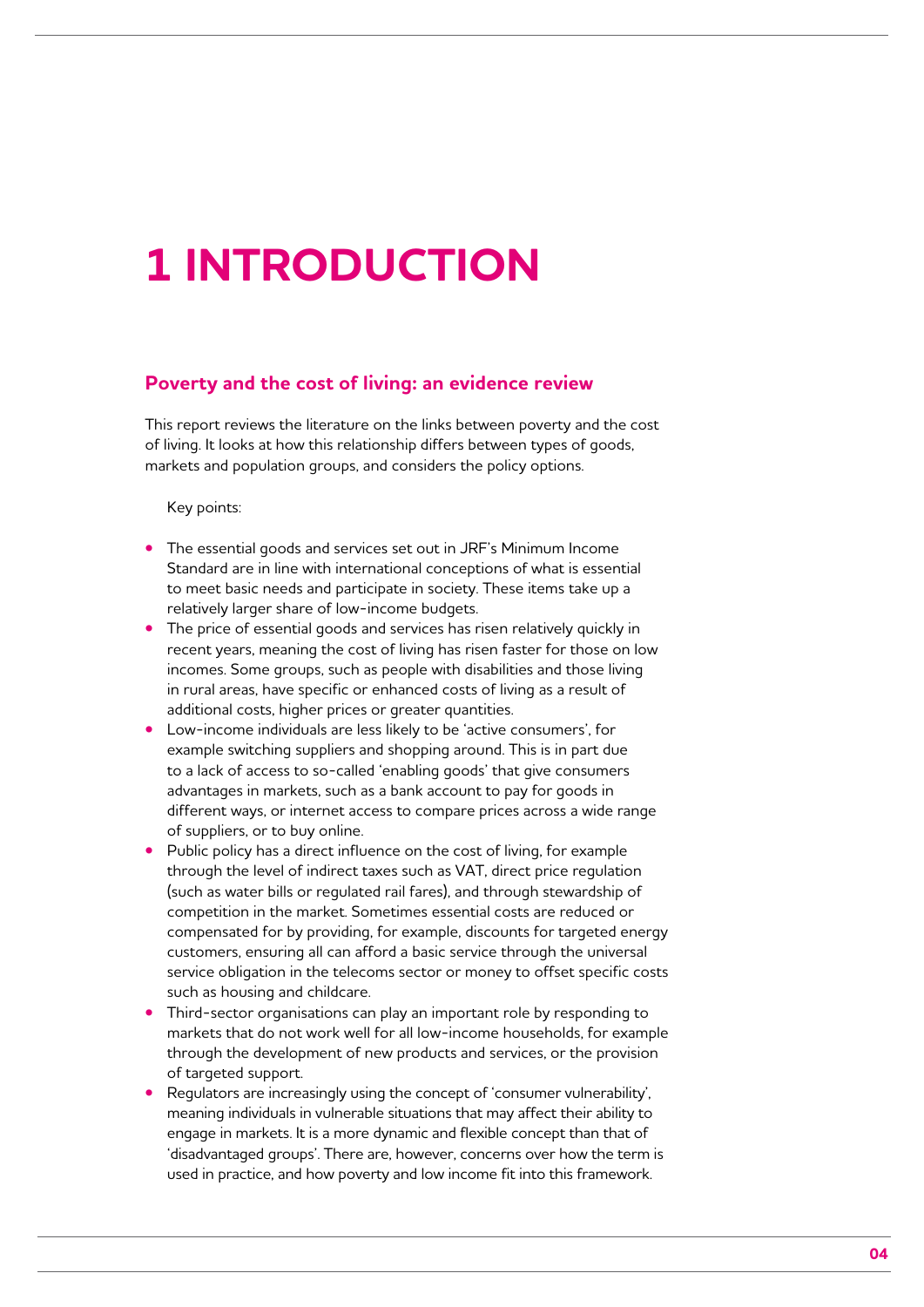**•** A range of policy options can be used to target the cost of living and its link to poverty – those that target low-income households, those that target high-cost households and those that affect the whole population but may be of particular benefit to either low-income or high-cost groups.

## **How do low-income budgets differ?**

The concept of 'essential goods and services', such as those set out in JRF's Minimum Income Standard, is common across developed countries. In the UK, low-income households spend a higher proportion of their income on essential goods and services compared with better-off households. This means these households experience a variation in the 'headline' rate of inflation. In recent years, those with low incomes have tended to experience a higher rate of inflation, although this was not generally the case between the 1970s and the 2000s.

Among low-income households, there can also be a different relationship between costs and poverty. For example, some groups face 'special' and 'enhanced' costs. Special costs are those that other groups do not face, whilst enhanced costs are costs that other people do face, but not to such a large degree. For example, a disabled person with restricted mobility faces the special costs of home adaptations, and the enhanced costs of heating a home they spend more time in. Those in rural areas have special costs to some extent in the form of greater transport needs and may have enhanced costs, for example through higher heating bills.

## **The 'poverty premium'**

The poverty premium is a term used to describe a situation in which people in poverty pay more for equivalent goods and services than those with higher incomes. For example, people on a low income may be required by a supplier to pay for energy through more expensive prepayment meters, or find themselves paying more because they lack banking facilities for direct debit payments, or pay higher fixed costs because of low consumption.

This poverty premium does not just affect those in poverty; nor does it consistently affect those in poverty. For example, people in poverty are more likely to live in deprived areas, where home contents insurance premiums are higher, but most people in poverty do not live in such areas, and most people living in those areas are not in poverty. The idea of a premium often relates to a greater chance of paying a higher price, often associated with something related to poverty but not necessarily poverty itself. Being in poverty may also mean lacking the resources to get around the problem – for example, being able to afford transport to a supermarket rather than relying on higher cost local shops.

There are lots of examples of the poverty premium, yet it is difficult to quantify. There have been no estimates of an 'average' effect or the number of households that might be affected.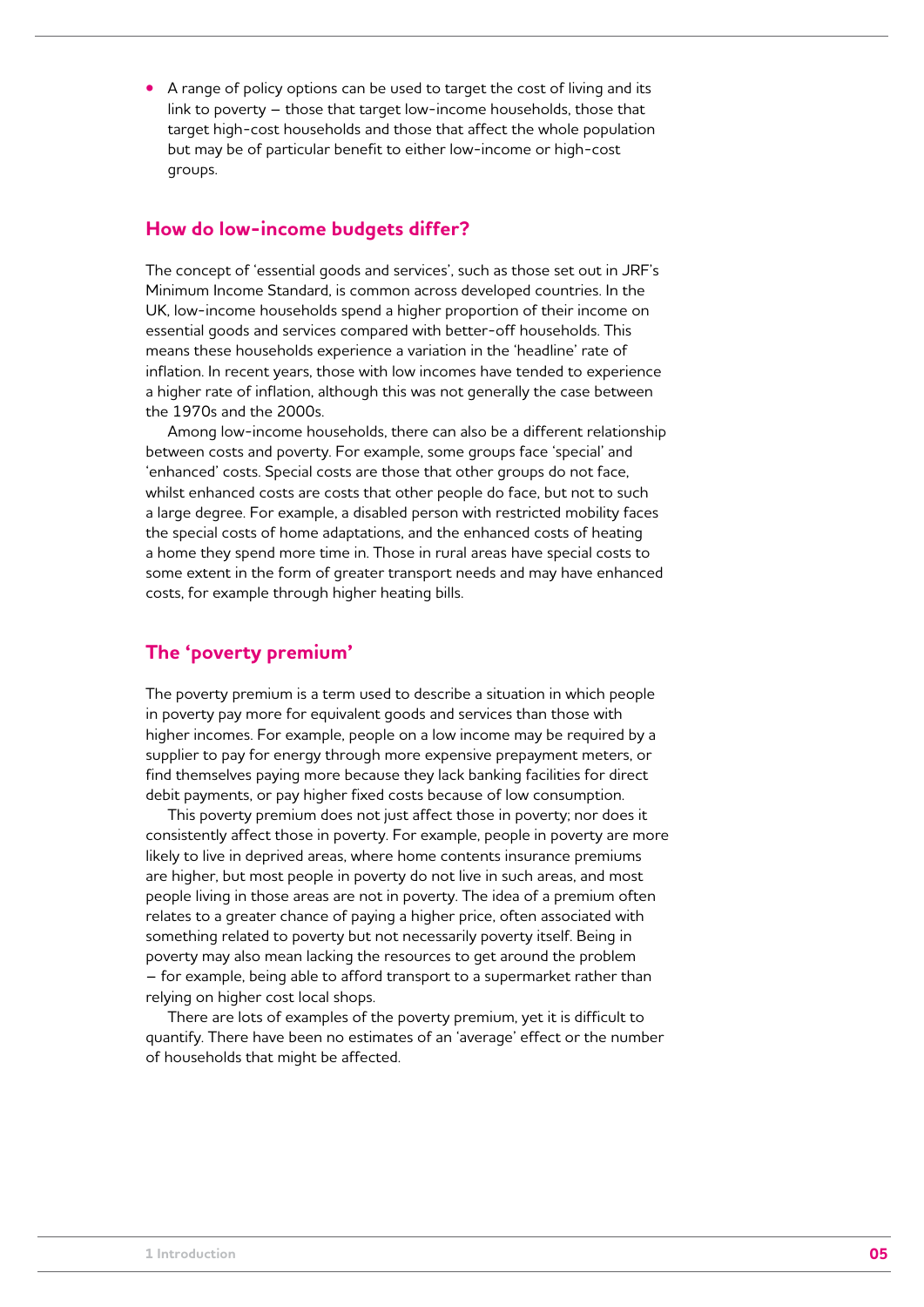## **Public policy and the cost of living**

Almost all economic decisions made by government and firms have the potential to affect people's cost of living. For example, trade policies can raise or lower the price of imported goods. Planning policies can raise or lower the cost of land, and so the cost of housing.

This research identifies the policy decisions made by government or public bodies that have a direct and immediate influence on the cost of some essential items. This takes various forms including: housing benefits for lowincome families for costs in some areas; restrictions on the uprating of water and rail charges; and stewardship of the market to ensure competition (see Table 1).

Government intervention can increase as well as reduce the cost of essentials. There is some debate in the literature over whether indirect taxes, such as VAT and excise duties, weigh more heavily on low-income households. These policies do not apply exclusively to people in poverty, and indirect taxation represents a smaller share of the minimum socially acceptable budget than of average expenditure – assisted by the fact that some key areas of spend, like food and energy, are subject to either no VAT or reduced VAT. Moreover, the costs of some essentials, such as food and energy, are influenced by global market factors as well as domestic policy.

| Category of<br>intervention | <b>Redistribution and</b><br>compensation                                                                                                                 | <b>Reduction and</b><br>control                                                                                                                                                                                                                                         | <b>Market</b><br>functioning                                                                                                                                                                                                                                                                                                                                                   |
|-----------------------------|-----------------------------------------------------------------------------------------------------------------------------------------------------------|-------------------------------------------------------------------------------------------------------------------------------------------------------------------------------------------------------------------------------------------------------------------------|--------------------------------------------------------------------------------------------------------------------------------------------------------------------------------------------------------------------------------------------------------------------------------------------------------------------------------------------------------------------------------|
| Category<br>description     | Compensation for<br>costs incurred:<br>includes parts of<br>the social security<br>or tax systems                                                         | Reduced or<br>controlled costs<br>(through prices<br>or quantities<br>that need to be<br>consumed)                                                                                                                                                                      | Measures that<br>ensure the<br>competitiveness<br>and smooth<br>operation of<br>various markets                                                                                                                                                                                                                                                                                |
| <b>Examples</b>             | Housing (e.g.<br>housing benefit)<br>Childcare (e.g.<br>childcare element<br>of tax credits)<br>Council tax<br>(e.g. setting<br>and reduction<br>schemes) | Water (e.g.<br>voluntary tariffs)<br>Heating and<br>electricity (e.g.<br>price regulation<br>for distribution<br>and transmission;<br>Warm Homes<br>Discount: and<br><b>Energy Companies</b><br>Obligation)<br>Transport (e.g.<br>price controls on<br>regulated fares) | Heating and<br>electricity (e.g.<br>tariff simplification)<br>Food and drink (e.g.<br>investigation into<br>price collusion)<br>Communications<br>(e.g. universal<br>service obligation,<br>monitoring<br>competition)<br>Transport (e.g.<br>competitive<br>tendering for bus<br>services)<br><b>Financial services</b><br>(e.g. investigation<br>into high-interest<br>loans) |

| Table 1: Cost of living policy interventions relevant to people in poverty |  |  |  |  |  |
|----------------------------------------------------------------------------|--|--|--|--|--|
|----------------------------------------------------------------------------|--|--|--|--|--|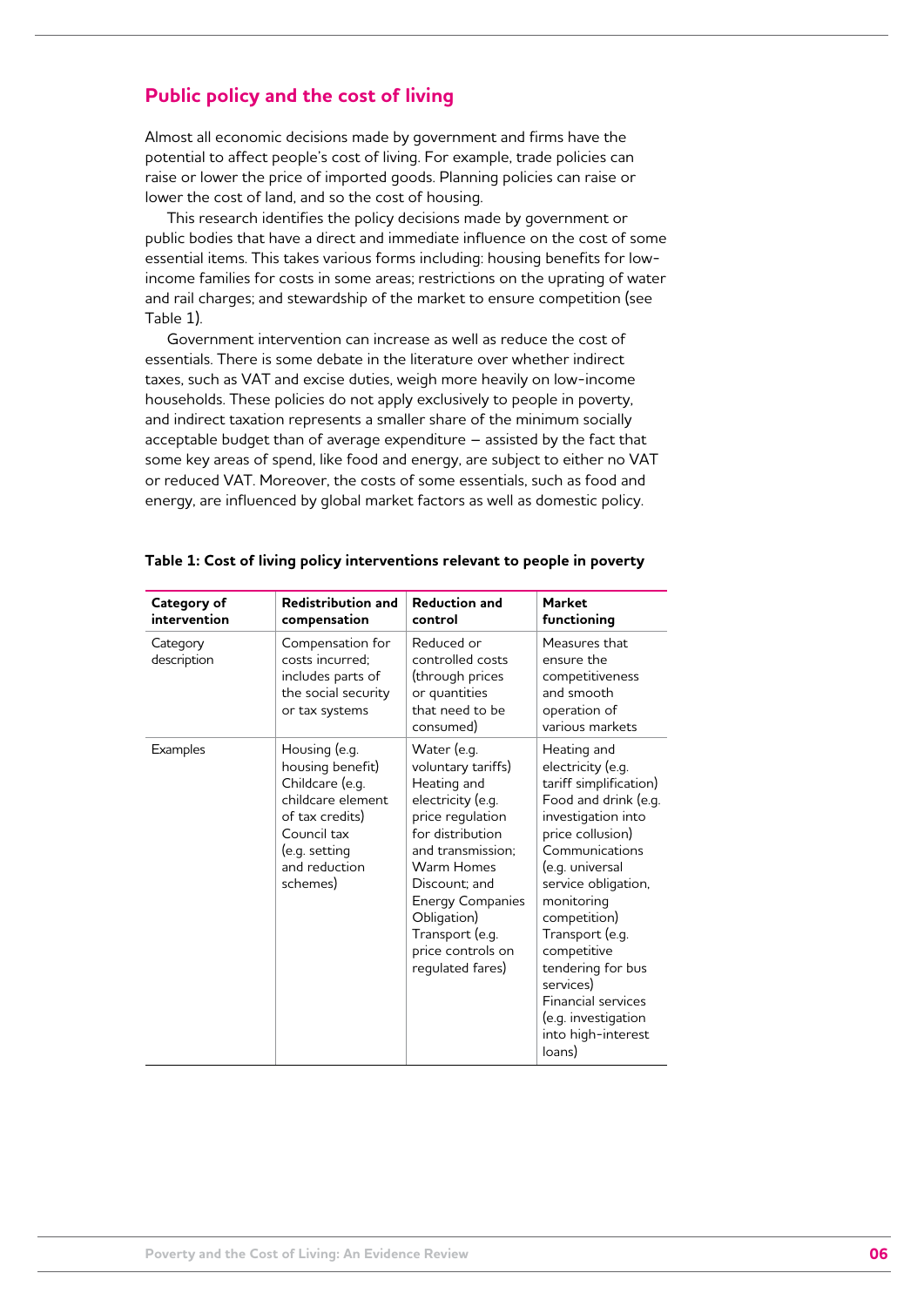## **The role of companies and regulators**

Regulators are increasingly using the concept of 'consumer vulnerability' in their work to refer to people in vulnerable situations that may affect their ability to engage in markets. It is a more dynamic and flexible concept than that of 'disadvantaged groups', which preceded it. There are concerns over how it can be used in practice, and how poverty and low income fit into this framework. However, it is clearly a concept with which an anti-poverty strategy could engage since it raises the question of whether regulators should intervene in the market only for the general consumer, or whether they should intervene for particular types of consumer too.

Regulators such as Ofcom, Ofgem and the FCA are leading the field, seeking to move companies from a reactive to a strategic approach when dealing with issues of consumer vulnerability. This involves working closely with individual firms, consumer groups and other bodies to empower those tasked with addressing consumer vulnerability issues and facilitating coordination across regulators and companies alike.

Regulators monitoring how markets are working for different groups can also help to reveal which parts of the market are not well served and assist companies in identifying commercial opportunities for addressing cost and access issues. Further promotion of good practice among companies could also help.

As a possible type of policy, consideration could be given to the development of modern universal service obligations (USOs), which guarantee a basic, low-cost service. Whilst there is a USO in place for phone lines, there is no equivalent for internet connections. The internet is now a necessity on the basis of a Minimum Income Standard (MIS), which might act as a guide for such things.

## **The role of individuals and the third sector**

Governments and companies are not the only actors, however. Individuals are expected to play a role as active and informed consumers, finding the best deal for essential goods and changing suppliers. However, evidence suggests that low-income families are less likely to do this than average or higher income families.

Access to so-called 'enabling goods' helps people access better and cheaper deals, but the evidence suggests those on low incomes are more likely to lack these enablers. Examples of such goods include bank accounts that allow customers to pay bills by direct debit, which is often cheaper, or a broadband connection that allows for online shopping and price comparisons. Measures to increase access to enabling goods can be effective, but alone they are unlikely to be sufficient as there is also a lack of products that are well suited to meet the needs of low-income households.

The third sector has a role to play here, and there are examples of organisations responding to markets that do not work well for low-income households, for example through the establishment of food projects and community energy projects. In some cases, new products have been developed to better serve the needs of certain groups, including low-income households. Such interventions have sometimes led to product innovation by mainstream providers, creating more competition and choice.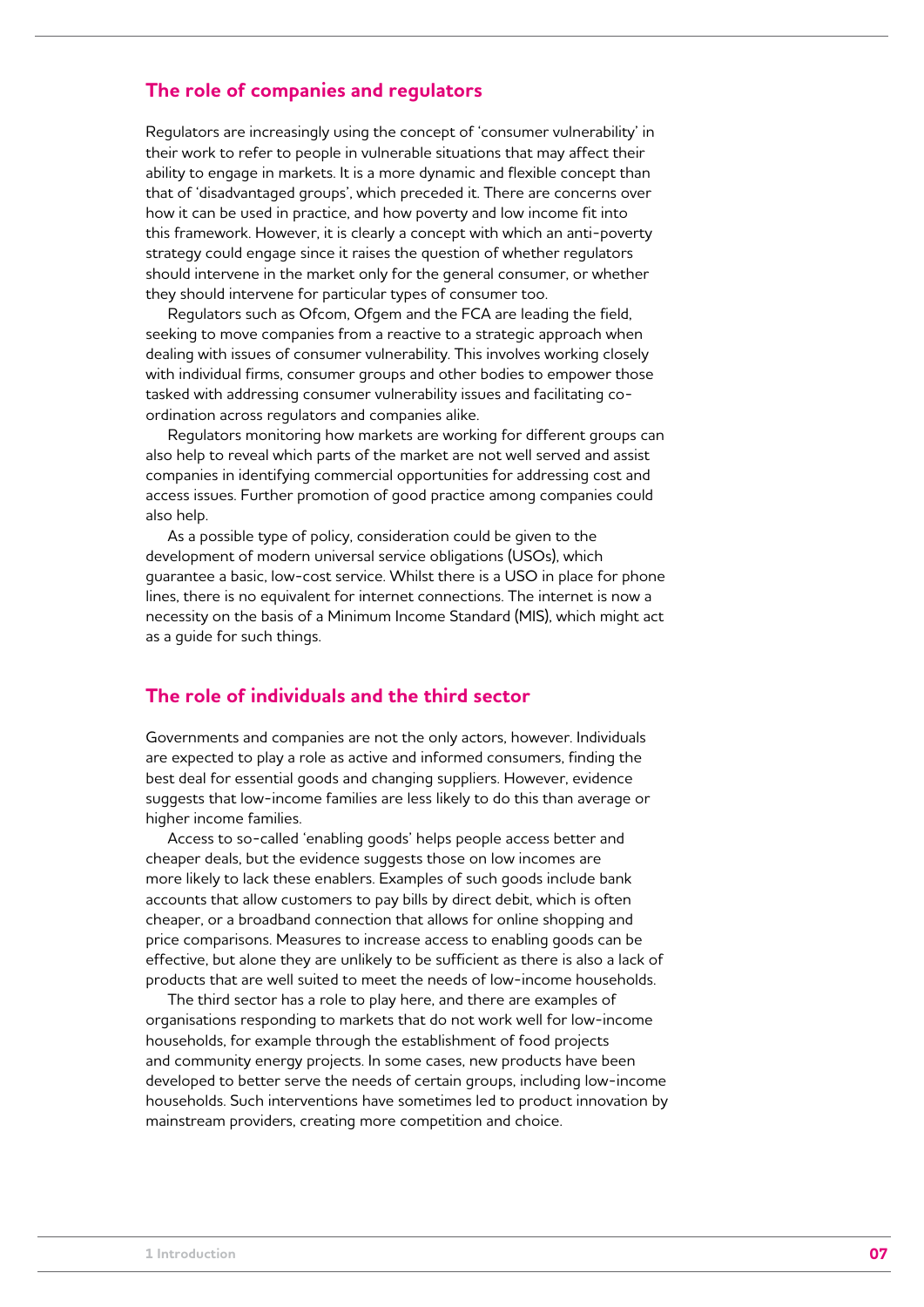## **Recommendations for an anti-poverty strategy**

To address the cost of living as part of an anti-poverty strategy requires engagement with a range of actors including companies, regulators and third-sector organisations. Public policy alone cannot address the issue.

There are also tactical decisions to be made about how an anti-poverty strategy should approach cost of living issues. Table 2 presents two types of household – low income and high cost – and indicates whether the policies that could be applied are specific to the households in the group or whether they apply generally but with a greater impact on those on a low income.

|                                                                                                | Low income households                                                          | Households with specific<br>higher costs                                              |
|------------------------------------------------------------------------------------------------|--------------------------------------------------------------------------------|---------------------------------------------------------------------------------------|
| Examples of costs specific<br>to the group                                                     | A Cuts in public subsidies<br>and discounts targeted at<br>low-income families | <b>B</b> Costs associated with<br>disability or living in rural<br>areas              |
| Examples of costs<br>affecting whole population<br>that affect the group<br>disproportionately | <b>C</b> Uprating of transport<br>and water costs.<br>consumption taxes        | <b>D</b> Costs associated with<br>consumer vulnerability or<br>lacking enabling goods |

|  |  |  |  | Table 2: Policies applied to low-income and high-cost households |
|--|--|--|--|------------------------------------------------------------------|
|  |  |  |  |                                                                  |

Much activity and campaigning against poverty focus on group A in Table 2, but there is a need for greater focus on special and/or enhanced costs (group B), among whom low-income households may be over-represented. There is also a case for thinking about costs that affect the whole population but have a greater impact on those with low incomes or higher costs (groups C and D). This may be a way of building a broader coalition for action.

A focus on subsidies, notably the cost of housing and perhaps childcare too, remains crucial but is not enough. Both government and its critics focus on these subsidies. An anti-poverty strategy needs to develop principles that create an intermediate position in which the concerns of both sides can be heard.

Moving beyond this, problems of cost require thinking to develop in three directions. The first is through attention to groups facing special and/ or enhanced costs, for example those arising from long-term sickness or disability or those incurred, say, by residents in rural areas. Identification and measurement of these costs will often require close attention to the interplay between private service providers, public subsidy (e.g. in the case of rural public transport) and regulators.

The second development is to turn the focus on those general costs with a disproportionate impact on low-income households. It should not be forgotten that today's attention to poverty is built on a long record of measurement, starting (arguably) with the Rowntree Income and Wealth Study in the early to mid-1990s. Progress will require evidence, both statistical and relating to the institutional framework that drives these costs. While some of these will relate to the operation of free markets (rising world demand), it will be necessary to identify the role of public policy (and private sector reactions), from planning to tax, and to include the 'rules' by which certain administered costs (e.g. regulated rail fares, network energy costs) are allowed to rise.

The third development is toward costs that are higher due to some other disadvantage experienced by particular households (and perhaps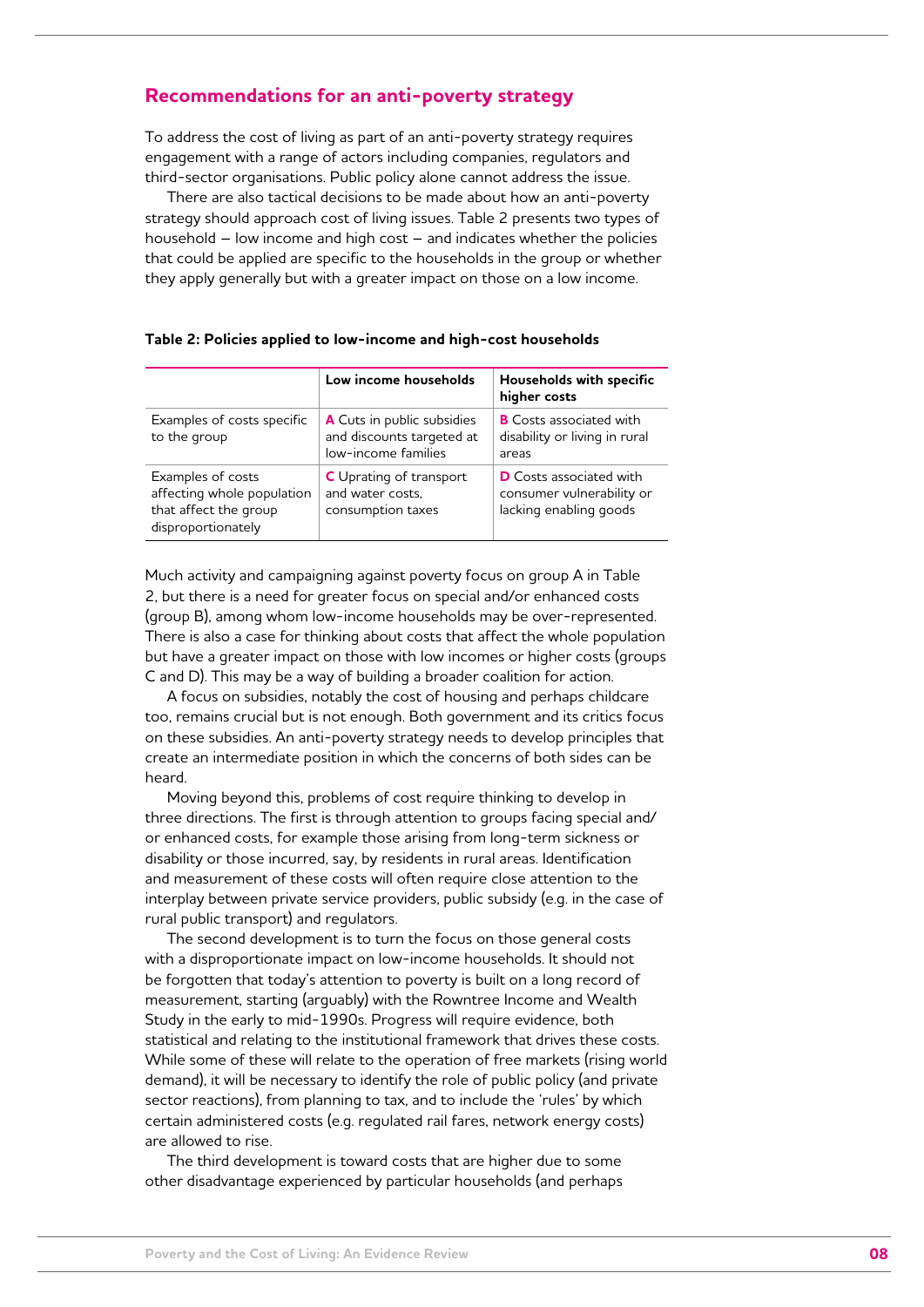at particular times). One way forward could be to investigate how far the regulators' emerging concept of the 'vulnerable consumer' could be shaped to serve anti-poverty purposes. Another could be to develop the concept of the enabling good – possession of a bank account, access to high-speed internet, access to good, reliable transport.

All these ideas have potential. Thinking about how consumers, companies and regulators interact – quantifying the losses associated with lacking an enabling good, for instance, or not switching utilities – could help identify candidates for modern USOs and develop a basis for challenging regulators (including planning authorities) over the way they conceive and evaluate customer needs.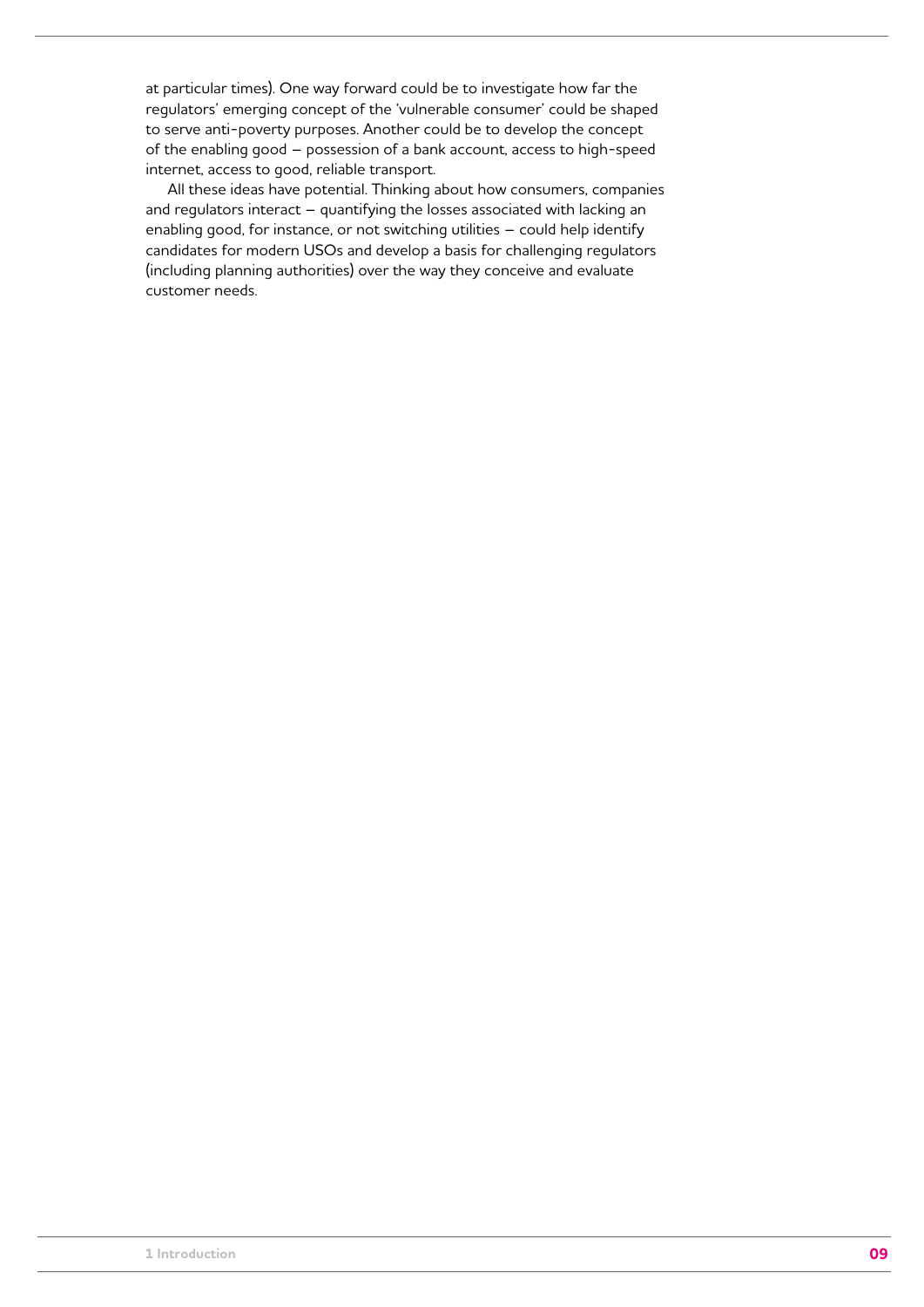## **2 Scope: what count as essential goods or services?**

### **Introduction and summary**

The 'cost of living' is generally thought to refer to the prices of those goods and services considered essential to day-to-day life. In order to examine its impact on poverty, it is necessary first to decide what it includes. This chapter presents a review of what goods and services are defined as essential, both within the UK (Section 1.2) and abroad (Section 1.3) It then looks at who creates the definition and what, if anything, it is used for. The UK Minimum Income Standard (MIS) is the reference point with which these different definitions are compared.

The main findings of this chapter are as follows:

- **•** MIS does not differ substantially from most international measures. Having categories for social and cultural participation and holidays puts it in the mainstream of such measures. The omission of health spending reflects that, in the UK, most health care is free at the point of delivery.
- **•** MIS is less generous than some other 'full inclusion' standards as it does not count money set aside for savings as essential.
- **•** Where other countries differ is usually as a result of the intention and methodology of the measure (for example, in the USA, the Self-Sufficiency Standard excludes spending to participate in society) or a reflection of public policy differences (most other countries have no equivalent to council tax).

## **Essential goods and services in the UK**

A description of what the cost of living comprises depends on the selection of goods and services that are regarded as essential to everyday life. There are various methods for doing this, including: selection by experts, consensual measures (based on what people deem essential), and selection on the basis of recorded expenditure patterns.

There are no official measures or definitions, but two widely used measures in the UK are the Minimum Income Standard (MIS) and the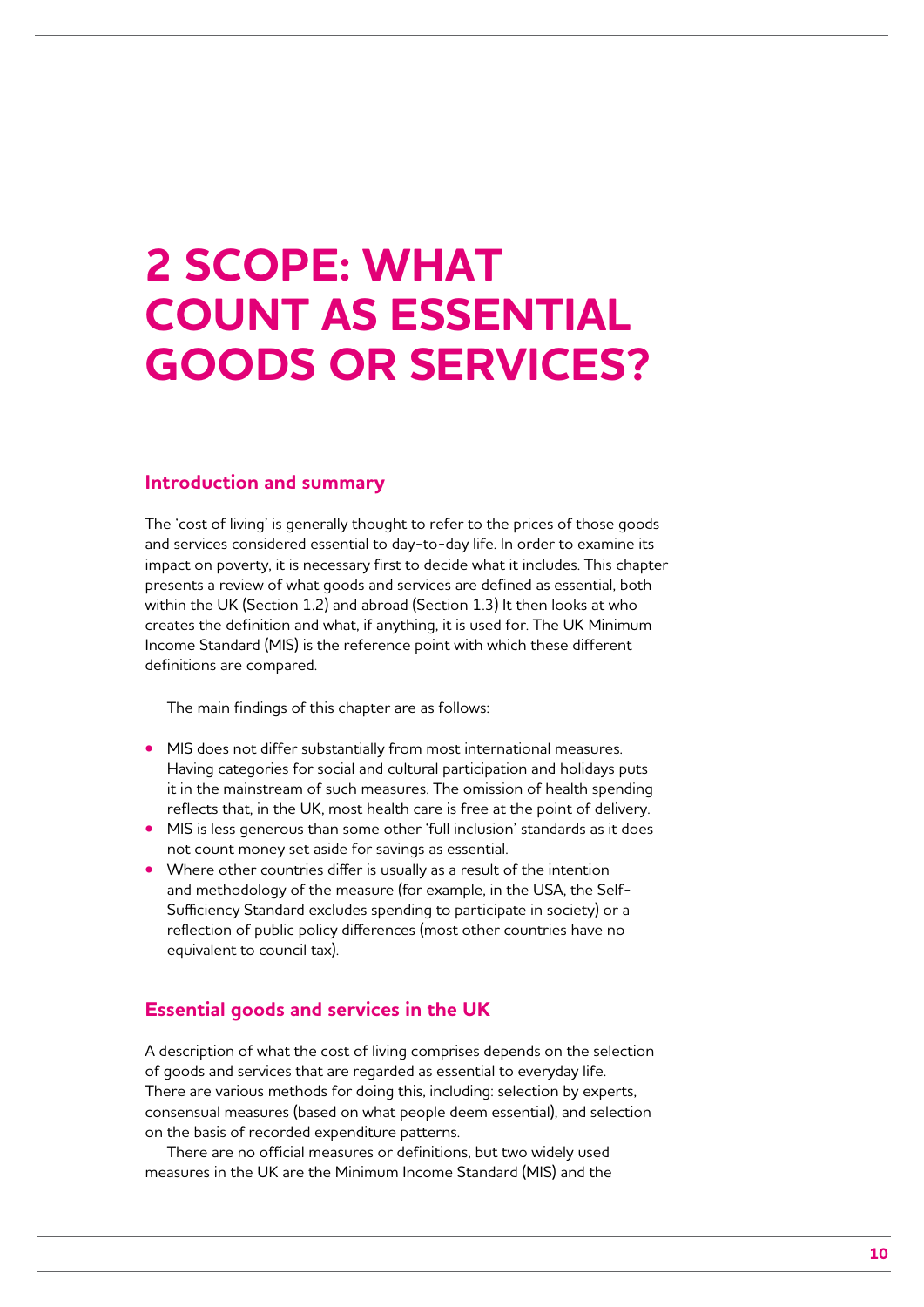Necessities of Life Survey (NLS; currently managed by Poverty and Social Exclusion). MIS is a reference budget approach involving consensual discussion of necessities, with expert input for certain aspects such as nutritional value. It creates a minimum for social participation, rather than a 'low-cost but acceptable' budget. The NLS undertakes polling to assess what a majority of the public consider to be a necessity, and then use a follow-up survey to quantify how many people lack these necessities. The NLS was conducted in 2012 for the first time since 1999 (Gordon et al, 2013).

This review will focus primarily on operationalising the categories contained in MIS. We choose MIS because it constructs a budget with categories of expenditure, which allows for easier international comparisons and assessment of the actual cost of meeting needs.

### What is the Minimum Income Standard?

MIS is defined as 'the income that people need in order to reach a minimum socially acceptable standard of living in the UK' (Hirsch, 2013b:8). It is relevant to the cost of living as it considers only those goods and services deemed by focus groups to be necessary for participation in society. The research involves groups of participants from mixed socio-economic backgrounds engaging in discussions around what constitutes the minimum income for a detailed budget that would permit inclusion in society, with expert checking to ensure it meets, for example, nutritional standards. The full methodology is available in Bradshaw et al, 2008.

#### What are the MIS categories?

The household budgets comprising a minimum according to MIS derive from a list of goods and services, classified in the following categories:

- **•** food and drink
- **•** clothing
- **•** household goods and services (including telecoms service, household items, furnishings, and internet connection where appropriate)
- **•** personal goods and services (including healthcare and toiletries)
- **•** transport (public and car where appropriate)
- **•** social and cultural participation (entertainment and holidays)
- **•** housing (includes rent, insurance, energy and water bills, council tax)
- **•** childcare.

Table 3 shows the breakdown of these categories as a proportion of the MIS budget for four family types for 2013.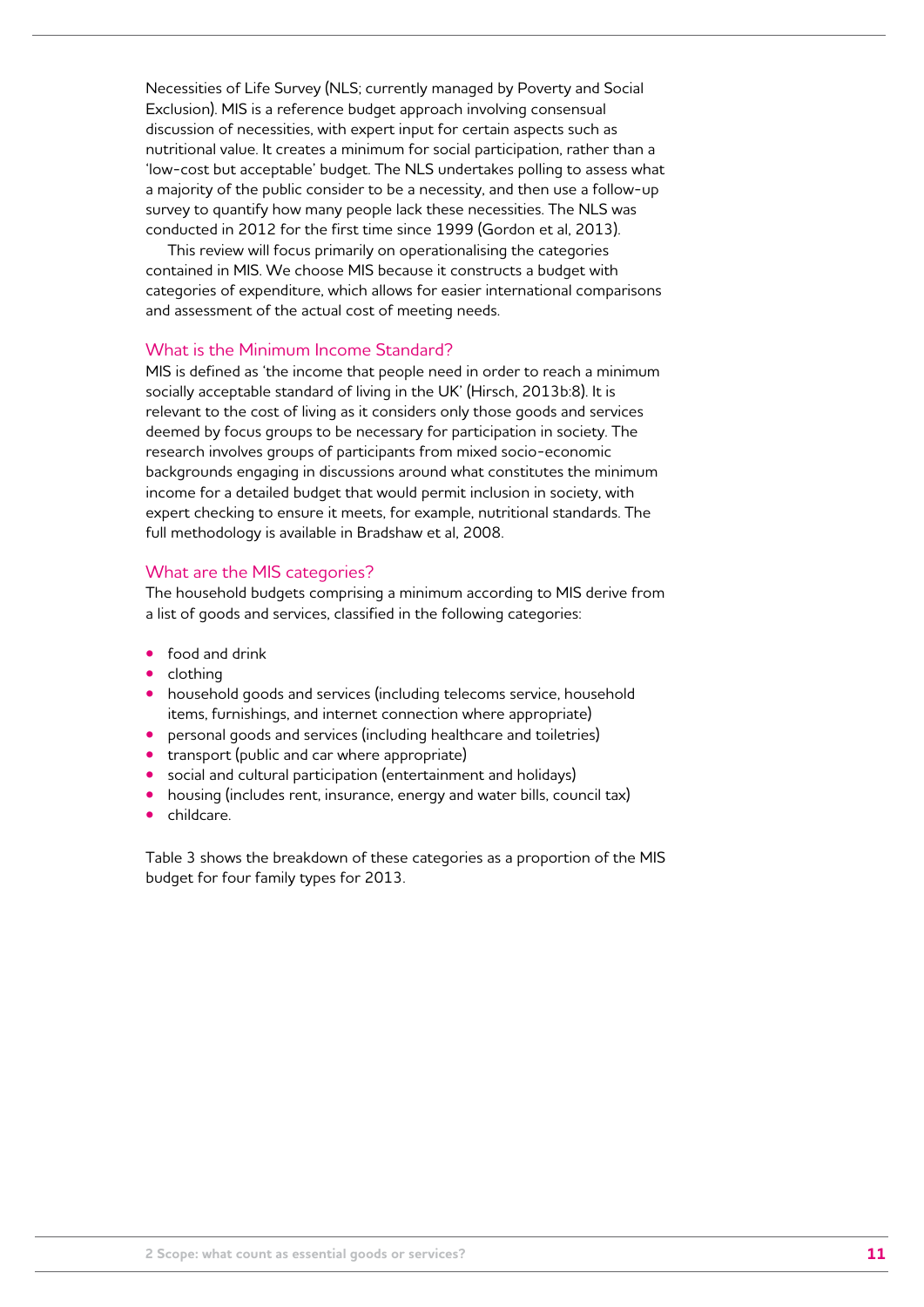|                                         | Single adult | Couple no<br>children | Lone parent<br>one child | Couple two<br>children |
|-----------------------------------------|--------------|-----------------------|--------------------------|------------------------|
| Housing                                 | 40%          | 32%                   | 36%                      | 28%                    |
| Food and drink                          | 20%          | 26%                   | 17%                      | 20%                    |
| Social and<br>cultural<br>participation | 17%          | 19%                   | 12%                      | 18%                    |
| Transport                               | 8%           | 7%                    | 13%                      | 13%                    |
| Household<br>goods and<br>services      | 6%           | 5%                    | 8%                       | 6%                     |
| Personal goods<br>and services          | 4%           | 6%                    | 8%                       | 8%                     |
| Clothing                                | 4%           | 5%                    | 6%                       | 7%                     |
| Total budget                            | 273.85       | 395.90                | 365.95                   | 558.04                 |
| Childcare<br>amount                     | 0.00         | 0.00                  | 158.61                   | 156.57                 |

#### **Table 3: MIS expenditure on essentials for four main family types**

Source: Hirsch, 2013b

For every family type, the largest components of expenditure are rent, and food and drink. Childcare is also potentially very significant for families with children, although in practice these families would be likely to receive support through tax credits. Also substantial are the costs of social and cultural participation and transport.

#### How have MIS categories changed over time?

As a consensual budget standard, the categories of goods and services considered essential in MIS are prone to change over time as those focus groups who help determine the standard reflect society's changing norms. Since MIS was established in 2008, there have been some changes to the composition of the basket, which have affected the measurement of the cost of living.

In the first report, a computer and an internet connection were only considered necessary for families with children in secondary education. In the 2010 review, however, they were considered necessary for all families with working-age adults (Davis et al, 2010), and since 2014 apply to all household types. Contract mobile phones were also included in the budget in 2010 if part of a package with the internet and landline, although pensioners are only considered to need a pay-as-you-go phone.

In the 2012 rebasing of MIS for families with children, cars became considered essential. This reflected a tipping point in opinions on an issue that had been previously a matter of dispute (Davis et al, 2012:17). The annual cost to a lone parent family with one child was around £2,480 and £3,100 for a couple with two children, though there were partially compensating reductions elsewhere. In 2010, a computer with an internet connection became considered essential for all non-pensioner households. This involved a net increase for non-pensioner households without secondary-school-aged children of between £110 and £360 a year. There were reduced phone costs with this, which meant there was a slight decrease for families with secondary-school-aged children.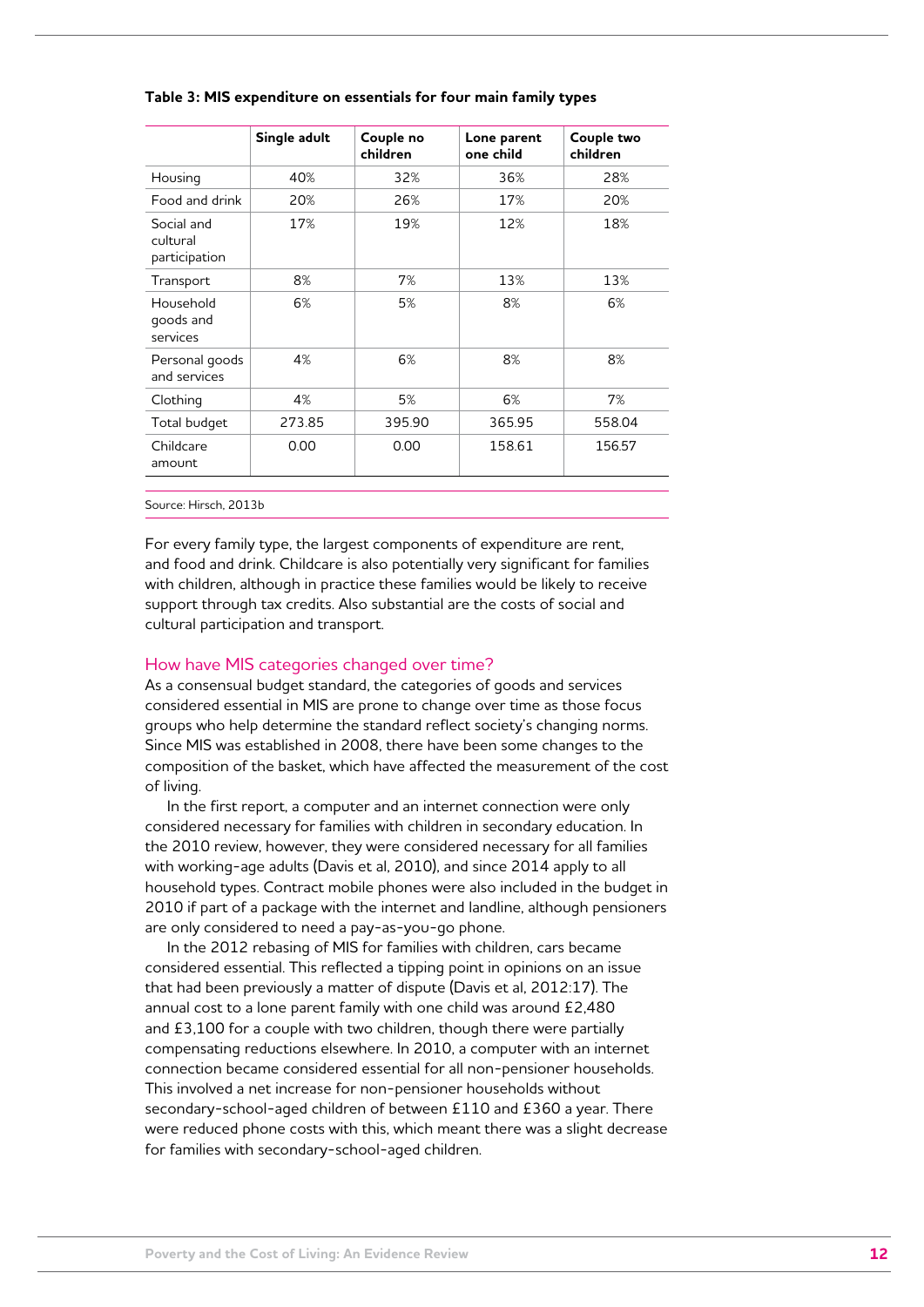## **Essential goods and services internationally**

How do other countries define essential goods and services?

Essential goods and services are defined in a variety of ways internationally and the differences between these and UK descriptions become clear when examining the goods, services and categories used in different budget standards. There are detailed budget standards such as the UK MIS, or broader categorical measures such as the Swedish 'household budget for a reasonable level of living'. Additionally, they can vary methodologically: the UK MIS is a consensual budget measure, whilst others use expert selection or consumer expenditure patterns. Another important component is the level of 'essentialness' desired. Budgets can be intended as 'modest but adequate', 'low-cost but acceptable' or even simply 'family survival' (Fischer, 2007). An alternative categorisation offered by Fischer is that of subsistence standard budgets compared with full inclusion standards (Fischer, 2007:10).

What should be included in the assessment of the cost of living does not vary substantially between different countries. Table 4 summarises the countries considered. The typology used is:

- **•** full inclusion standards: those that cover all the goods and services considered necessary for meeting basic needs including participation
- **•** basic inclusion standards: more limited budgets that have some reference to participation but exclude other areas of spending
- **•** subsistence standards: budgets that exclude participatory spending.

This categorisation represents the type of budget, whether it is intended to reflect the income necessary to participate fully or partially in society, or whether it is limited to the amount needed to meet physical needs. Many of the studies differ methodologically and would not be comparable, for example, in terms of the final budget figure. However, the interest here is in the broadest categories. Within a given type of budget, the main differences are usually public-policy related.

The organisations that create budget standards do so for varying purposes. (Some do so in order to create a socially acceptable minimum, like the UK MIS and those standards used in Ireland, Japan, The Netherlands and Finland). Others can be as a reference for consumers or the government (e.g., Sweden, Norway and the US Self-Sufficiency Standard), or as a type of poverty measure (as with the American EPI budget).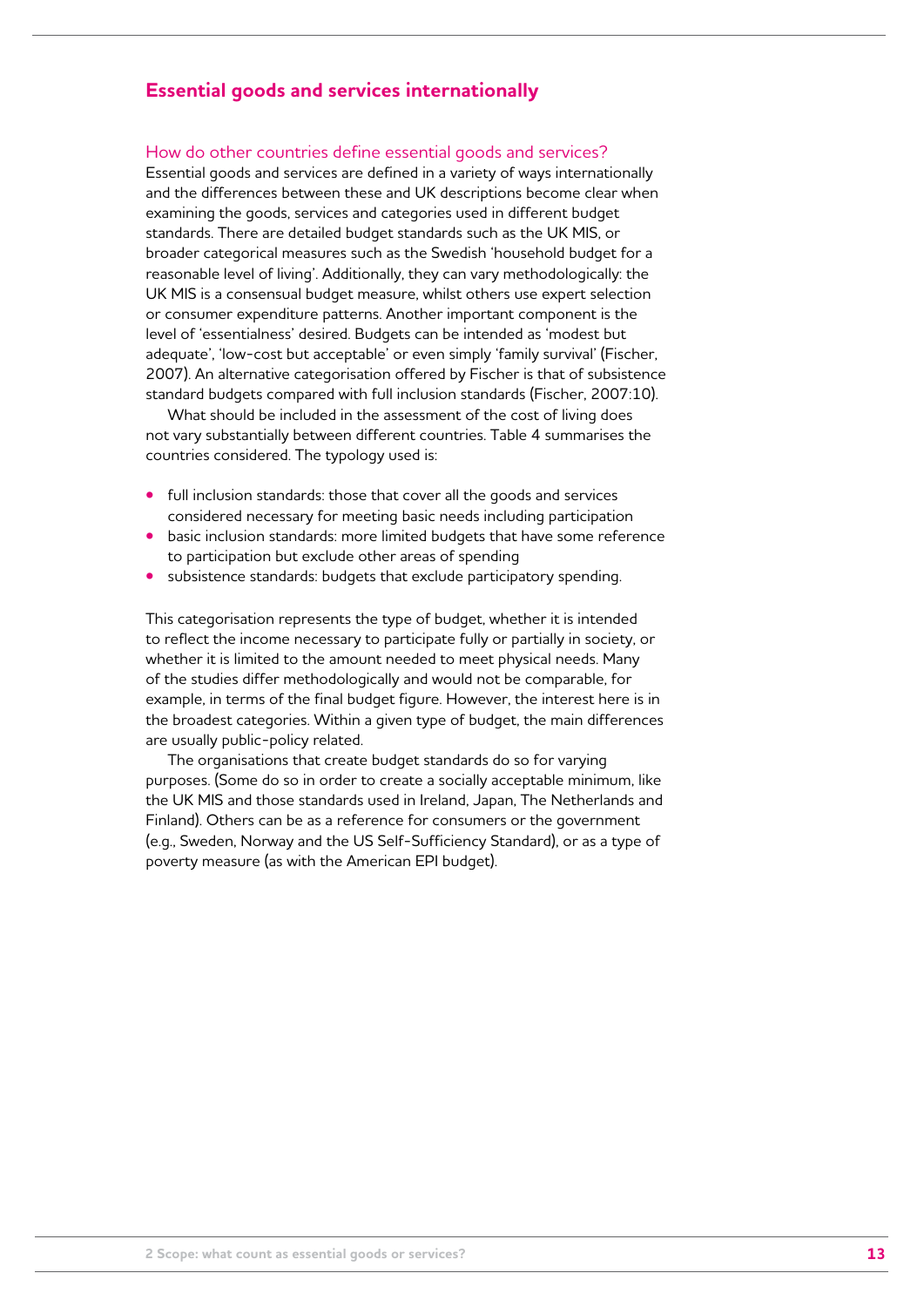| Country                                | Type of<br>budget           | <b>Conducted by</b>               | <b>Purpose</b>                               | <b>Notable</b><br>features                                                                                                                  |
|----------------------------------------|-----------------------------|-----------------------------------|----------------------------------------------|---------------------------------------------------------------------------------------------------------------------------------------------|
| Republic of<br>Ireland                 | Full inclusion<br>standard  | Voluntary<br>sector/<br>academics | Social<br>minimum                            | Savings,<br>donations<br>and union<br>fees included.<br>internet not<br>essential for all<br>working-age<br>families                        |
| Japan                                  | Full inclusion<br>standard  | Academics                         | Social<br>minimum                            | Includes<br>lifelong<br>education                                                                                                           |
| Sweden                                 | Basic inclusion<br>standard | Government<br>agency              | Reference for<br>social security             |                                                                                                                                             |
| Norway                                 | Basic inclusion<br>standard | Government<br>agency              | Reference for<br>consumers and<br>qovernment | Basic inclusion<br>budget<br>includes some)<br>participatory<br>spending); does<br>not include<br>holidays,<br>health, housing<br>or energy |
| The<br><b>Netherlands</b>              | Full inclusion<br>standard  | Voluntary<br>sector               | Social<br>minimum                            | Includes<br>savings<br>and health<br>insurance                                                                                              |
| Finland                                | Full inclusion<br>standard  | Government<br>agency              | Social<br>minimum                            | Very similar<br>to the UK.<br>healthcare<br>insurance<br>included                                                                           |
| USA (EPI)                              | Basic inclusion<br>standard | Think tank                        | Supplement<br>poverty<br>measure             | Fewer<br>categories,<br>bundled as a<br>share of food<br>and housing<br>costs                                                               |
| USA (Self-<br>Sufficiency<br>Standard) | Subsistence<br>standard     | Voluntary<br>sector               | Short-term<br>'survival'<br>budget           | Excludes<br>participatory<br>spending<br>altogether                                                                                         |

#### **Table 4. Comparison of different budget standards internationally**

#### Republic of Ireland

The minimum income standard in Ireland is based on the consensual budget standard method also used by the UK MIS (Collins et al, 2012). The Irish MIS is largely consistent with the UK MIS in terms of both categories and content, though there are some differences.

Some of the differences reflect differences in public policy between the UK and Ireland: for example, healthcare insurance is an essential good in Ireland except when there is eligibility for a medical card (Collins et al, 2012:49). Additionally there is no equivalent local government tax.

There are categories included that do not appear in the UK. Savings are considered essential for a minimum standard of living and life assurance<sup>1</sup> for households with dependants. There is also a category for personal costs, which are donations to charity (although pensioners have an amount for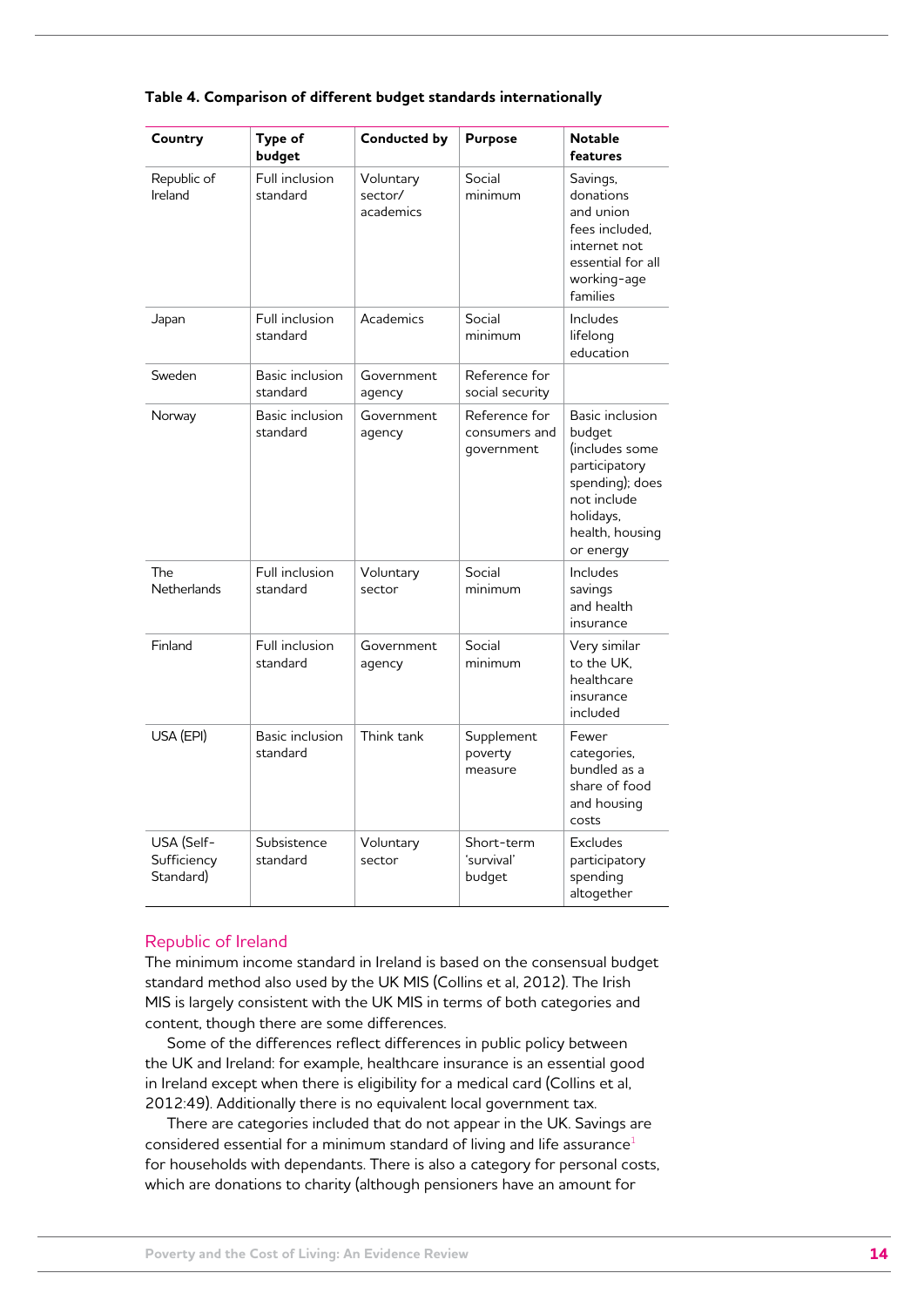donations in their budget in the UK) and the cost of trade union membership for households in employment. The separate consideration of households in employment is another departure from the UK MIS (Bradshaw et al, 2008).

In one respect the Irish MIS is more limited: a computer and internet connection are considered essential only for households with an adolescent in secondary education. This was the case for the UK until the 2010 review. This does not reflect an earlier timing of the Irish MIS, as these were reviewed in 2012.

#### Japan

The Japanese MIS was again constructed along the lines of the UK version, using a consensual budget standard. As Davis et al (2013:S1) note, there are 'notable differences' as well as 'striking similarities' in the budgets constructed.

The formulation of what constitutes a minimum in Japan differs from that in the UK or Ireland, as it also includes 'solid future prospects', a temporal dimension. This led to the only major category difference, which was that social and cultural participation in Japan includes lifelong learning. This is considered to be a reflection of the public policy emphasis on continuing education in Japan (Davis et al, 2013:6-7).

There were also differences in the composition of the budgets. For example, Japan has higher food expenditure and lower transport expenditure.

#### Sweden

Essential goods and services in Sweden may be understood in practice from the 'household budget for a reasonable level of living', which informs social assistance provision (Veit-Wilson, 1998: 57). The budget is referred to as the national standard, which comprises part of Swedish social assistance, along with more discretionary additional expenses.

The national standard includes food, clothing, some leisure expenditure, household goods and television license fees. Reasonable expenses can be covered for housing and energy costs, insurance, and trade union fees. It can also include medical expenses and travel to see children.

This is narrower than the UK MIS, in the sense that expenditure for items such as holidays or travel is not included. This may reflect the fact that their inclusion would have consequences for public finances, given that it helps set social assistance amounts.

#### **Norway**

The Norwegian standard budget is designed to be more restrictive than some of the other examples considered. Its interest is in calculating a budget for a 'reasonable level of consumption' that is 'acceptable to most people' (SIFO, 2011:1). It is intended to meet health standards or a basic level of social inclusion.

It is calculated by experts in various consumption areas rather than the consensual measure used by other standards. In contrast to the UK, it omits housing costs, or things such as holidays, gifts or the celebration of special occasions.

#### The Netherlands

The National Institute for Family Finance Information in the Netherlands (Nibud) has created reference budgets since the 1980s, but in 2010 created a budget using the consensual budget methodology used by the UK MIS (Hoff et al, 2010). The previous budgets were basic in nature (subsistence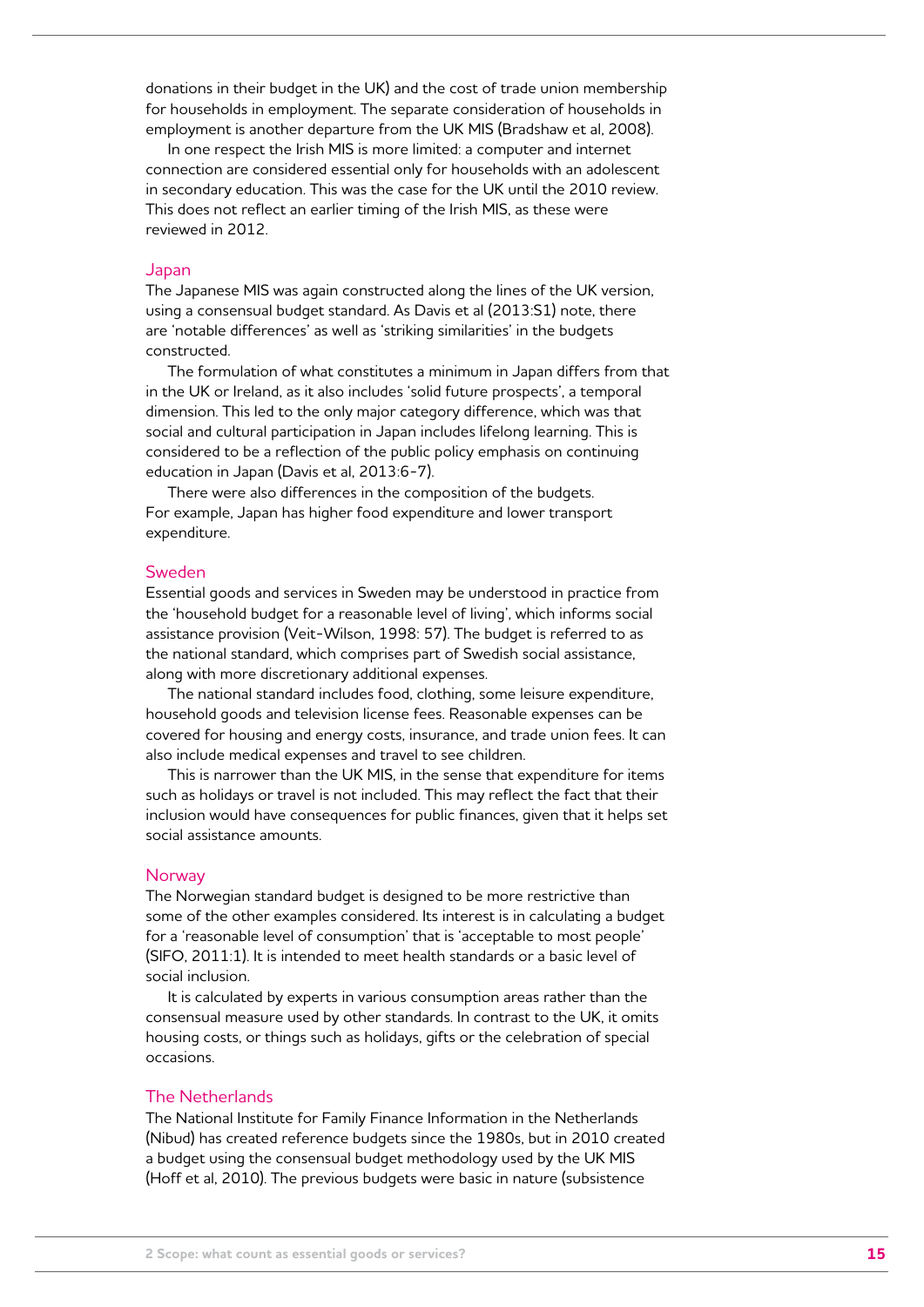standards) as they excluded participatory spending. The 2010 budget rectifies this through four focus groups looking at what is essential for a family just above the poverty line. It differs from the UK in terms of the inclusion of health insurance and some money for savings, but otherwise reflects the UK MIS in terms of categories.

#### Finland

The reference budget for Finland is a consensual budget standard, designed to establish a 'decent minimum standard of living' (Lehtinen et al, 2011:1). It corresponds very closely to the UK MIS in terms of the categories of goods selected. Here, the differences correspond to public policy again: medical services are included, whilst there is no council tax equivalent. Childcare is excluded for methodological reasons, as the cost is dependent on the income of the family (Lehtinen et al, 2011:12). There are also clear similarities; for example, cars are considered essential for families with children.

#### United States

The Economic Policy Institute (EPI) Family Budget Calculator is an expertbased measure of an 'adequate but modest' budget, with additional input from consumption data (Gould et al, 2013).

The key differences between this measure and the UK MIS are that there is a considerable healthcare component (both insurance premiums and outof-pocket costs) and that a car is considered necessary for all family types.

The budget is categorical rather than detailed, and so, whilst it includes housing, food, transport, childcare and health, all other expenses are rolled into 'other necessities', for which income is allocated as a proportion of food and housing costs.

The Self-Sufficiency Standard is a measure maintained by the Center for Women's Welfare, originally as a goal for self-sufficiency whilst on a federal jobs training programme (CWW, date unknown). It represents a much narrower measure than the UK MIS, as it explicitly excludes any budget for recreation or entertainment (or savings or debt repayments). The other categories are also restrictive. Fischer notes that the Self-Sufficiency Standard has been called a 'basic family survival budget' and so 'somewhat stringent' (Fisher, 2007:7).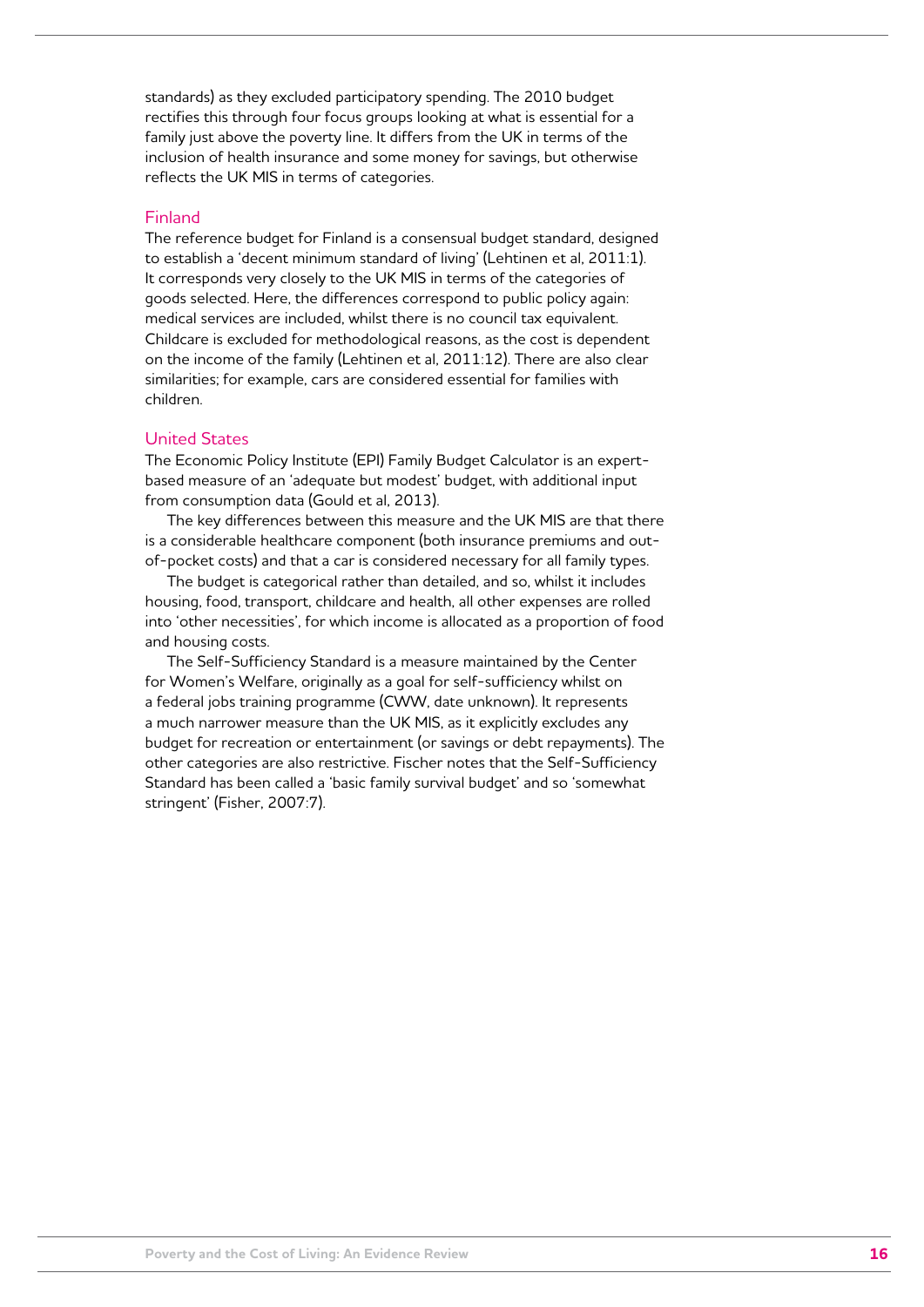## **3 Concepts: the relationship BETWEEN COSTS AND poverty**

## **Introduction and summary**

This chapter considers a broad range of questions on the relationship between costs and poverty. Section 2.2 focuses on the concept of the 'poverty premium'; the extent to which those on low incomes pay more than households on average for the same goods or services. This is followed (Section 2.3) by a review both of how the budgets of low-income households differ from those on average and how increases in costs over recent years have differed between these low-income and average-income households. Factors driving the increase are examined next (Section 2.4), followed by an assessment of factors adding to the cost of living (but not necessarily driving recent increases). The chapter concludes with a review of the particular low-income groups for whom the link between the cost of living and income is likely to be markedly different from the norm.

The main findings of this chapter are:

- **•** The poverty premium is the idea that 'the poor pay more'. It often takes the form of people in poverty facing a higher risk of paying more for a certain good. Often this risk is associated with a correlate of low income, such as living in a poor area, rather than with low income itself, as in the example of home contents insurance.
- **•** The theoretical basis for the premium is clear, but the evidence is not comprehensive. There has been no calculation of the average premium paid by people in poverty.
- **•** As a share of spending, low-income households (in the poorest fifth) spend more on food, water and fuel (around a quarter of total expenditure) than other households (around one-fifth for those on average incomes).
- **•** While prices overall, as measured by the Consumer Price Index (CPI), have risen by 20% over the five years to 2014, food rose by 30% and fuel by 60%. The difference in spending shares (above) means that these increases hit low-income households harder. This is the opposite of the 1990s when prices of essentials were rising more slowly than average.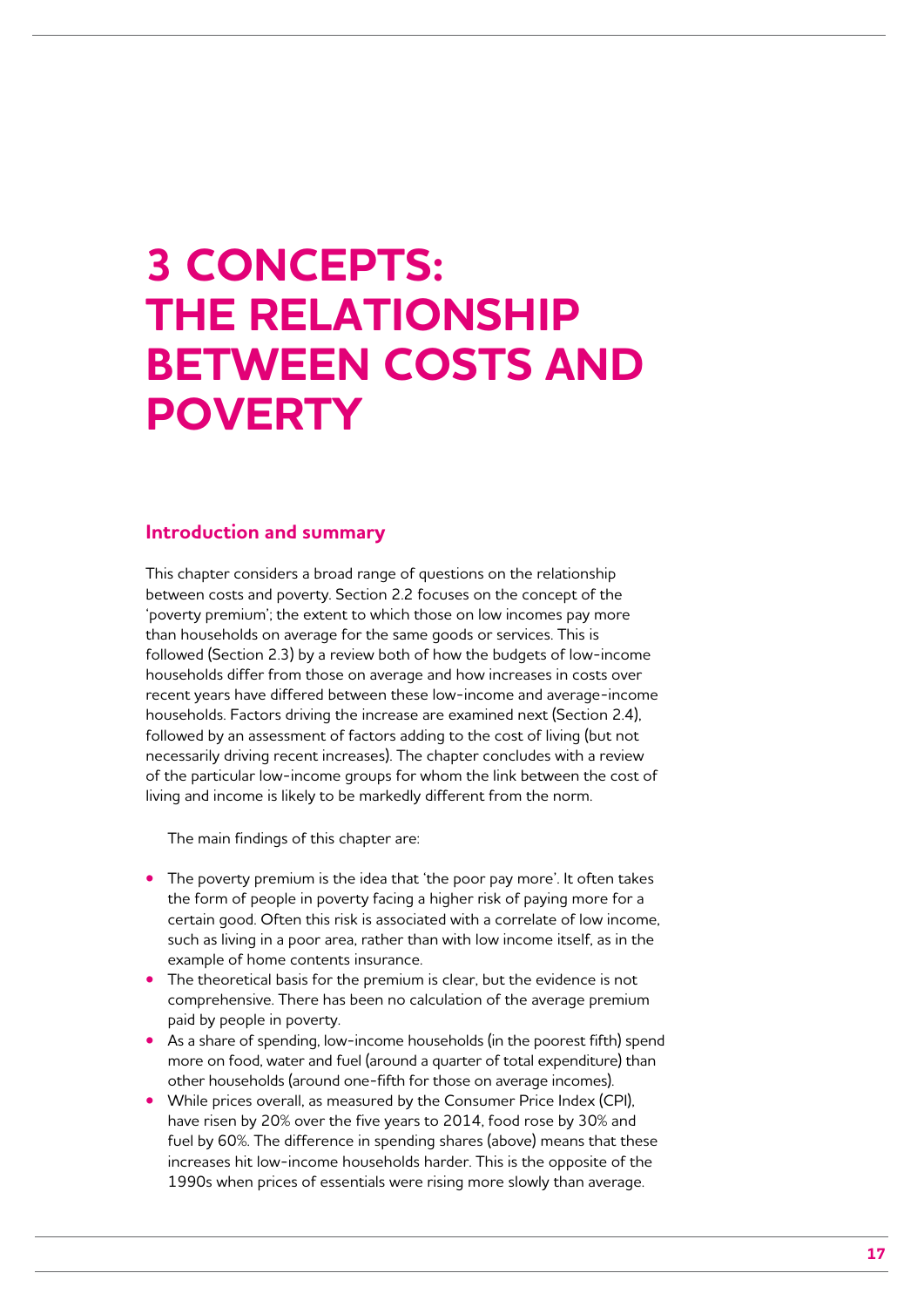- **•** Consumption taxes (including VAT) account for 28% of the share of income of households in the poorest fifth compared with 19% in the middle and 14% at the top. Consumption taxes are less regressive if measured by expenditure rather than income.
- **•** Certain groups of low-income households can face higher costs, whether because they must incur 'special' costs that others do not, consume more to achieve the same standard of living ('enhanced' quantity) or pay higher prices ('enhanced' price). Those who are disabled, live in rural areas, lack a car or lack the internet face special and enhanced costs. Those living in poor-quality accommodation face enhanced costs.
- **•** Some of these situations (such as the increased costs for some goods and services faced by those in rural locations) apply to both low-income and high-income households, but others (such as a lack of a car or an internet connection) are more likely to affect low-income households than highincome households.

## **Poverty and the cost of living**

The definition of poverty used in this evidence review is that poverty is a situation in which the (mainly material) resources of an individual are not sufficient to meet their needs. These resources are mostly financial, but can also include services such as free healthcare. The needs are those required to participate in contemporary society, and so are broader than just sustenance and shelter. This is the definition used in the development of JRF's anti-poverty strategy.

The cost of living here represents the costs associated with meeting these needs. At the most basic level, the costs of these needs are determined both by the price of the essential good or service and the quantity of it required. For example, in the case of heating, there is the price of a unit of energy supplied as well as the amount needed, which can depend on the individual (for example, disabled individuals often need warmer homes as a result of immobility) and other factors (such as the energy efficiency of the home).

The fundamental relationship between poverty and the cost of living is that if the cost of meeting needs increases faster than resources (primarily income, but potentially the value of public services), then, everything else being equal, there will be an increase in the depth of poverty experienced or an increase in the number of households experiencing poverty.

But the relationship is deeper than this because poverty interacts with the cost of essential goods and services in many ways. Some of these different characteristics are the result of low incomes and tight budget constraints, whereas others may be the characteristics of those who make up low-income groups.

The constrained opportunities of those in poverty can lead to households facing higher prices for goods than is normal (the 'poverty premium'). It can also mean an absence of additional goods or services – 'enabling products' – that would reduce other or future costs (such as internet access or insurance). Low incomes also reduce the scope for substitution (if a high share of income is spent on essentials), or lead to substitution with lowquality products (such as less nutritional food). These can be compounded by problems of poor information. It may also cost more for firms to supply certain services to those in poverty.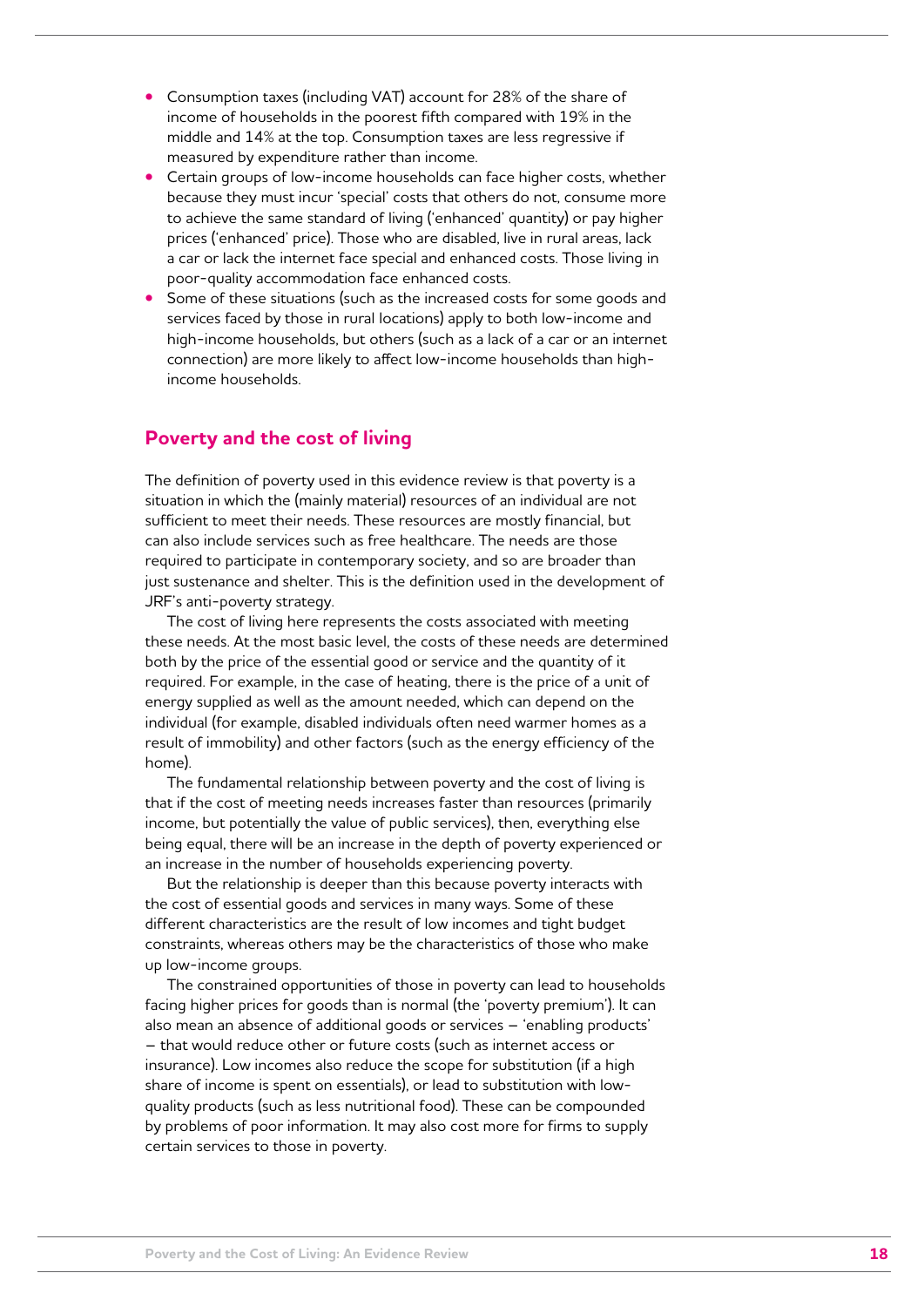#### Poverty premium

The poverty premium (or poverty penalty) refers to those with lower incomes paying more for the same goods and services than those with higher incomes would. Save the Children (2007; 2010) note that the poor can pay more (through higher prices) for energy (as a result of relying on pre-payment meters, or PPMs), credit, insurance, and on rent-to-buy goods. Money for Life with Family Action (2013:10) use polling that suggests that those on lower incomes are more likely to use rent-to-buy services for goods. It is important to note however that the poverty premium does not necessarily apply across all categories of essential expenditure for all lowincome consumers.

Table 5 offers a classification of poverty premiums. This draws on Hirsch (2013a:19¬-22) and other sources noted.

| Type of premium                                                                                                       | <b>Causes</b>                                                                                                                                                                                                                                                                                                                                                                                                                                                                                                                                                                                                                                           |
|-----------------------------------------------------------------------------------------------------------------------|---------------------------------------------------------------------------------------------------------------------------------------------------------------------------------------------------------------------------------------------------------------------------------------------------------------------------------------------------------------------------------------------------------------------------------------------------------------------------------------------------------------------------------------------------------------------------------------------------------------------------------------------------------|
| More expensive utility tariffs (1).<br>Being on a payment method with higher<br>charges (such as PPMs (Hirsch, 2013a) | The cause here may be risk aversion<br>(preferring the certainty of PPMs to a<br>direct debit). Those on low income or<br>with low wealth are considered to be<br>more risk averse than those with higher<br>material means (e.g. Diaz-Serrano &<br>O'Neill 2004; Dohmen et al, 2009).<br>This is because the consequences of<br>taking a financial risk are higher, as with<br>a limited budget any negative impact is<br>a bigger proportion of income and may<br>overwhelm any discretionary income and<br>thus cut into essentials. Consumers with<br>arrears may also be transferred onto<br>PPM <sub>s</sub>                                      |
| More expensive utility tariffs (2).<br>Being on a suboptimal tariff for a given<br>payment method (Hirsch, 2013a)     | Ofgem has noted that those on low<br>incomes are more likely to switch as<br>a result of direct sales activity (and so<br>not compare prices), are less likely to<br>have access to the internet for making<br>comparisons, and more likely to be unable<br>to switch tariffs due to having existing<br>energy debt (Ofgem, 2008:11). This is<br>discussed in more detail in Section 3.                                                                                                                                                                                                                                                                 |
| Low consumption, paying more. (Hirsch,<br>2013a)                                                                      | This is a reflection of what might be<br>called 'size effects.' Pricing involves a<br>mixture of fixed and marginal costs. In<br>general, those with low income and low<br>usage are penalised by a higher share<br>of fixed costs. For small quantities of a<br>good or service, the fixed cost makes<br>up a larger share of the price. Increases<br>in quantities incur only the marginal<br>cost, thus reducing the average cost as<br>consumption increases. This can take<br>multiple forms, for example, bulk buying<br>is often cheaper per unit, but for budget-<br>constrained individuals, it can be difficult<br>to take advantage of this. |

#### **Table 5: Classification of types of poverty premiums and suggested causes**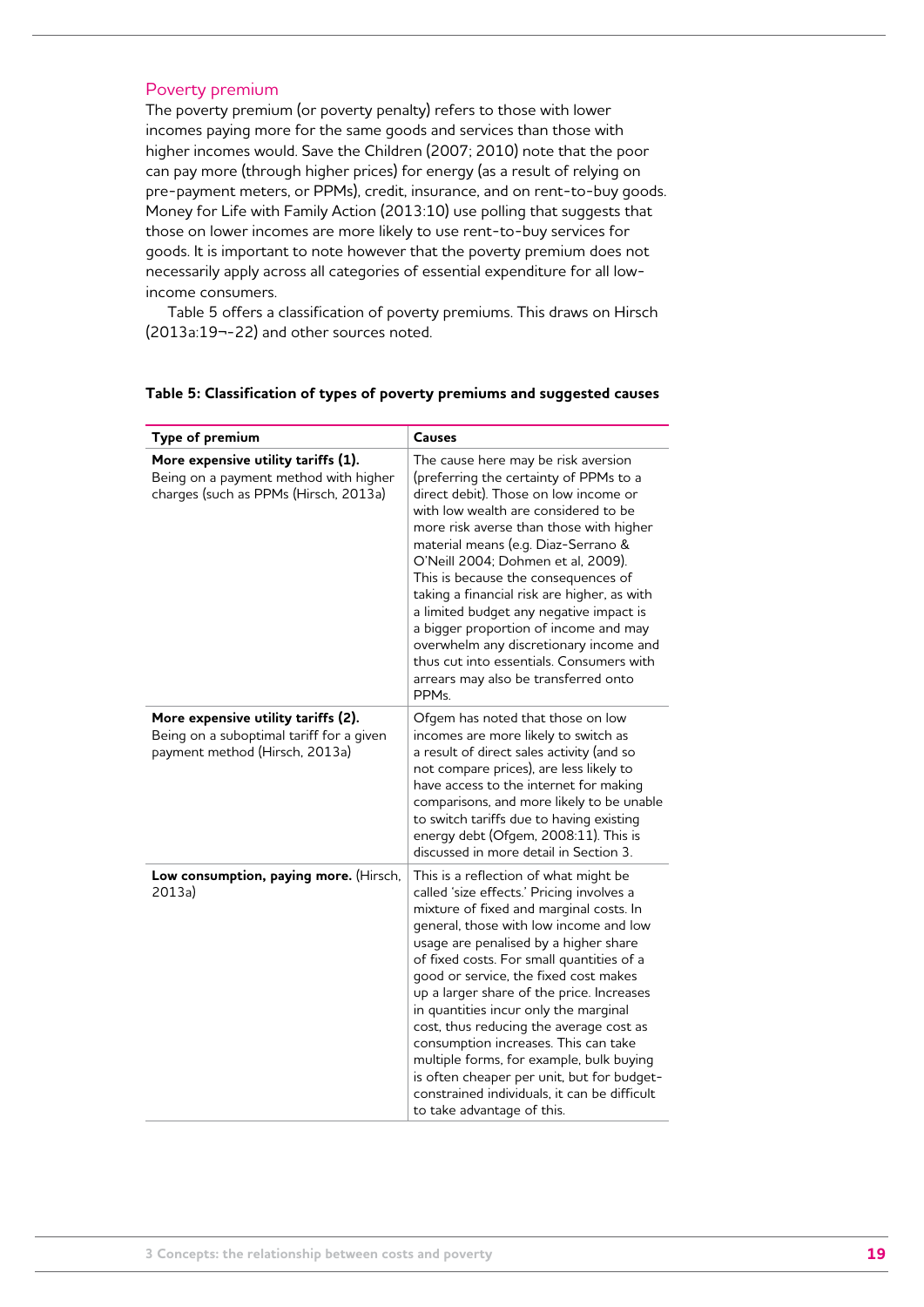| Additional charges for transaction<br>method. (Hirsch, 2013a)                                                                             | It is often cheaper to pay utility bills via<br>direct debit; however, as noted above,<br>those on low incomes tend to be more<br>risk averse and because direct debits<br>withdraw an amount set by the supplier.<br>For online transactions, there is also<br>an element of cost reflectivity, as the<br>supplier does not need to send letters. |
|-------------------------------------------------------------------------------------------------------------------------------------------|----------------------------------------------------------------------------------------------------------------------------------------------------------------------------------------------------------------------------------------------------------------------------------------------------------------------------------------------------|
| <b>Expensive credit.</b> The cost of credit<br>to low-income households can be very<br>high (Hirsch, 2013a; Hartree and Collard,<br>2014) | Low income is often associated with poor<br>credit ratings, which can lead to exclusion<br>from mainstream financial services. This<br>is linked to, though separate from, the<br>problem of low-income households<br>turning to high-cost credit to afford<br>everyday items, which is a problem of<br>inadequate income.                         |
| Higher insurance. Those in poorer areas<br>often face higher insurance premiums<br>(Save the Children, 2007;2010)                         | As Save the Children note, those in low-<br>income areas can face higher charges for<br>home contents and car insurance than<br>those in high-income areas because of<br>the higher risk (2007:5).                                                                                                                                                 |
| 'Food deserts.' This refers to areas of<br>limited food availability, such as those<br>areas with only convenience shops                  | The problem of only being able to shop<br>at smaller shops, which tend to be<br>more expensive, is primarily a problem<br>of mobility. Thus the lack of a car or<br>adequate public transport means cheaper<br>sources are inaccessible.                                                                                                           |

The unifying theme for the premiums listed in Table 5 is that they are associated with and particularly consequential for those on low incomes. Not all of these are limited to those in poverty and may not be the consequence of poverty. But in all cases, low income increases the consequences and reduces the scope for mitigation. For example, 'food deserts', to the extent that they exist, are essentially a problem of mobility rather than low income. But low income means it is more difficult to, for example, hire private taxis to get around the problem.

Similarly, in the case of higher insurance costs, those with low incomes are more likely to live in deprived areas, but only 38% of those in the 10% most deprived areas are themselves income deprived (DCLG, 2011:3). The 62% of people who are not in low-income households are equally affected by these higher costs.

To reiterate, the poverty premium often results in people in poverty facing a greater risk of paying a higher price, often because of some other factor that correlates with poverty.

#### Measuring and estimating the poverty premium

There are clear difficulties in estimating the poverty premium. It is contingent on household or personal characteristics such as income, tenure, household energy efficiency, internet connection, family size, consumption choices, and risk aversion, as well as market structures and the actions of relevant suppliers. Several studies have attempted to look at the potential size of the poverty premium, but not the numbers affected. Europe Economics and New Policy Institute (2010:23) note that the evidence for a poverty premium for food is inconclusive.

Hirsch (2013a) estimates the poverty premium related to utilities for different household types as a proportion of the income required to meet the minimum budget for MIS. He looks at two types of poverty premium,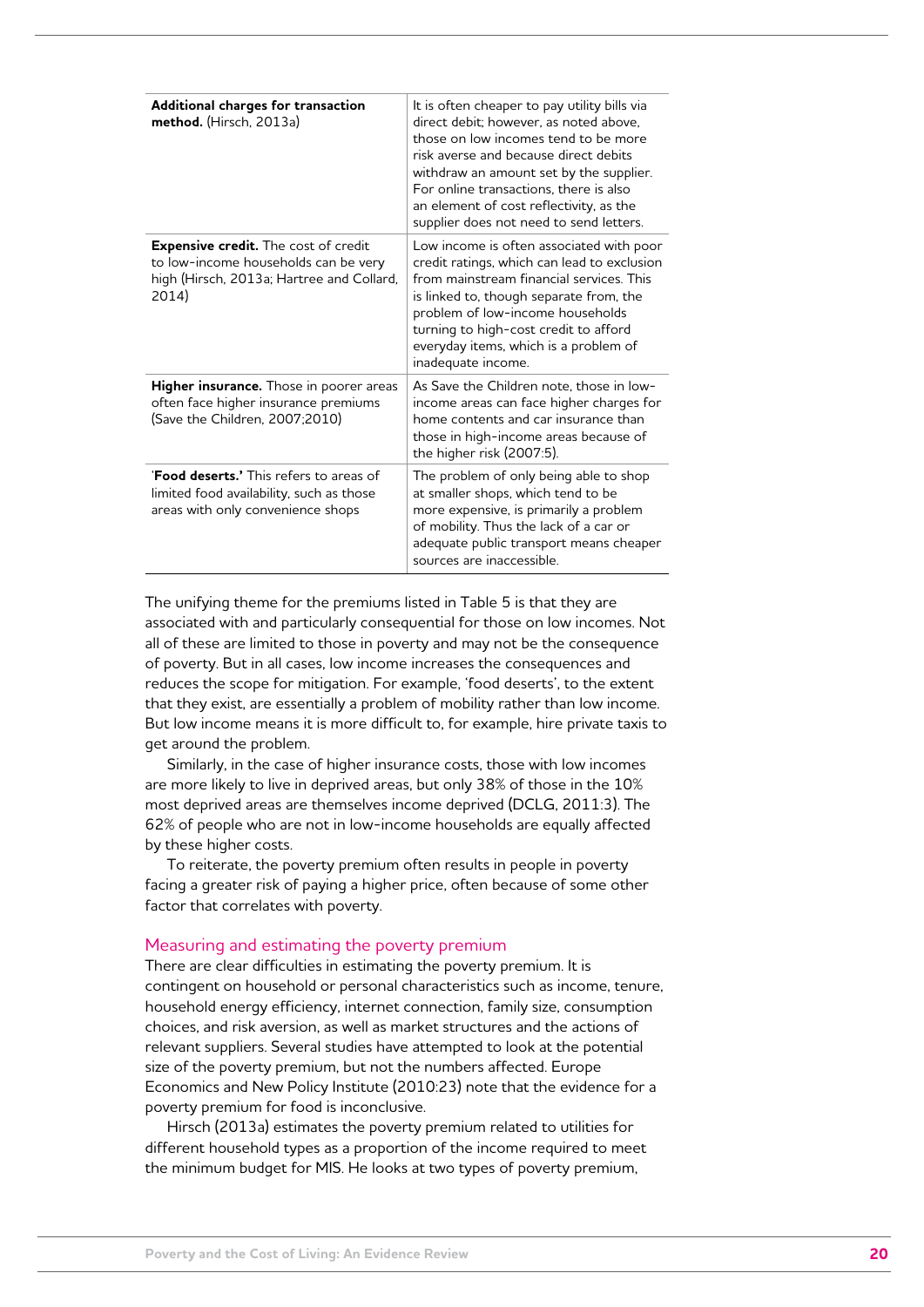on the basis they are relatively widespread and clear cut: higher tariffs due to a failure to be on the best tariff, and the high cost of credit for durables (Hirsch, 2013a:23–27). As a result, the variation between household types to an extent depends on how much of the budget is spent on utilities and the energy efficiency of the dwelling. The result is that the premium can add between 5% and 10% to the minimum budget.

Alternative illustrations of the effect have been calculated by Save the Children (2007, 2010). In 2010, the illustration of a poverty premium given is almost £1,300, as a result of high-interest credit, charges for cashing cheques, inefficient energy payment and higher insurance premiums based on area. This appears to be a maximalist approach for calculation, for example, including the rather infrequent event of purchasing a new cooker. It cannot be taken as an average poverty premium, and the fact that this could not be done says a lot about how hard it is to pin down the poverty premium.

There is some limited international evidence on the poverty premium. The French equivalent is la double peine ('double penalty', where poverty itself is the first penalty, and the associated higher costs the second). A study by the Boston Consulting Group for the action tank Entreprise et Pauvreté found no evidence of a poverty premium for transport or food, but for other areas of consumption a penalty of around 2.5% of income (Dalsace et al, 2012). This rises to 8% for some family types. The research used expenditure data to calculate a median unit purchase price (including, for example, rent per square foot of accommodation), compared with the budget spent by customers in poverty. The poverty premium here includes rent and healthcare based on more restrictive insurance. Rent accounts for around just under one-third of the average effect.

There has also been research in the US, on what Fellowes dubs the 'poverty opportunity' (2006:10). There is evidence that those on low incomes in the US tend to pay more for food, housing (through mortgage interest rates), utilities, transport and financial services. No attempt is made to get a total for either the premium or the numbers affected, but Fellowes notes that they could add up to hundreds or thousands of dollars a year (ibid. 2006:4). A study by Broda et al (2009) found no evidence of the poor paying more for the same food products. This research had access to more detailed data than others as it enabled household characteristics to be matched with the precise goods bought. The poor generally paid less for the same products than those with higher incomes (the very poorest – those on US\$5,000 to US\$7,999 a year – paid slightly more than others with low incomes). The reasoning was that the poor are more likely to take advantage of offers and shop around, and shop costs such as rent are often lower in poor areas (Broda et al, 2009:85).

This selection of international evidence suggests that the poverty premium could potentially be a broader concept (with the application to living space in France, for example). However, the risk is that the concept becomes diluted and simply notes that the truism that the poor cannot afford the same standard of services as those with higher incomes. In general, whilst examples of the poverty premium are easy to devise, quantifying the extent of the average premium for a family in poverty is a more difficult task.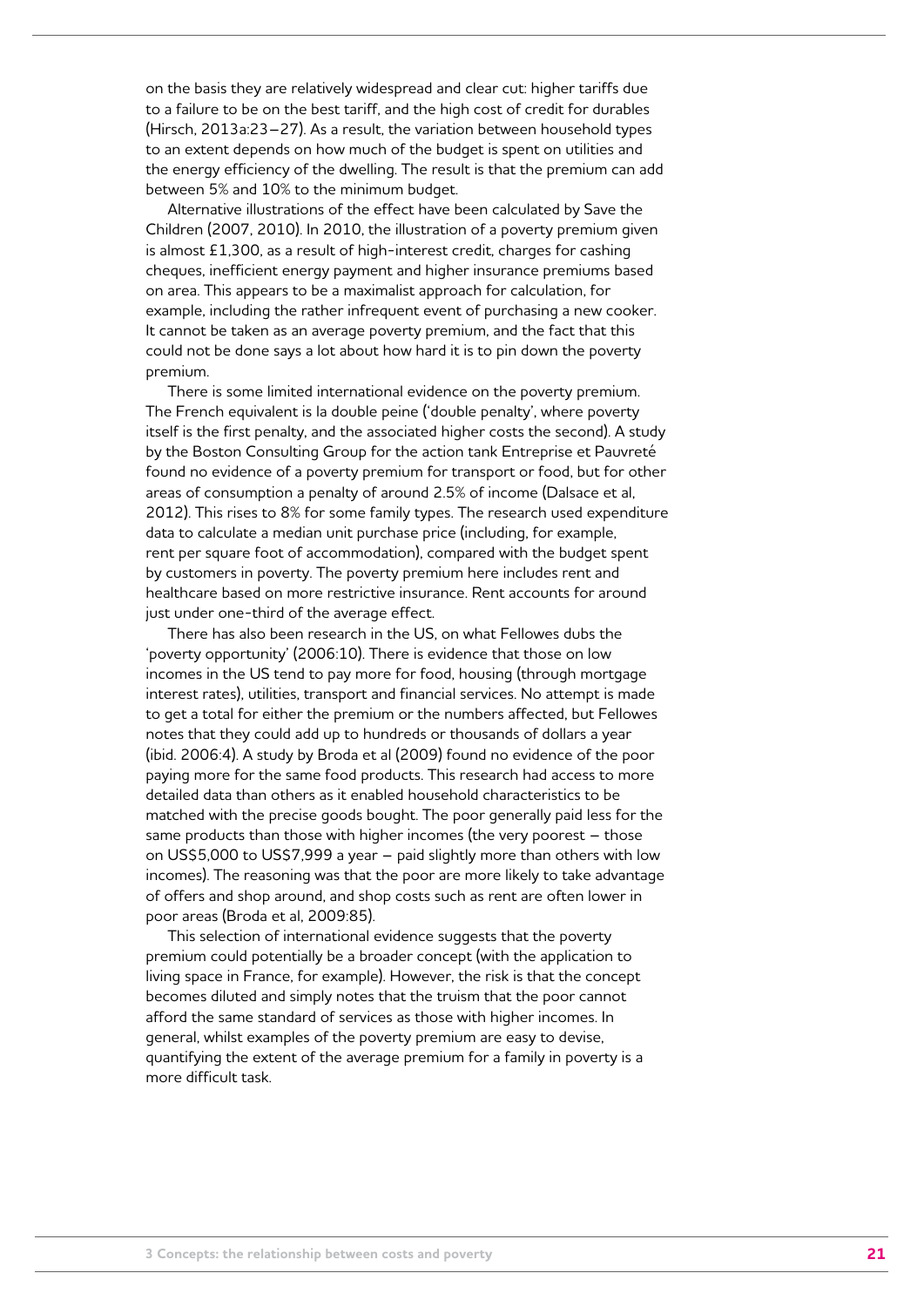## **How do low-income budgets differ from average budgets?**

#### Differences in budgets and their costs, by income quintile

Consumption patterns among low-income households differ from those of average income households in certain key respects. Table 6 shows expenditure shares across 10 different categories for a household in the bottom fifth and a household in the average fifth of incomes.

|                                                                         | <b>Bottom income quintile</b> | Middle income quintile |
|-------------------------------------------------------------------------|-------------------------------|------------------------|
| Food & non-alcoholic<br>drinks                                          | 16%                           | 13%                    |
| Alcoholic drink and<br>tobacco                                          | 4%                            | 3%                     |
| Clothing                                                                | 5%                            | 5%                     |
| Net rent                                                                | 11%                           | 7%                     |
| Water supply                                                            | 3%                            | 2%                     |
| Fuel                                                                    | 7%                            | 5%                     |
| Mortgage                                                                | 6%                            | 9%                     |
| Other housing                                                           | 1%                            | 1%                     |
| Household goods<br>& services (inc.<br>communications)                  | 10%                           | 9%                     |
| Motoring                                                                | 7%                            | 11%                    |
| Transport fares                                                         | 2%                            | 2%                     |
| Recreation and culture                                                  | 9%                            | 13%                    |
| Restaurants and hotels                                                  | 7%                            | 8%                     |
| Miscellaneous goods<br>and services (including<br>education and health) | 9%                            | 10%                    |
| Other expenditures items                                                | 3%                            | 4%                     |

#### **Table 6: Expenditure in low-income and average-income households**

Source: Living Costs and Food Survey, 2013

Food and fuel take up a greater proportion of expenditure among lowincome households (16% and 7% of the total respectively) than among the average-income household (13% and 5% respectively). They spend less on recreation (9% compared with 13%) and motoring (7% compared with 11%).

This different expenditure pattern also means that low-income and average-income households experience different rates of inflation. In recent years, this has been higher for low-income families than for families on average incomes. Hirsch et al (2011b:8) refer to this phenomenon as a 'new inflation environment' in contrast to the experience of the 1990s, where essential goods and services rose less quickly than average. Adams et al (2014:136) note that whilst CPI has increased by 20% between 2008 and 2013, categories that make up a larger share of the budget of those on low-income such as food and energy have increased faster, at 30% and 60% respectively.

There have also been compensating factors for higher income households in recent years, as the decline in mortgage interest repayments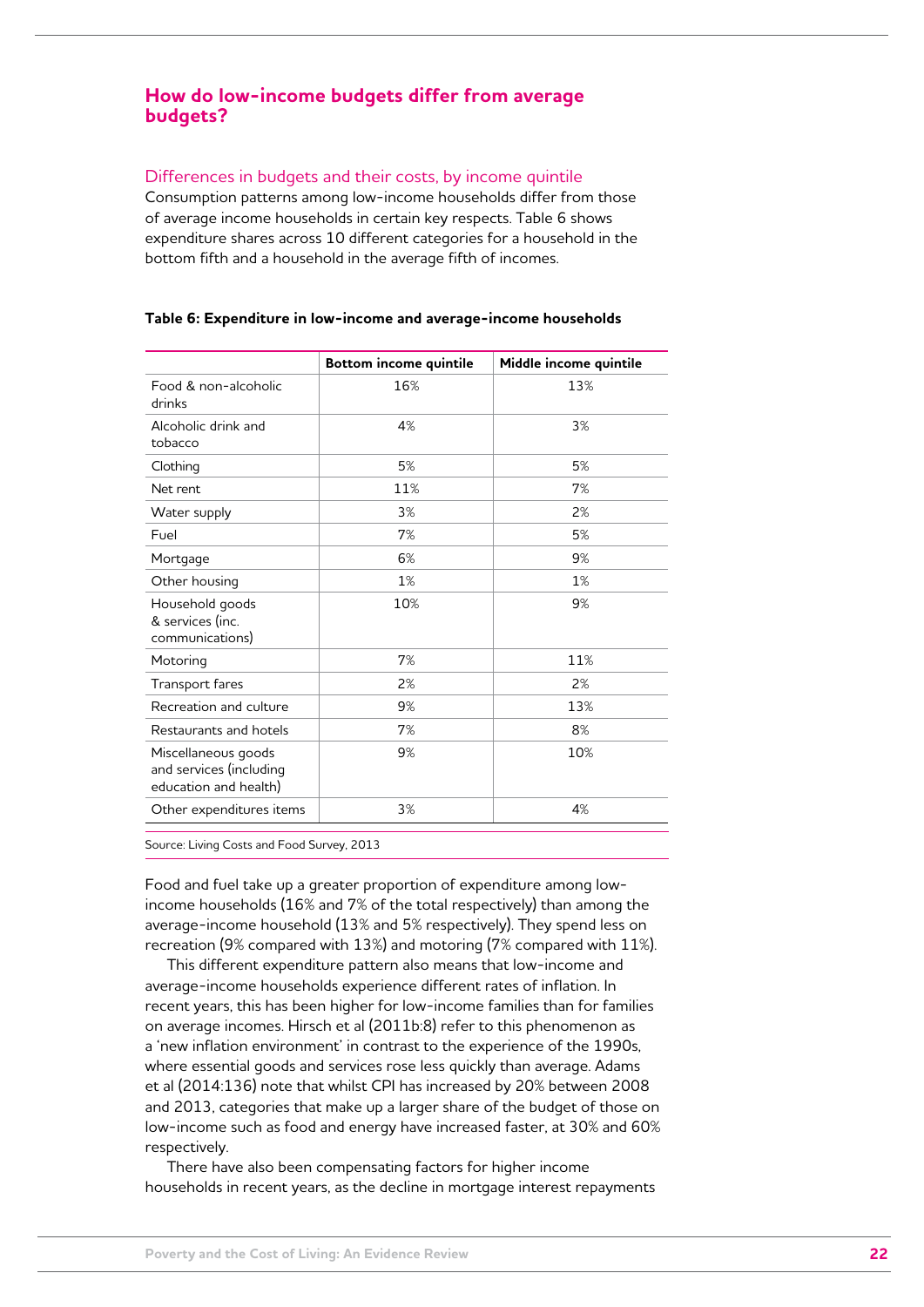in 2009 reduced the average inflation rate for the highest income quintile by 0.6 percentage points, compared with 0.2 for the lowest income quintile (Adams et al, 2014:139).

This higher inflation rate for lower income groups applies over the last decade as well: Levell and Oldfield (2011:31) note that over the period between 2000-01 and 2010-11, the average annual inflation rate declines with income from the second decile to the top. However, a longer term view before this period, from 1976 to 2000, finds that those on lower incomes faced a below-average inflation rate in this period (Crawford & Smith, 2002:14).

These studies by various IFS researchers do not allow for any sort of poverty premium: they assume that all households face the same prices for the same goods, but that inflation differs for different groups simply because different households have different expenditure baskets. An alternative method for calculating inflation for low-income households is to consider how the cost of living has increased on the basis of the changing price of a basket of essential goods.

The use of the Minimum Income Standard (MIS) enables this analysis to be carried out. This has the advantage of providing a reference budget for what the general public consider essential, rather than what is spent: on sufficiently low incomes, not all that is essential may be afforded, thus underweighting the importance of that item of consumption. Hirsch (2013b:12) finds that the price of a minimum basket of goods for a single person rose 45% between 2003 and 2013, whilst consumer price inflation rose by 30%, thus making the minimum basket relatively more expensive by 12%. The largest increases above CPI were for lone parents and couples with one child, followed by lone parents with two children.

## **Factors driving increases in the cost of living**

Almost all economic decisions made by government have the potential to impact on the cost of living of people in the UK. Trade policies can raise or lower the price of imported goods. Planning policies can raise or lower the cost of land, and so the cost of housing, for example. Longer term policies such as investment in research and development and education could lower the costs of goods at some point in the future.

The focus of this research is the public policy decisions made by government or public bodies that have a direct and immediate influence over costs. In this context, public policy influences are those decisions made directly by the government (such as on taxation), or those made by public bodies with statutory obligations in a relevant areas (for example, the pricesetting undertaken by Ofwat). Some of these are clearly quite significant in influencing the cost of living.

#### National and local government uprating policies

#### *Public transport fares*

Government sets the legislation that determines the pricing of certain public transport fares. In the case of rail travel, regulated fares<sup>2</sup> since 2004 have been limited to RPI+1% (just RPI for 2014), though this is an average and they can be varied by up to 5% across services (2% in 2014) (Keep, 2013). The long-term trend has been to shift the costs of use from taxpayers to service users: the government had previously intended to increase fares from 2012 by RPI+3% (Butcher, 2014). In the case of bus travel, prices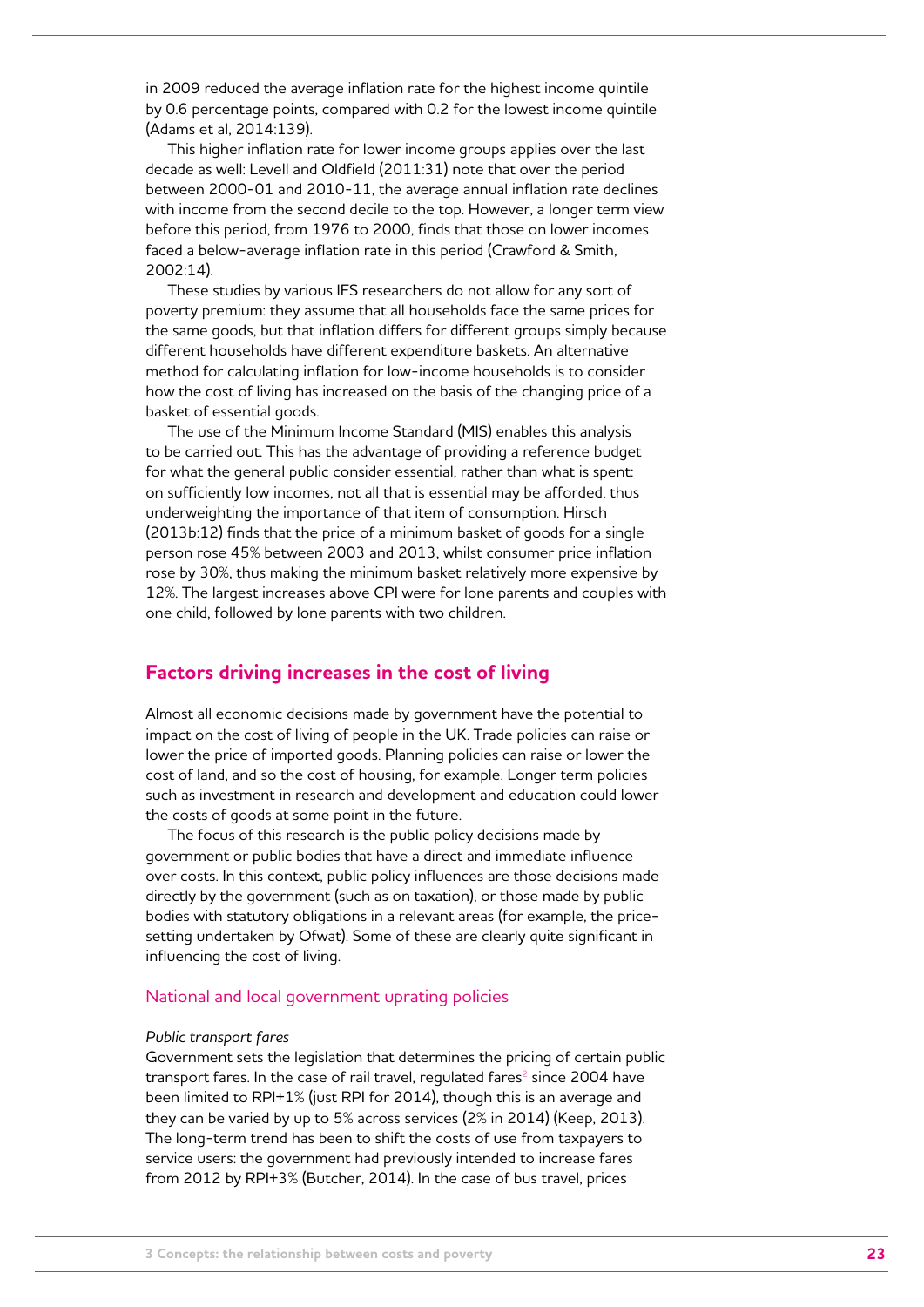are set by the commercial operators who have won tenders from local authorities, although there are a series of different subsidies. Reductions to one of these subsidies, the Bus Services Operators' Grant, will see average fares increase by 1%, or 2% in rural and larger metropolitan areas (Butcher, 2013:10).

Hirsch et al (2011b: 8) note that non-car travel prices increased by around 50% in both the 1990s and the 2000s. In contrast, RPI rose by 31% in the 1990s and 25% in the 2000s. Transport is relatively less important in terms of expenditure for those in the bottom quintile of the income distribution: around 12%, compared to over 16% for the middle quintile (Adam et al, 2014:135). Public transport represents a smaller share of the MIS budget for families with children as they mostly use private transport, but is around 11% of the total budget for a single working-age adult (Hirsch, 2013b:15).

#### *Water charges*

Water charges are set either as a fixed charge based on the rateable value of the property or are metered. Water bills are uprated on a supplier-bysupplier basis according to the formula RPI  $+$  K, where K is an additional measure set by Ofwat on the basis of the business plans of water companies for investment, operating and return on capital considerations<sup>3</sup>. This K factor has previously been negative, with the former director general of Ofwat at the time noting that there is a case for this to take into account average living standards (Byatt, 2012). Water bills have increased by around 50% above RPI inflation since privatisation (Tinson & Kenway, 2013:9). On the CPI measure of inflation, they have increased by almost 30% since 2008. It is, however, a small share of MIS (around 3% for a single adult).

#### *Social rents*

From 2002 onwards, government policy has been to synchronise social rents between local authorities and registered social landlords. As such the guidance for this has been a maximum rent increase of RPI + 0.5% + £2 per week (Wilson, 2014). It is intended that rents will subsequently rise from 2015-16 at a rate of CPI +1% for the following 10 years, though some councils were counting on the previous price-setting continuing and there are concerns that construction of new homes might be hit (Wilson, 2013:21). Housing benefit insulates many low-income families from these rises, but will increasingly fall short of the total rent.

#### *Private rents*

The Local Housing Allowance (LHA) is a benefit paid to those with privately rented homes. There have been several changes that mean it covers less of total housing costs than before: in April 2011, LHA was capped at the 30th percentile rent of each Broad Rental Market Area, rather than the 50th percentile rent cap that preceded it. Since April 2013, it has no longer increased in line with local rents, but CPI inflation or 30th percentile rents, whichever is lowest. In 2014-15 and 2015-16, in most areas it increased only by 1%, although some of the savings from this are to be used to increase the cap in areas at risk of becoming unaffordable (DWP, 2013b:3).

#### *Council tax*

Council tax is based on rateable property value, and varies across local authorities. Council tax increased very little in the 1990s, but by over 60% in the 2000s (Hirsch et al, 2011b:8). Since 2010, government policy has been to encourage councils to freeze council tax (increases above 2% require a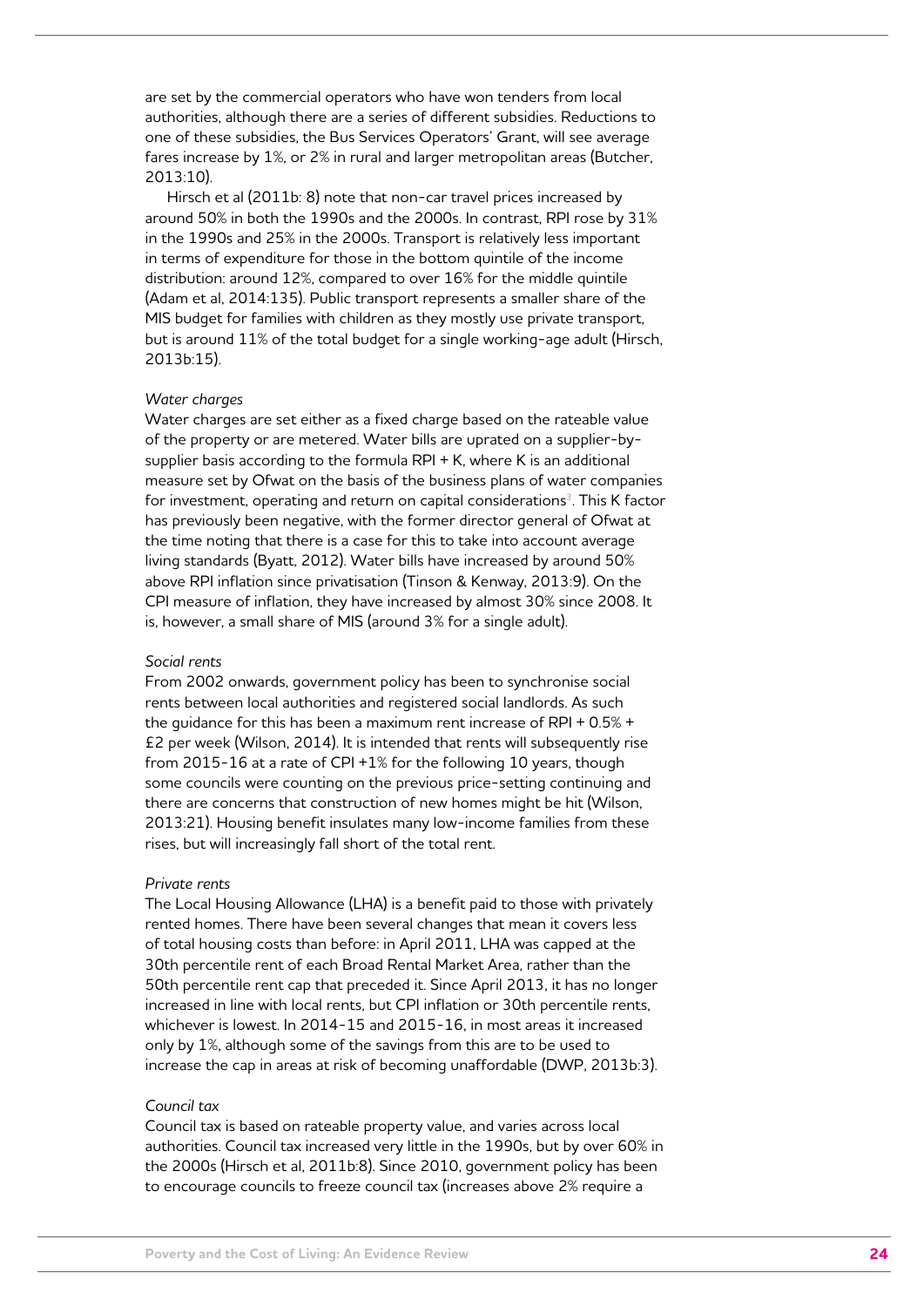local referendum). The exception is that there has been an effective increase for some of those with low incomes, as the localisation of council tax means that 71% of councils now require all working-age households to pay at least some council tax (Bushe et al, 2013). Council tax is around 7% of the MIS budget for a single adult. In Scotland, council tax has been frozen in nominal terms since 2007-08, whilst in Wales council tax has increased above inflation. Domestic rates in Northern Ireland have increased only by inflation. The three devolved administrations have not made changes to their council tax support or rate relief schemes.

#### Global market influences

In this section, we look at some examples of global influences on the cost of living. This section cannot be comprehensive. We look at food and energy costs to demonstrate that, for some essential goods, fluctuations in price are due to international effects.

Hirsch et al (2011a) note that there are four major MIS categories that are subject to global market influences: food, fuel, household goods and services, and clothing.

#### *Food*

The cost of food is affected not just by the cost of raw ingredients but by a range of factors in the supply process. Around 47% of the value of food consumed in the UK in 2012 was produced abroad (Defra, 2013:24). The importance of global commodity prices became apparent in August 2008, when UK food price inflation hit around 13%, with large increases in other countries (Ambler-Edwards et al, 2009:8). The long-term trend in global agricultural prices is expected to increase as a result of a number of factors such as growing demand and resource pressures, including energy prices (OECD-FAO, 2011:3). Hirsch et al (2011a:20) note that the prices of final products, such as bread, are less volatile than individual components, for example wheat, but the long-term pressure is still upwards on food.

#### *Energy*

Around 47% of the average household dual-fuel bill comes from wholesale costs, the part of the bill affected by global influences (DECC, 2013a). Hirsch et al (2011a:24) note that the long-term trend indicates an increase in domestic fuel prices with both global and domestic policy influences contributing. For example, DECC's central projection for gas prices is that they will increase by 20% between 2012 and 2018 (DECC, 2013b:6).

#### Consumption taxes

Consumption taxes are taxes on spending on goods and services rather than income directly and are often termed 'indirect taxes'. One form of indirect tax is value added tax (VAT) which functions as a tax on the purchase price of a good or service. VAT was introduced in 1973 at a rate of 8%. It has since been increased to an all-time high of 20% in 2011. The increase in VAT in 2011 is thought to have added 0.7 to 1.4 percentage points to CPI inflation (Bank of England, 2011:31).

Indirect taxes can also take the form of excise taxes, for example, vehicle excise duty, air passenger duty, green taxes, betting taxes, and duty on tobacco, alcohol and motor fuels. Excise taxes are widely used by governments to discourage the consumption of specific commodities that may be deemed to be unhealthy or undesirable. Taxes on such commodities are sometimes referred to as 'sin' taxes. They are also used in situations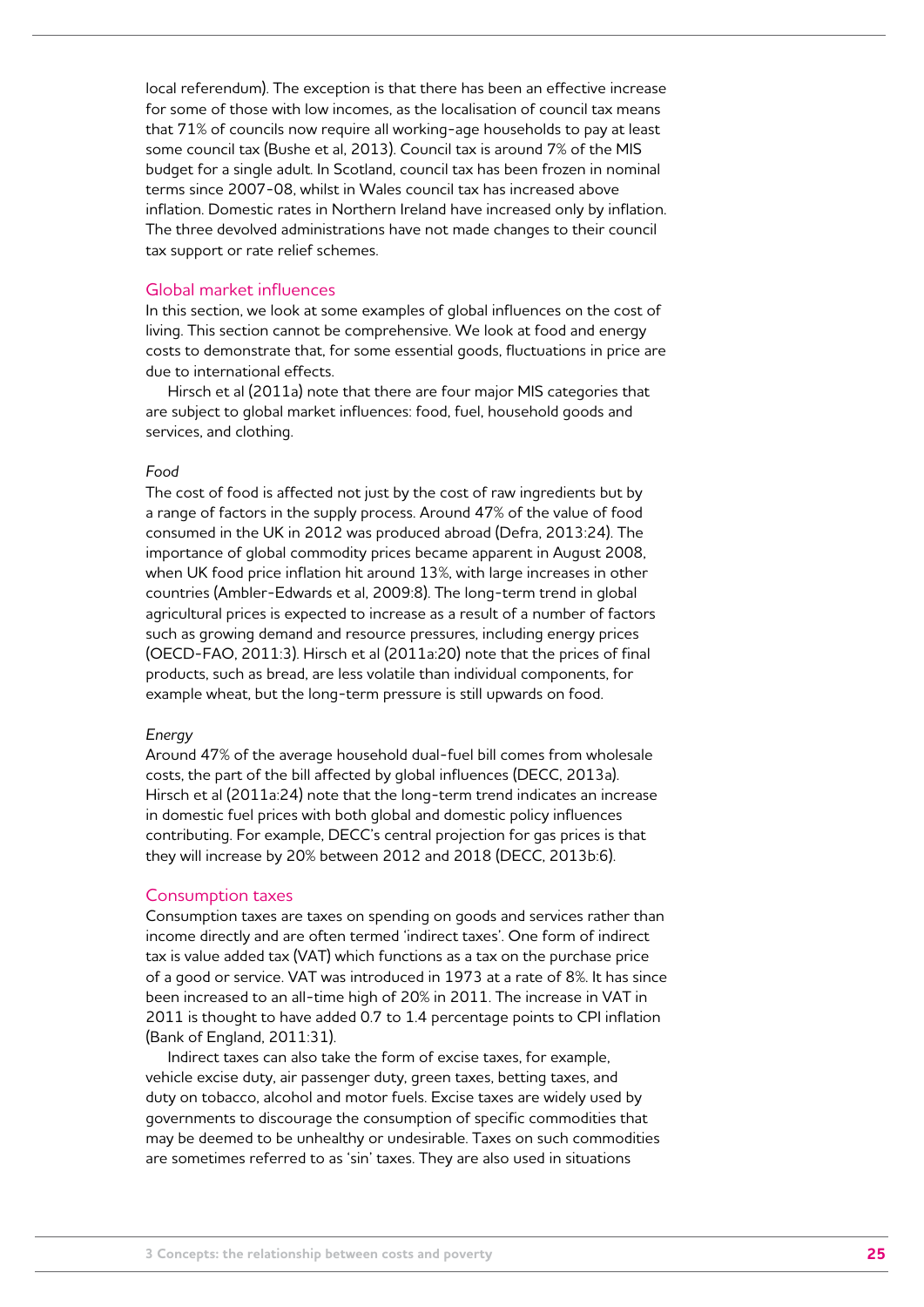where levying VAT is impractical or not legal (such as air travel and insurance products).

Consumption taxes are a key way in which government policy affects the disposable incomes of low-income consumers through the cost of living. Consumption taxes are considered by some to be regressive and have a disproportionate impact on those on low incomes as they do not account for the ability of the consumer to pay, meaning people on low incomes pay a greater proportion of their income as tax (Lyon & Schwab, 1995; Farrelly et al, 2012; Hoffer et al, 2013). However, detailed research into spending and incomes don't paint such a straightforward picture.

It has been estimated that the poorest 20% of households in Britain spend an average of £1,286 a year or 11.4% of their annual disposable income on 'sin taxes'. In addition, they also spend £1,165 (or 10.3%) on VAT (Snowdon, 2013). Snowdon also notes that the gap in the proportion of income spent on indirect taxes has widened since 1977. Among the poorest quintile the share of equivalised household income spent on indirect taxes has risen by 8 percentage points to 30.1% in 2012 while for the richest quintile this fell by 4.7 percentage points to 20% (Snowdon, 2013:13). This means the poor have gone from paying proportionally less than the rich (22% to around 25%) to paying more than the rich by half (30% to 20%).

Figure 1 provides estimates. It shows that around 28% of the disposable income of the bottom fifth of households is taken up by indirect taxation, double the 14% for the top quintile. However, by expenditure the difference is much less notable.

There is disagreement over whether consumption taxes are truly regressive or not. The IFS note that looking at a snapshot of consumption taxes as a share of income is misleading, as income fluctuates and people such as students and pensioners can be spending above their income, meaning a higher share of their income is taken up by consumption taxes (Crossley et al, 2009:197). Crossley et al find VAT to be progressive when considered as a share of expenditure (2009:198). The ONS find consumption taxes overall to still be slightly regressive as a share of expenditure, with 21% of the bottom income quintile's expenditure taken up by indirect taxes, compared with 20% for the median quintile and 19% overall (ONS, 2013:7). So whilst VAT itself is slightly progressive on an expenditure basis, other elements of indirect taxation, such as the duty on tobacco, make it regressive overall.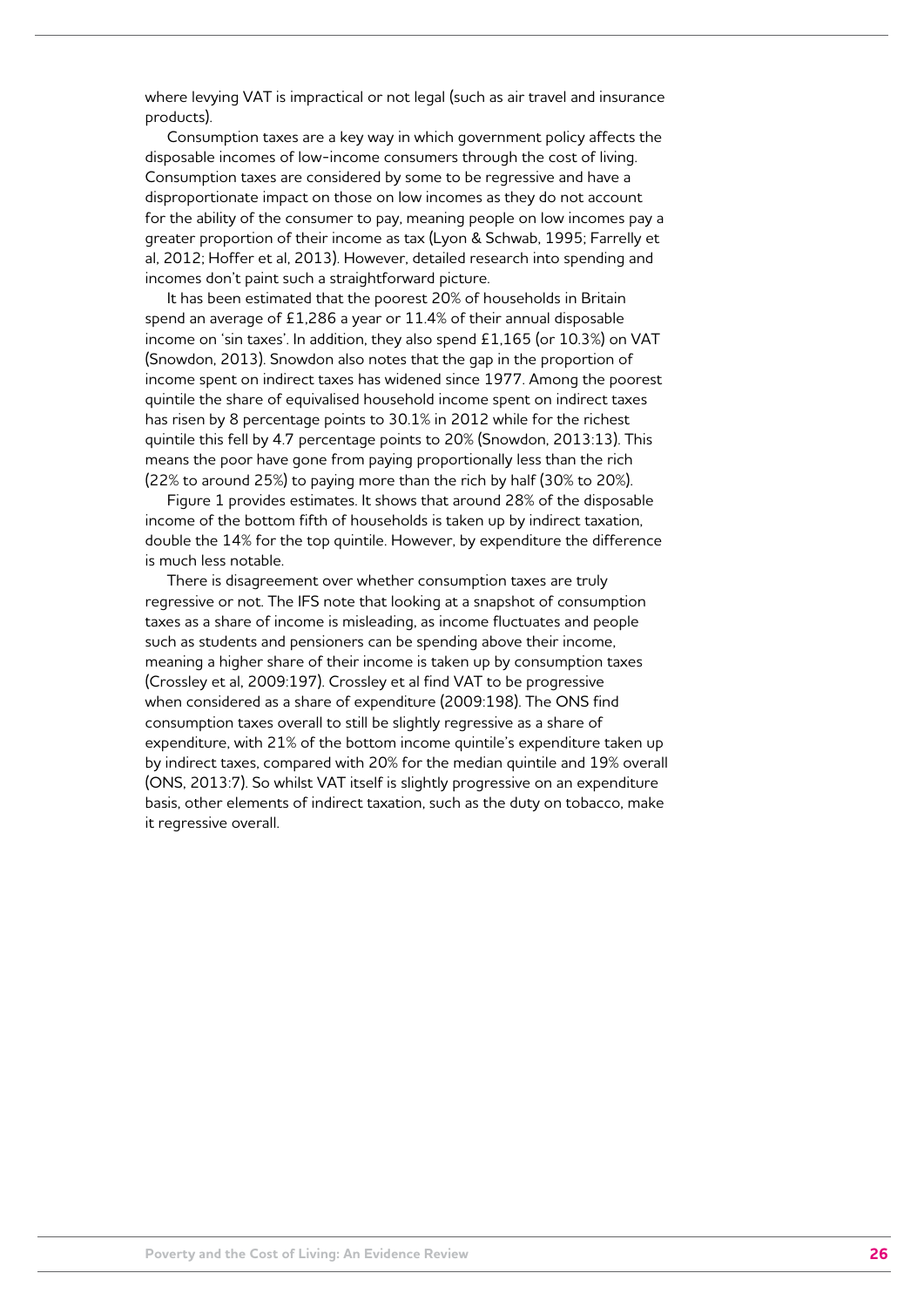

#### **Figure 1: Indirect taxes as a proportion of income and expenditure**

Another way to look at the question is to consider the effects of these taxes on the ability of households to reach the income required for the MIS budget. Hirsch and Valadez (2014:24) find that for a couple with two children, indirect taxation is equivalent to around 14% of the MIS budget, less than the median 20% of expenditure in Figure 1. This is because much of the budget for MIS is not subject to VAT (for example, food, children's clothes), whilst the more regressive elements either do not feature (tobacco duty) or comprise only a small part of the budget (alcohol and fuel duty). As a result, changes to excise duties would have a relatively small impact on the income needed for a minimum socially acceptable standard of living. By contrast, VAT does have a bigger impact on the budgets of low-income households, and any analysis of the relationship between the cost of living and poverty needs to consider the impact of indirect taxes on the incomes of the poorest.

## **Groups for whom the relationship between cost and low income is different**

#### 'Special' and 'enhanced' costs

This section considers how the relationship between the cost of living and income can differ for some groups in poverty compared with the average. Several groups have characteristics that can create additional costs and/ or increase existing costs. One of the interviews conducted for this project,

Percentages of disposable income Percentages of expenditure

Source: ONS, 2013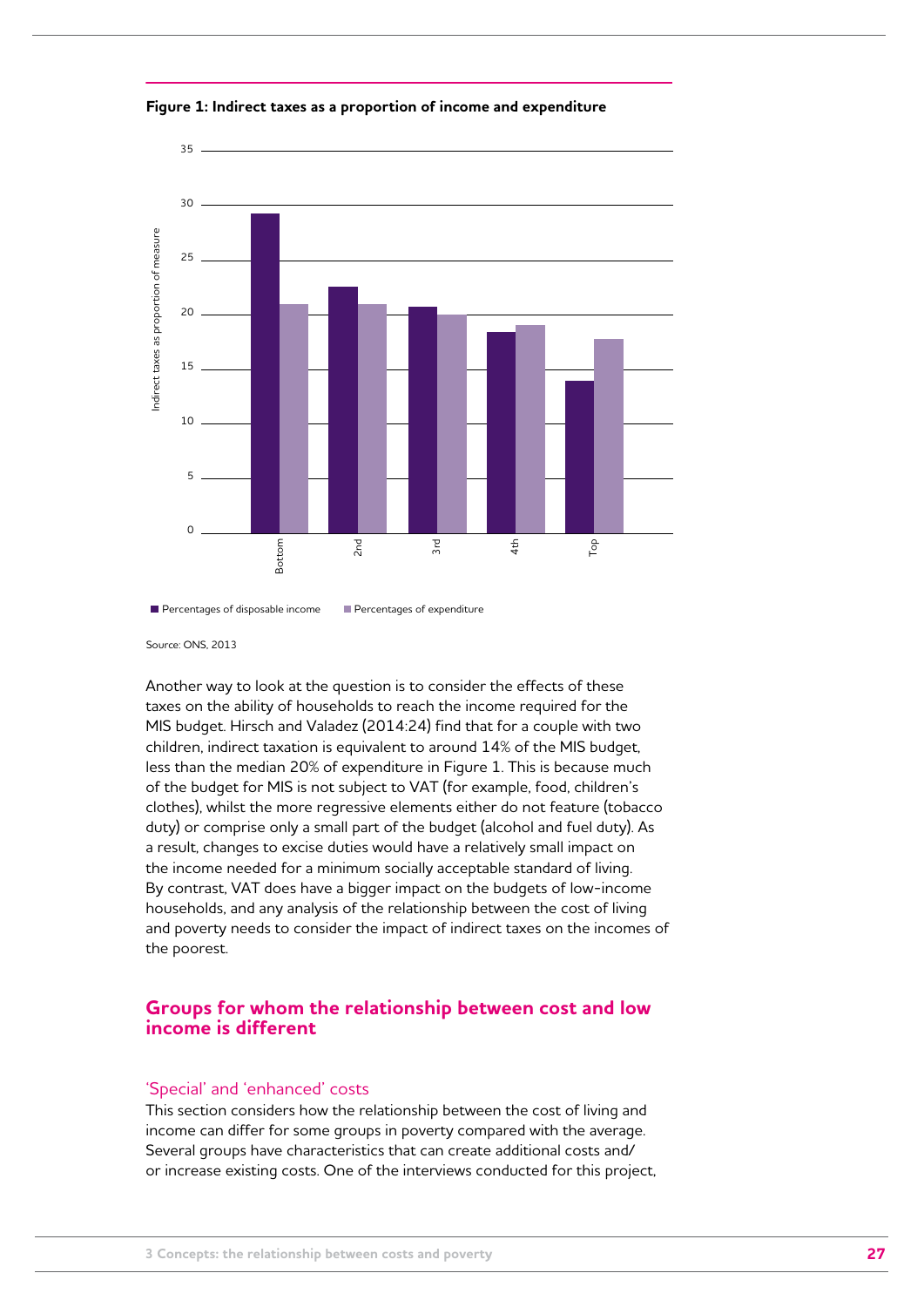to do with food insecurity, brought out several of the issues. Thus food insecurity (where low income and job insecurity may be compounding factors) may afflict:

- **•** those who find it difficult to make use of offers (e.g. if cooking only for one) or capitalise on economies of scale
- **•** those without a car if that prevents them from using large supermarkets, meaning either higher food costs and/or more limited choice
- **•** those in poorly insulated housing, who may have to choose between heating and eating)
- **•** those who are homeless or are asylum seekers if reliant on a voucher system.

Tibble (2005) calls these costs 'special' costs and 'enhanced' costs. Tibble concluded that those with disabilities faced both kinds of extra cost. The special costs are those that are a result of impairment, such as a wheelchair or a stair lift. The enhanced costs are those faced by people without impairments and those with them but that tend to be higher for those with impairments (such as laundry costs or special diets). These costs can actually increase with income, so when people who previously could not afford to meet all their needs receive an increase in income, they can afford to meet more of their needs but face associated higher costs in doing so. This would also be the case for those without disabilities, but could persist over a greater range of income for people with disabilities.

A review by Baumberg et al (2014) of some of the studies on higher costs for disabled people finds that they can vary from around £16 a week to almost £2,000, depending on methodology and what is included (the highest figure includes significant costs from a personal assistant). On several methods of calculation, these additional costs for disabled people increase poverty rates. This is because some disability benefits (Disability Living Allowance and Attendance Allowance) are designed to meet some of the additional costs of disability, but are still counted as income for the purposes of calculating poverty statistics.

Turning to those in rural areas, their consumption basket is both different and likely to be more expensive. Lower population densities mean rural areas are harder to serve by transport networks relative to cities, and more expensive to extend gas lines to. As a result, people living in rural areas need to rely more on private transport, travel further for goods and services, and use more expensive forms of fuel for their homes. All of these increase the cost of attaining the same material standard of living as those in more urban areas, although housing may be cheaper. These topics are covered in greater depth in the transport and fuel reviews for the Anti-Poverty Strategy (Titheridge et al, 2014; Preston & White, 2014).

MIS for rural areas found that most of the difference between a rural and urban MIS budget was accounted for by higher transport costs (Smith et al, 2010:39). The difference in costs for both transport and heating increases for all family types with increasing rurality, i.e. when moving from rural towns to villages to hamlets.

On the income-based measure of poverty, rural areas tend to fare better than urban areas. For example, figures from HBAI show that in 2011-12, 15% of those in rural areas were in poverty after housing costs compared with 23% in urban areas (ONS, 2013). But as in the case for people with disabilities, this may be an underestimate of poverty, given the specific additional costs faced by those in rural areas. Those with the same low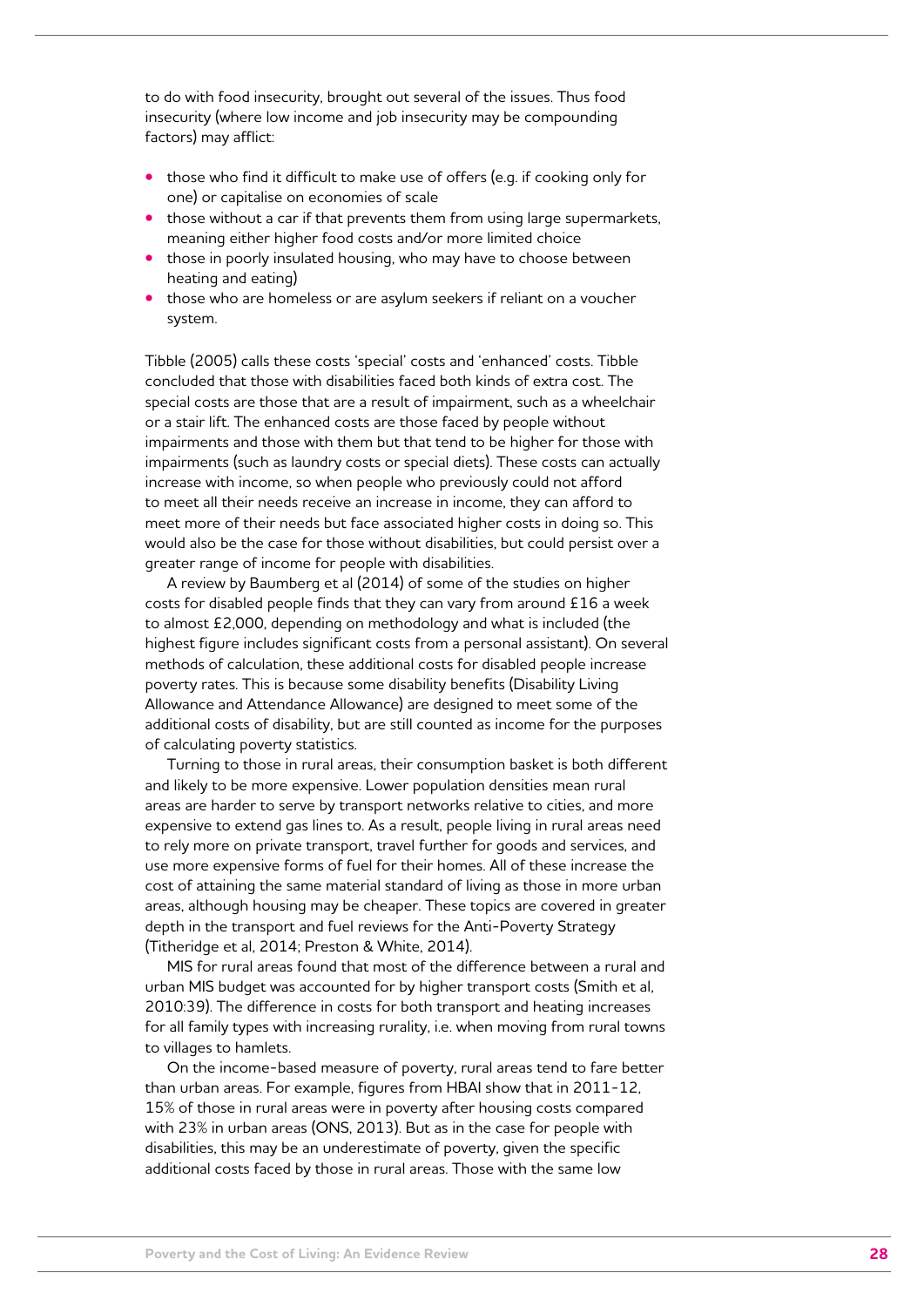income in rural areas may well be in deeper poverty than those with an equivalent income in urban areas.

Note that people in large families are not one of these groups. The size of family is already accounted for in the way poverty is measured: it is recognised that larger families need more resources to avoid poverty than smaller families. In the official data sources, such as Households Below Average Income, incomes are adjusted via the process of equivalisation to make possible comparisons between large and small families.

#### Those lacking 'enabling' products

'Enabling' products have been defined as goods and services that improve access in other markets (Europe Economics & NPI, 2010:7). Europe Economics and NPI identify three such products: a current bank account, a car and access to the internet. This report considered how possession of one or more of these enablers might benefit a consumer. It suggested (Europe Economics & NP, 2010: 57) the following benefits:

- **•** A current bank account increases credit options, and presents opportunities to pay via direct debit, standing order and in some cases a debit card.
- **•** Car ownership lends access to more remote stores and/or cheaper stores (e.g. bulk buy).
- **•** An internet connection allows online banking, a greater range of savings and credit products, and access to price comparison sites and online deals.

In a similar vein, Bates (2008: iii) in a foreword to a study of how low-income consumers may be poorly served by competitive markets, refers to these products as 'entry requirements… required to navigate and take advantage of offers available in markets' without which 'choice is often little more than illusory'. Several of these products are themselves now considered essential for certain household types under MIS, notably a car for families with children.

Hirsch (2013a:8) notes that a lack of access to enabling products can exacerbate the poverty premium.

The argument here appeals to common sense. For example, it is easy to see that car ownership allows access to larger shopping centres: if their unit prices are lower, then that access confers advantage and the lack of it a disadvantage. Similarly, access to the internet may potentially offer benefits such as easier price comparisons between suppliers or the frequently available discounts for online billing. The idea that a current bank account conferred advantages (and that low-income households would be much less likely to possess them) has been a cornerstone of the concept of financial exclusion going back to the report of the Social Exclusion Unit's policy action team (HM Treasury, 1999).

Against this, acquiring the enabling products in the first place costs money and the benefits may not be felt at all below a certain income. For example, as mentioned above, those with low incomes tend to be more risk averse (e.g. Diaz-Serrano & O'Neill 2004; Dohmen et al, 2009). Given that cheaper direct debit payment methods involve some surrender of control to the company, which automatically withdraws a variable amount of money, the possibility of a higher than expected amount being withdrawn can discourage some consumers.

The evidence does suggest that low-income households were less likely than households on average to possess these enabling products  $-17\%$  of low-income households lacked a current account compared with 9% for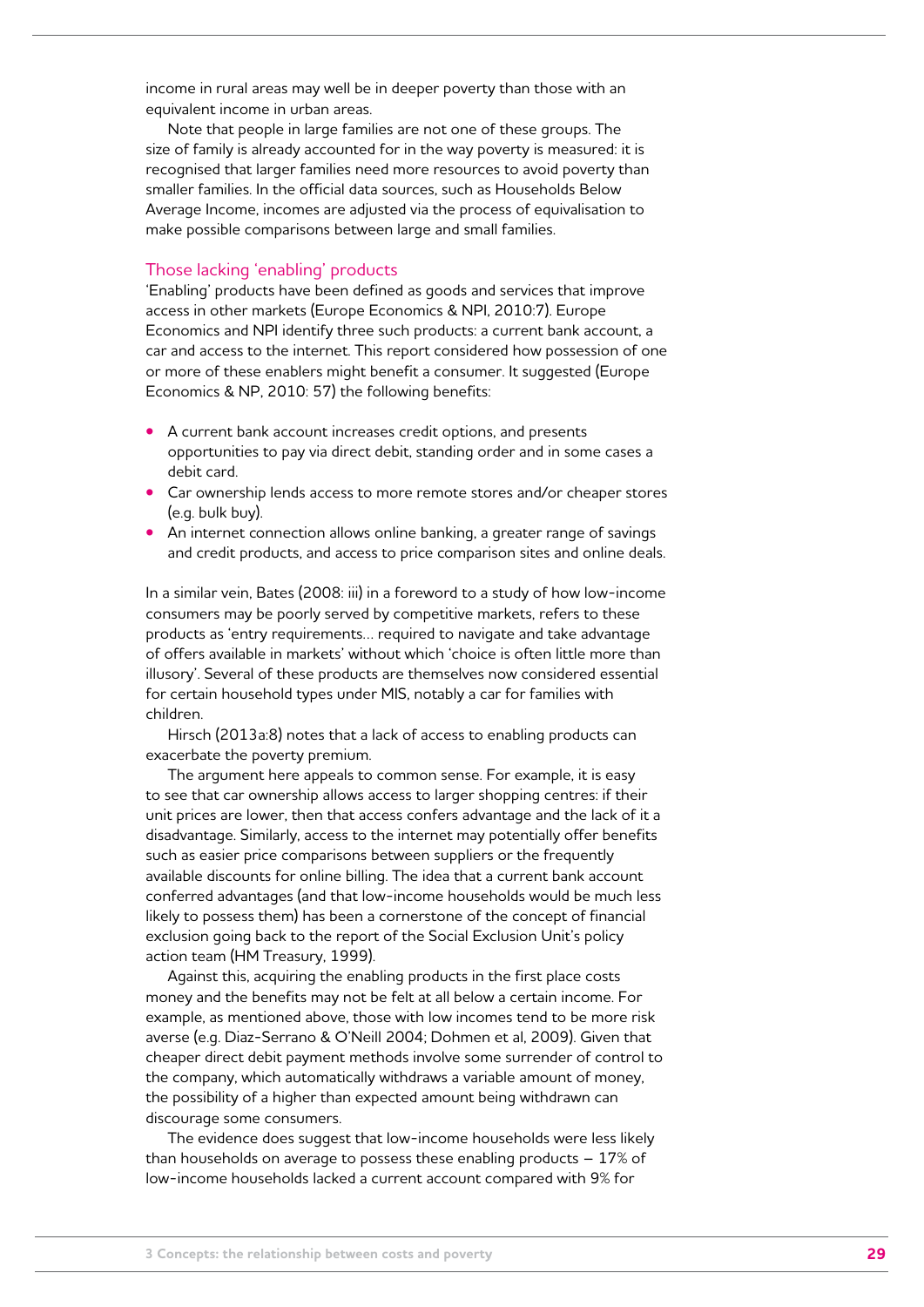households as a whole, over half lacked a car (compared with 26% overall) and two-thirds lacked internet access compared with 39% overall (Europe Economics & NPI, 2010:5).

Moreover, Europe Economics and NPI (ibid.) showed that low-income households were indeed disadvantaged by the lack of the requisite enabling product. With the principal source being expenditure (rather than price) data, the report offered evidence in terms of the share of total household expenditure going on particular categories of spending. The examples chosen were the shares of expenditure by small, lone parent families going first on food and second on fuel. Expenditure on food was used to test the hypothesis about car ownership while expenditure on fuel was used to test the hypothesis about internet access. In both cases, the evidence presented favoured the hypothesis, although no formal statistical test was reported, the sample size was small and the data used was for one year (2007) only.

In short, although the hypothesis is appealing, and the evidence strong that a low-income household is less likely than average to possess almost any 'good', the additional evidence showing subsequent disadvantage is harder to find.

## Overview: a framework for identifying low-income groups facing higher costs

Table 7 summarises the above, using an extended version of the notion of 'enhanced cost', reflecting the fact that costs can be higher either because more of the good or service has to be consumed in order to achieve a particular standard of living, or because the unit price is higher. On the basis of this classification, low-income households containing people with disabilities face special costs and enhanced (quantity) costs; low-income households in rural areas face all three kinds of extra cost; and low-income households lacking the enabling goods face enhanced price and usually special costs too.

|                                                | <b>Special costs</b>                                                              | <b>Enhanced cost</b><br>(quantity)                                                | <b>Enhanced cost</b><br>(price)               |
|------------------------------------------------|-----------------------------------------------------------------------------------|-----------------------------------------------------------------------------------|-----------------------------------------------|
| Low income with<br>disabilities                | Extra equipment<br>(e.g. stair lift) or<br>care needs (e.g.<br>daily home visits) | Washing,<br>heating (e.g. if<br>housebound),<br>energy, more<br>private transport |                                               |
| Low income in<br>rural area                    | A car (even one per<br>adult) 'essential'                                         | Fuel (further to<br>travel)                                                       | Less choice (e.g.<br>for food, energy)        |
| Low income w/o<br>a current bank<br>account    |                                                                                   |                                                                                   | No direct<br>debit ('financial<br>exclusion') |
| Low income w/o<br>access to a car              | Public transport<br>fares                                                         |                                                                                   | Less choice (e.g.<br>for food)                |
| Low income w/o<br>internet access              | Travel, postage                                                                   |                                                                                   | Less choice, less<br>able to shop<br>around   |
| Low income in<br>poor-quality<br>accommodation |                                                                                   | Higher energy use<br>('fuel poverty')                                             |                                               |

### **Table 7: Summary of low-income groups facing special and enhanced costs**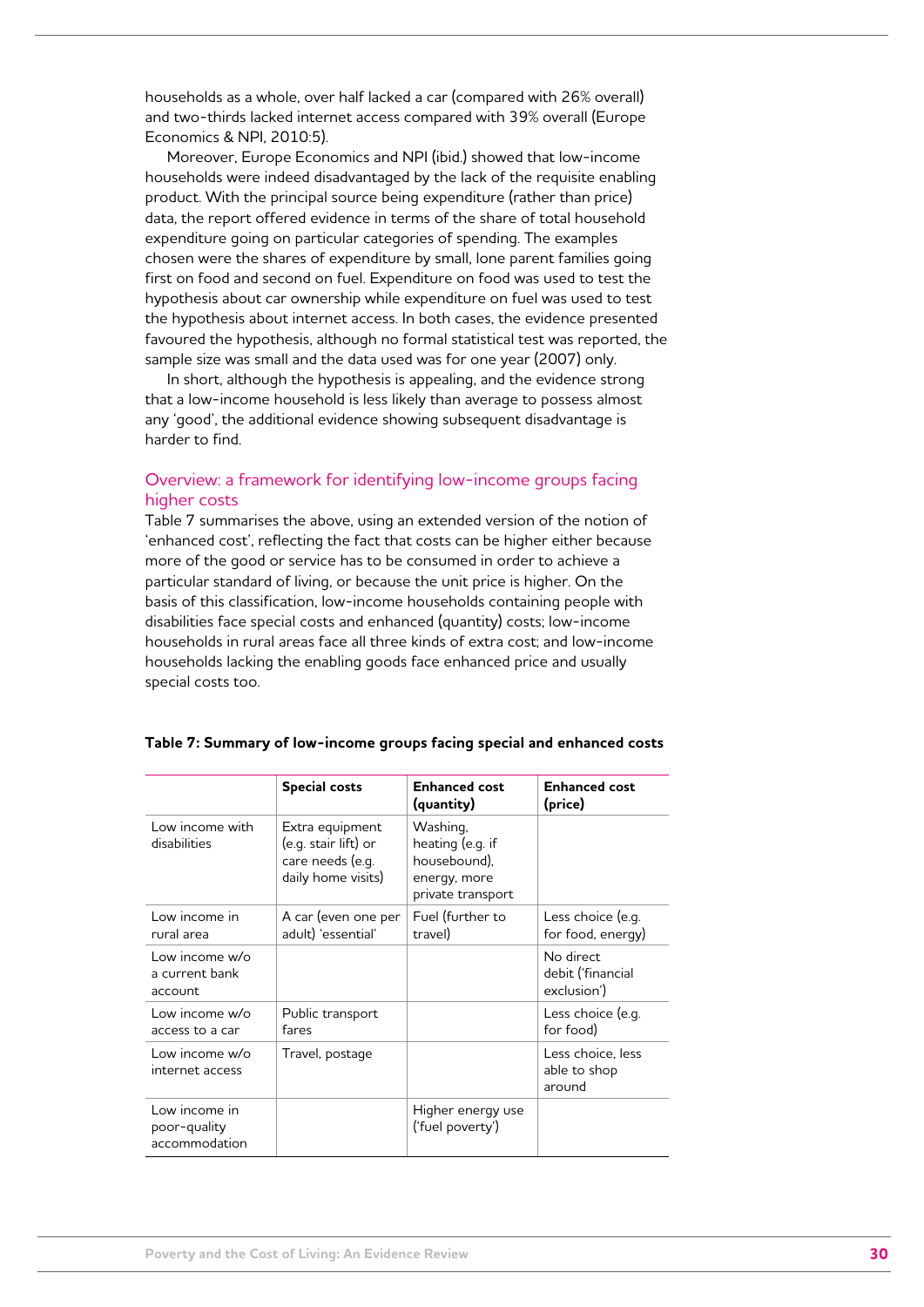Table 7 includes two other groups defined by their housing. In the first case, their housing is low quality, and in particular is energy inefficient. Enhanced costs follow directly. This is the problem of fuel poverty by another name.

The other is households with high housing costs. When income for the purposes of measuring poverty is calculated on an 'after-housing costs' (AHC) basis, it may be thought that housing cost (like family size) does not need to be considered from the cost-of-living side. Besides the narrowness of 'housing cost' for the purposes of calculating AHC income (rent or mortgage interest, water charges, structural insurance, service charges but not, for example, maintenance costs in owner-occupied accommodation (DWP, 2013b), there are two reasons why it does.

First, if rent and mortgage interest (the two main components of housing cost) diverge sharply, tenure is a factor that can cause otherwise similar lowincome households to face very different costs. Over recent years, especially within the private sector, this has indeed been the case. In 2011-12, average mortgage repayments for those with below-average household incomes were 25% below what they were five years earlier (before the financial crash), after taking account of inflation. By contrast, private sector rents for those with below-average incomes were unchanged, having risen more or less in line with inflation.

Second, many of the high-profile social security reforms since 2010 have in effect restricted the amount of housing benefit that will be paid (Aldridge & MacInnes, 2014). In particular, various benefit caps mean that the risks associated with rising housing costs now fall on the low-income household rather than being absorbed by the state as was previously the case. Lowincome households receiving less than full housing benefit, once a marginal problem, is now spreading beyond the traditional high housing cost areas of inner London (Aldridge & Kenway, 2014).

This also illustrates another point of more general relevance, namely that in some cases, the relationship between cost and low income is mediated by social security. If changes happen here – the restriction on Disability Living Allowance and its replacement by the Personal Independence Payment being examples – then the relationship between cost and low income is disturbed.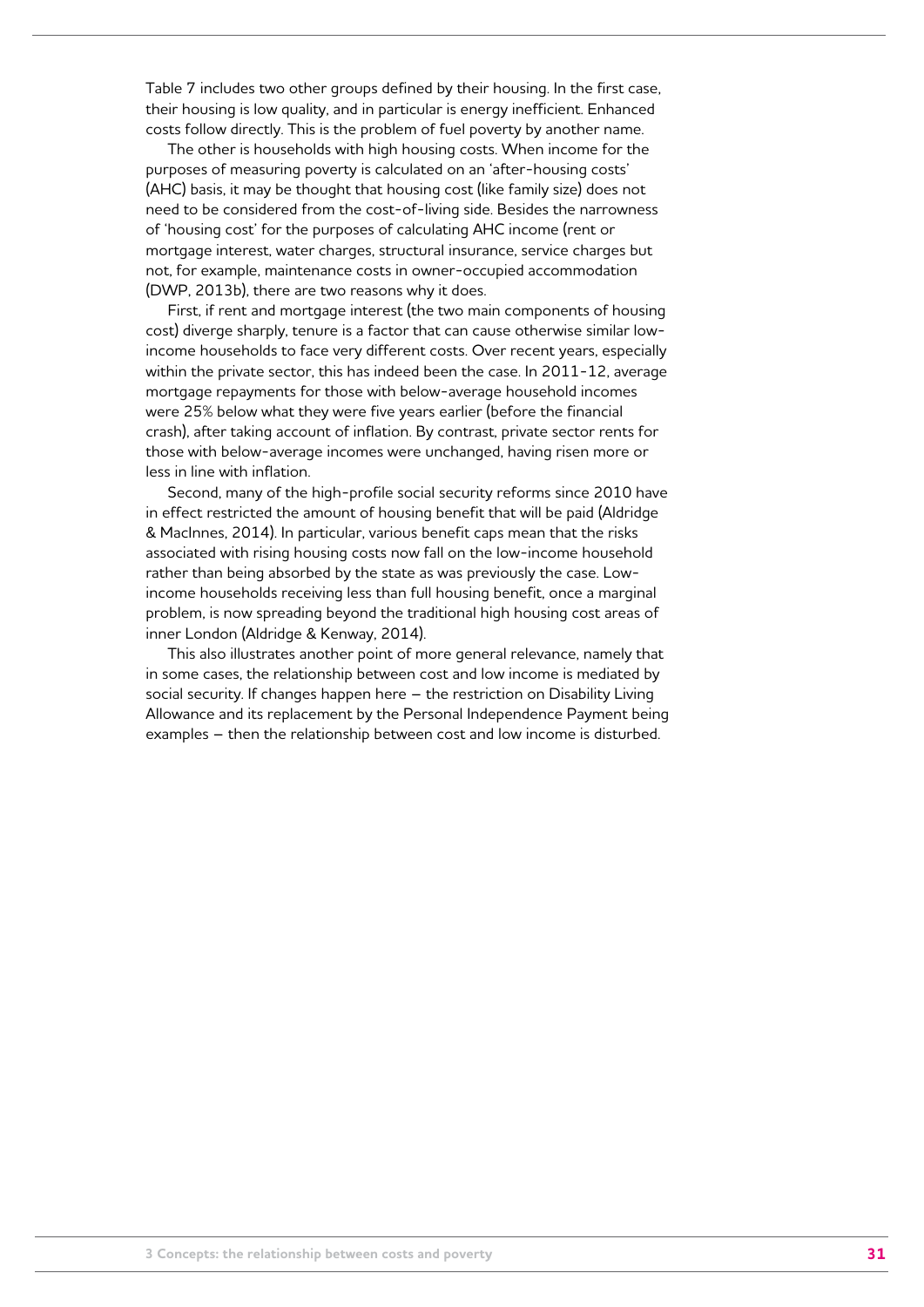## **4 Policies and actors for addressing the cost of living**

## **Introduction and summary**

This chapter reviews the way in which the cost of living, as it affects lowincome households, is addressed by government and regulators both in the UK and abroad. It looks in turn at government, regulators, individuals and third-sector organisations. It also looks at approaches from other countries to tackling rises in the cost of living.

The main findings of this chapter are as follows:

- **•** Interventions can be understood as taking three forms cost compensation (usually through the tax and benefit systems), cost controls such as discounts and price regulation, and attempts to ensure smooth functioning of markets (competition).
- **•** Pricing regulation has evolved since privatisation. Whilst it remains in place in much the same form in water and to a lesser extent rail, there are no longer price controls for retail customers in communications. In energy, a new form of price regulation applies.
- **•** Universal service obligations (including telecoms and basic banking) are used to provide some minimum guarantee of service provision in some service areas.
- **•** In liberalised markets the burden is on consumers to inform themselves. Initiatives, especially in the food area, remain the province of local and community actors.
- **•** Consumer vulnerability replacing an approach focused on disadvantaged groups – is now the central concept most sector regulators are using to assess how well the sector in question is serving customer needs.
- **•** 'Vulnerability' is as much concerned with the circumstances in which a person finds themselves as with the person themselves: anyone can be vulnerable, given particular circumstances. One thing this offers is that the companies themselves may then mitigate those circumstances.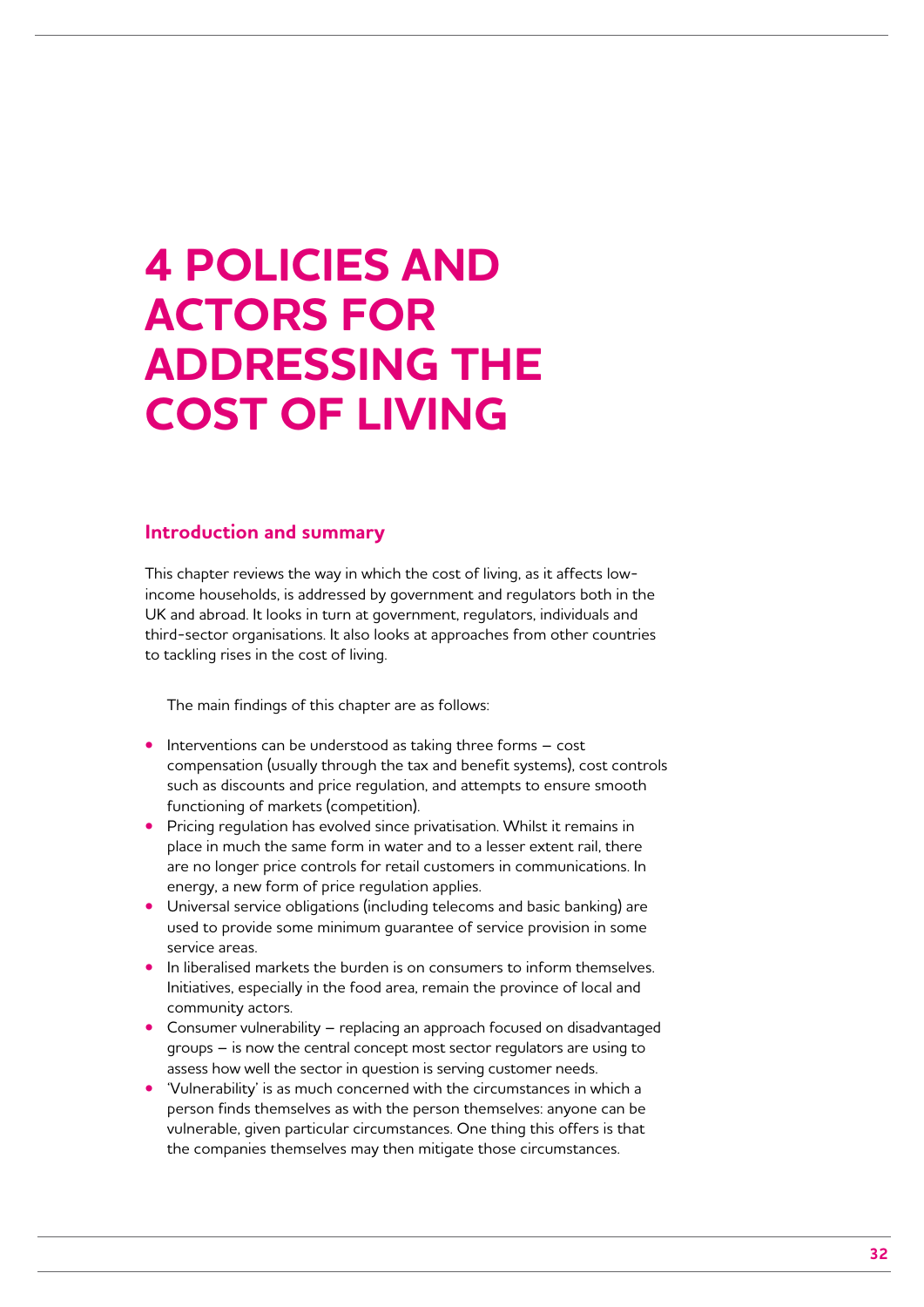- **•** This more fluid picture of vulnerability may cause companies some problems, as it risks being uncertain and therefore difficult to put into effect. It is, however, very much an evolving field with considerable activity by almost all sector regulators.
- **•** Whether 'vulnerability' is really well-adapted to efforts to promote the interests of low-income households is uncertain, but given the prominence of the idea, the fact that any attempts to do so must relate to vulnerability is not in doubt.
- **•** A key issue that is currently emerging is how far the approaches of the sector regulators, chiefly around vulnerability, are adopted by the general market regulators (in particular, the Competition and Markets Authority from April 2014). This hinges on whether regulators should intervene in the market only for the general consumer, or whether it should intervene for particular types of consumer too.

This chapter breaks down the types of intervention according to the main actors – government, regulators, individuals and third-sector organisations. We look in depth at the concept of 'customer vulnerability', an increasingly widespread idea of how markets could be shaped for consumers who are disadvantaged within the marketplace. This concept is important has implications for reducing costs among people in poverty, but it is yet not fully defined or operational.

## **Government**

While some sectors have their own specific economic regulators (e.g. Ofgem for the energy sector), all sectors are subject to the general economic regulators responsible for ensuring competition. Until April 2014, the two general economic regulators were the Office of Fair Trading and the Competition Commission. Since then, the powers of these two organisations have been taken over by the Competition and Markets Authority (CMA). We use the term 'less regulated markets' to refer to those sectors that do not have their own, sector-specific economic regulator.

Such less regulated markets in the UK include those in food, childcare, and to some extent transport, and telecommunications. They are defined as less regulated because economic policy interventions are more limited in these markets than in sectors such as energy and water. It should of course also be noted that many of these sectors are often subject to non-economic regulation around, for example, quality and safety (e.g. childcare, food). Ofcom, the telecommunications regulator, has a much smaller economic focus than it used to, and its remit extends to responding to audience complaints on issues of content.

Table 8 sets out the three key ways in which governments intervene to address issues of cost for consumers – redistribution and compensation, cost reduction and control, and market operation.

The first category, redistribution and compensation, refers to measures that operate through the tax and benefits system, for example, providing consumers with additional income in order to meet certain costs. In general this is how affordability is maintained in the childcare market (through an addition to tax credits equivalent to 70% of the cost up to a certain limit, due to be increased to 85% under Universal Credit); and in housing for those on low incomes through housing benefits.

There is also Disability Living Allowance (replaced by the Personal Independence Payment or PIP), which contributes towards the extra costs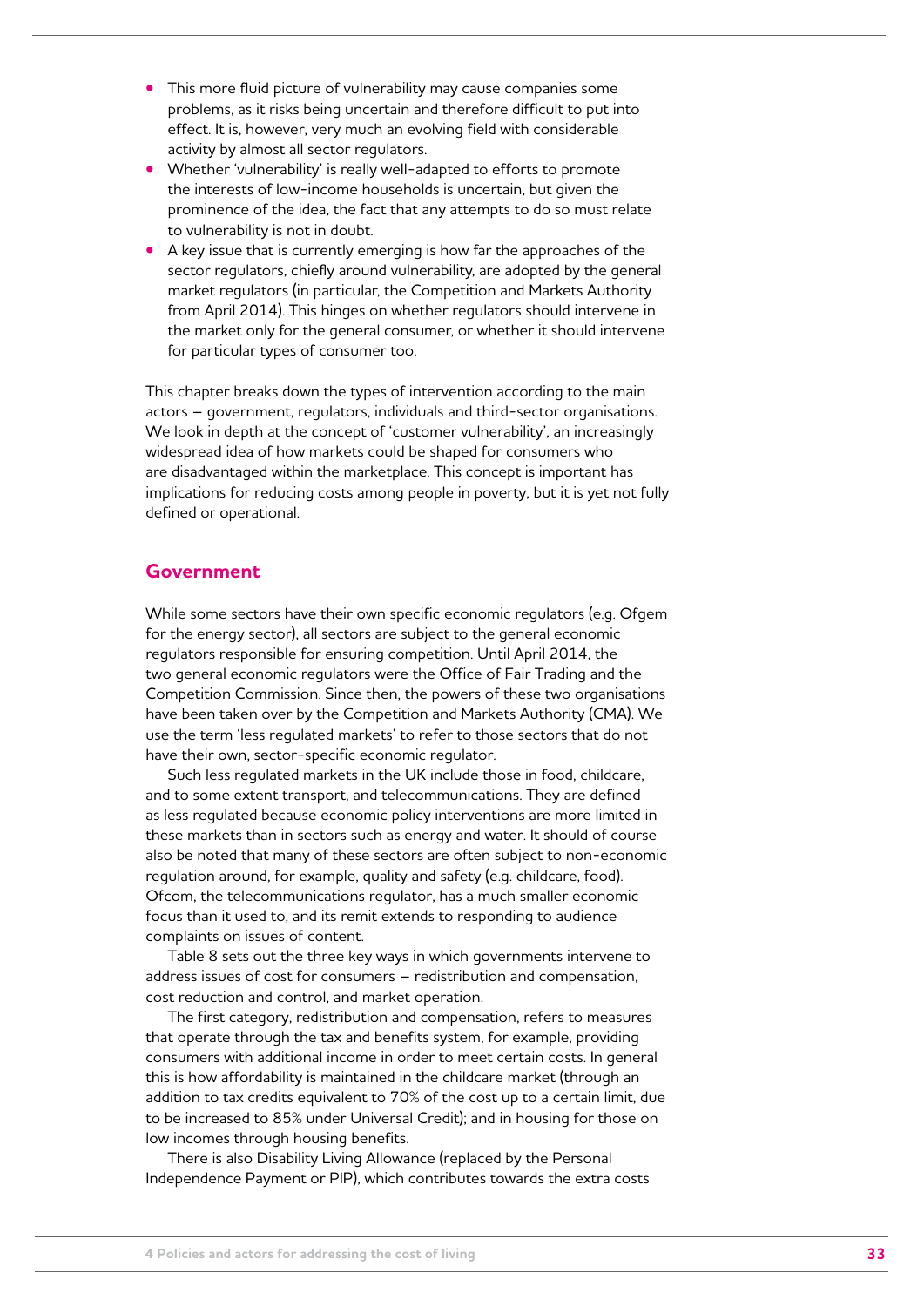of disability. Other forms of government intervention have the effect of increasing the cost of living, such as consumption taxes like VAT and council tax. Unlike the childcare tax credit, PIP can be spent on whatever the recipient chooses, much like other benefits.

The second category, cost reduction and control, refers to instances where regulators or government intervene in order to reduce the costs faced. This is similar but broader than Hirsch's (2013b) category of regulators intervening in supply and price structures. These affordability measures differ by industry and category of essential good. Water charges are still subject to specific price controls set by the regulator Ofwat, though have had a tendency to increase in real terms. Further measures are generally voluntary (such as social tariffs), except where specific problems are identified such as large families and water metering (prompting the WaterSure tariff). Price controls are also exercised over regulated rail fares.

In energy, while there are price controls on parts of the industry, these do not include the final price paid by consumers. Instead, there are specific bill reductions for some pensioners and subsidised or free insulation to help reduce the amount of heating needed by low-income groups.

The third category, market operation, refers to measures aimed at increasing competition in markets to keep prices low. This is the approach taken in markets such as food, clothing, and household goods and services. It covers penalties for anti-competitive practices such as the Office of Fair Trading's 2011 decision to fine certain supermarkets for co-ordinating price increases (OFT, 2011) and measures designed to stimulate competition by making consumers more likely to switch utility providers such as one-day switching (DECC, 2013). Another example of this is the universal service obligation for telecoms, which represents an attempt to ensure that all customers have access to a basic service and so prevent a specific market failure.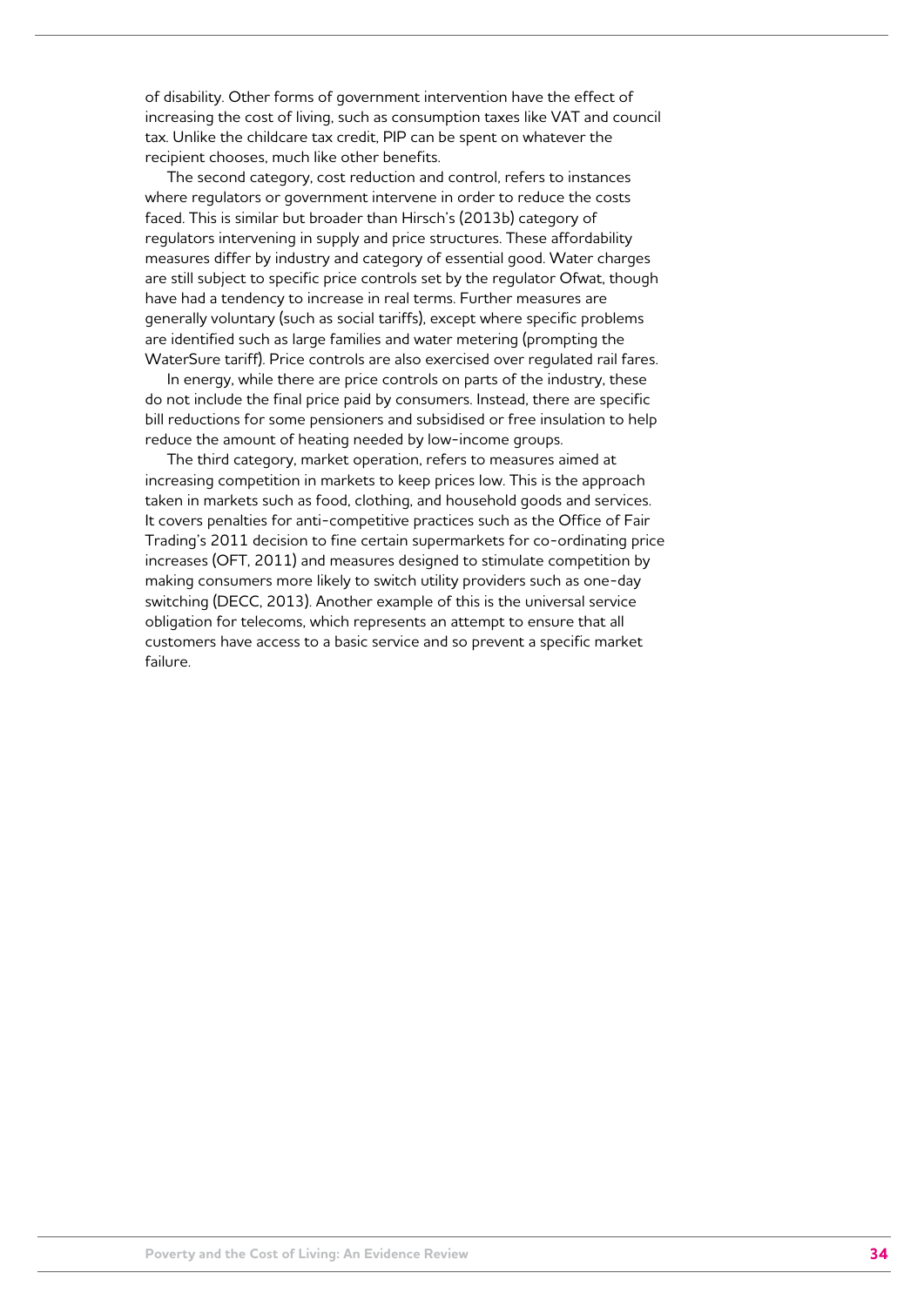| the 15% of areas with lowest incomes. Schemes<br>and heating help such as boiler replacement for<br>such as this increase costs for other consumers<br>Reduce water bills for those on certain benefits<br>qualifying low-income households and those in<br>Measures that reduce or control costs (through<br>Warm Home Discount of £135 electricity bill<br>prices or quantities that need to be consumed)<br>Energy Companies Obligation, e.g. insulation<br>WaterSure scheme caps bills for households<br>occupants with certain medical conditions<br>with three children or households with<br>reduction for qualifying pensioners<br>Voluntary social tariffs in water<br>Heating and electricity<br>Central government<br>Private companies<br>Local government<br>Transport<br>Ofcom<br>Ofgem<br>Water<br>Ofwat<br>incurred, usually parts of the social security or tax<br>PIP contributes towards extra costs of disability<br>property)<br>Council tax support, i.e. rebate for low-income<br>Childcare element of tax credits compensates<br>Housing benefits compensate for rental costs<br>measures that change costs of various goods<br><b>Pues</b><br>systems. Also includes taxes on consumption<br>Measures such as compensation for costs<br>VAT and consumption taxes and other<br>Consumption taxes on general good<br>Council tax (levy on rateable value of<br>for low-income households<br>for costs of childcare<br>Central government<br>Local government<br>and services<br>Council tax<br>households<br>Childcare<br>Housing<br>services<br>Sectors dealt with through<br>Policy measures included<br>Category description<br>Agencies involved<br>(non-exclusive)<br>this category | Measures that ensure the competitiveness and<br>smooth operation of various markets<br>Heating and electricity<br>Food and drink                                                                                                                                                                                                                                                                                                                                                                                                                              |
|------------------------------------------------------------------------------------------------------------------------------------------------------------------------------------------------------------------------------------------------------------------------------------------------------------------------------------------------------------------------------------------------------------------------------------------------------------------------------------------------------------------------------------------------------------------------------------------------------------------------------------------------------------------------------------------------------------------------------------------------------------------------------------------------------------------------------------------------------------------------------------------------------------------------------------------------------------------------------------------------------------------------------------------------------------------------------------------------------------------------------------------------------------------------------------------------------------------------------------------------------------------------------------------------------------------------------------------------------------------------------------------------------------------------------------------------------------------------------------------------------------------------------------------------------------------------------------------------------------------------------------------------------------------------------------------------------------------|---------------------------------------------------------------------------------------------------------------------------------------------------------------------------------------------------------------------------------------------------------------------------------------------------------------------------------------------------------------------------------------------------------------------------------------------------------------------------------------------------------------------------------------------------------------|
|                                                                                                                                                                                                                                                                                                                                                                                                                                                                                                                                                                                                                                                                                                                                                                                                                                                                                                                                                                                                                                                                                                                                                                                                                                                                                                                                                                                                                                                                                                                                                                                                                                                                                                                  |                                                                                                                                                                                                                                                                                                                                                                                                                                                                                                                                                               |
|                                                                                                                                                                                                                                                                                                                                                                                                                                                                                                                                                                                                                                                                                                                                                                                                                                                                                                                                                                                                                                                                                                                                                                                                                                                                                                                                                                                                                                                                                                                                                                                                                                                                                                                  | Financial services<br>Communications<br>Transport                                                                                                                                                                                                                                                                                                                                                                                                                                                                                                             |
|                                                                                                                                                                                                                                                                                                                                                                                                                                                                                                                                                                                                                                                                                                                                                                                                                                                                                                                                                                                                                                                                                                                                                                                                                                                                                                                                                                                                                                                                                                                                                                                                                                                                                                                  | Competition and Markets Authority (formerly<br>Office of Fair Trading and Competition<br>Financial Conduct Authority<br>Central government<br>Commission)<br>Consumers                                                                                                                                                                                                                                                                                                                                                                                        |
| suppliers, e.g. RPI + K (water), RPI (rail), and the<br>Price controls limit increases imposed by<br>new RIIO <sup>4</sup> formula (energy)                                                                                                                                                                                                                                                                                                                                                                                                                                                                                                                                                                                                                                                                                                                                                                                                                                                                                                                                                                                                                                                                                                                                                                                                                                                                                                                                                                                                                                                                                                                                                                      | can be compensated for unfairly incurred costs<br>encourage individual or collective switching of<br>suppliers to get better deals, e.g. allowing pre-<br>payment customers to switch even with up to<br>Complaints and redress to ensure consumers<br>Competition policy, e.g. investigating market<br>Tariff simplification, e.g. Ofgem has limited<br>energy suppliers to only four tariffs, and<br>Consumer-switching policy designed to<br>power of supermarkets and deciding on<br>requires tariffs to be presented simply<br>£500 of debt<br>takeovers |

| ۰,           |             |
|--------------|-------------|
|              | ۰.<br>an a  |
| ۰,<br>$\sim$ | ٠<br>$\sim$ |
|              |             |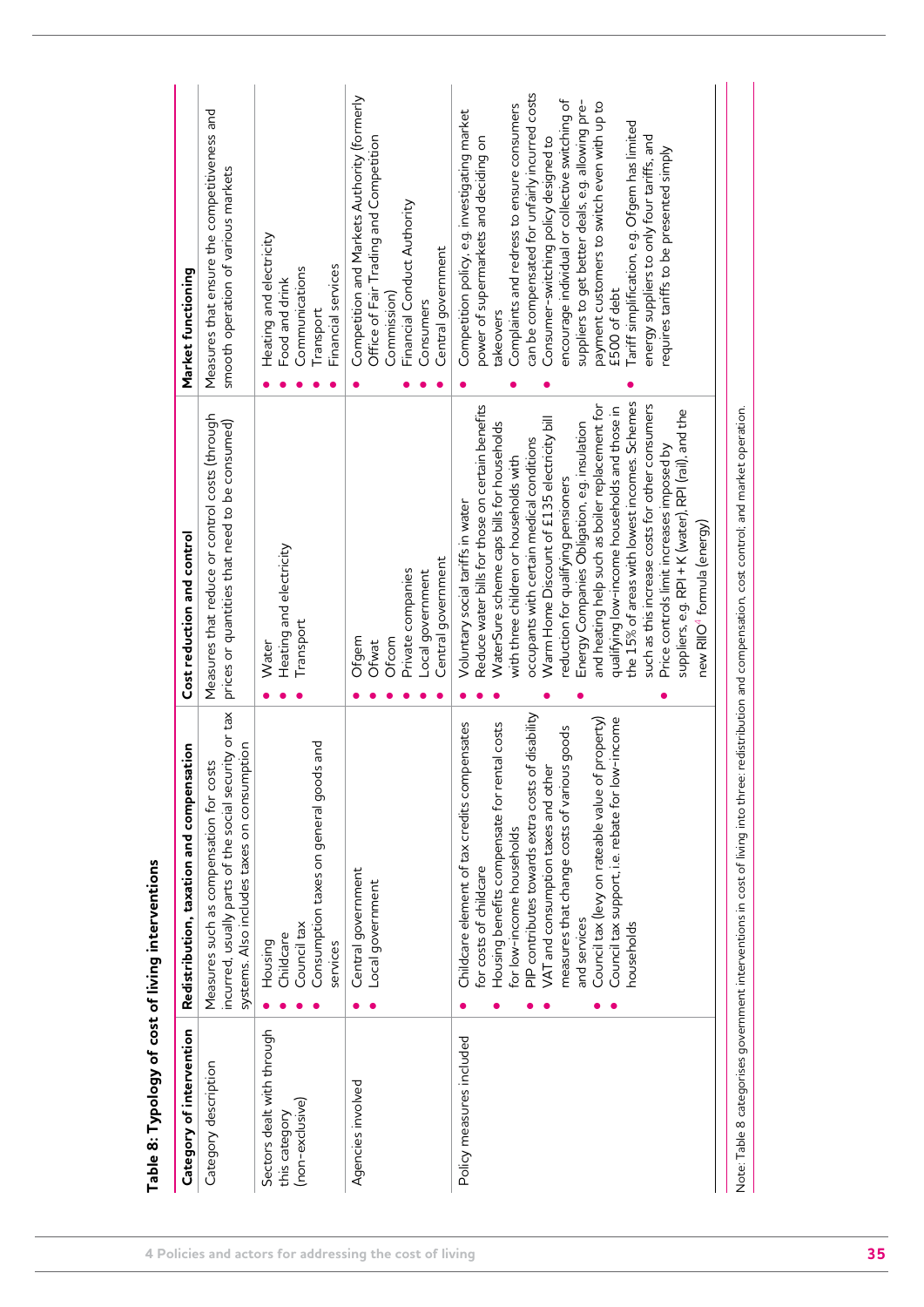## **Regulators**

All industries and sectors are regulated by government to some extent. There are general regulations, for example, on ensuring that goods and services sold meet their descriptions and that goods sold are not unsafe. There is also competition law to prevent practices that may be detrimental to consumers. General regulation on competition and consumer welfare is handled by the Competition and Markets Authority.

Some industries have specific economic regulators which have a greater responsibility to intervene in the market to manage the different demands of consumers and producers. This includes energy (Ofgem), water (Ofwat), and communications (Ofcom). These industries acquired their regulators at the time of privatisation. Beesley and Littlechild (1989:454) note that British Gas and British Telecom at the time had market share of 100% for their core activities. As a consequence, regulation was necessary to prevent market abuse by monopoly suppliers. While there are now multiple firms operating in these industries, they are still subject to the oversight of regulators. This is for various reasons – energy still has 'natural monopoly' components such as generation and transmission that require regulation, and the importance of energy magnifies any market failures.

In other words, while it is certainly possible to argue that defective regulation imposes costs (e.g. Institute for Economic Affairs, 2013), these industries are themselves regulated for fear of even higher costs if left unregulated.

The privatised industries are all regulated to different extents, at least in part reflecting their different natures. In communications, price controls have been relaxed as competition has increased and the role of the regulator goes beyond economics to protecting the public from offensive material.

The water industry has the characteristics of a natural monopoly, making product competition difficult, whilst the low value of water and sewerage itself relative to the costs of the infrastructure make other types of competition based on competing for network access more difficult (Bottasso & Conti, 2003:3). For instance, Ofwat (2013) note that for the 2009 price review, the final settlement meant water bills were 10% lower than the price that suppliers had wanted.

There is greater scope for competition in certain components of the energy industry (with concerns about how well this competition is working), although the monopoly elements (transmission and generation) remain subject to price control.

Pricing regimes following privatisation adopted what is known as revenue-cap regulation. The method used, with some variation across privatised utilities, is RPI minus some other figure, often below 5%. This was developed partially out of the 1983 Littlechild report for pricing BT services in order to protect against monopoly, encourage efficiency and competition, and minimise regulatory burden (Stearn, 2003:14).

How the price caps have evolved has varied between industries. Water and rail were both industries with historic underinvestment that needed to be addressed and so it was felt they should have revenue increases at or above inflation (Smith, 2003:94). For rail, this meant regulated fares were capped at RPI until 1999, before falling to RPI – 1, then RPI + 1 from 2003 onwards. In 2010, the coalition government announced they were to increase at RPI + 3% from 2011, but the risks of a passenger backlash led to increases of RPI + 1%; +2%; and RPI for 2012, 2013 and 2014 respectively (Butcher, 2014:11). The approach for water was more systematic and originally based on 10-year investment plans (Smith, 2003:94).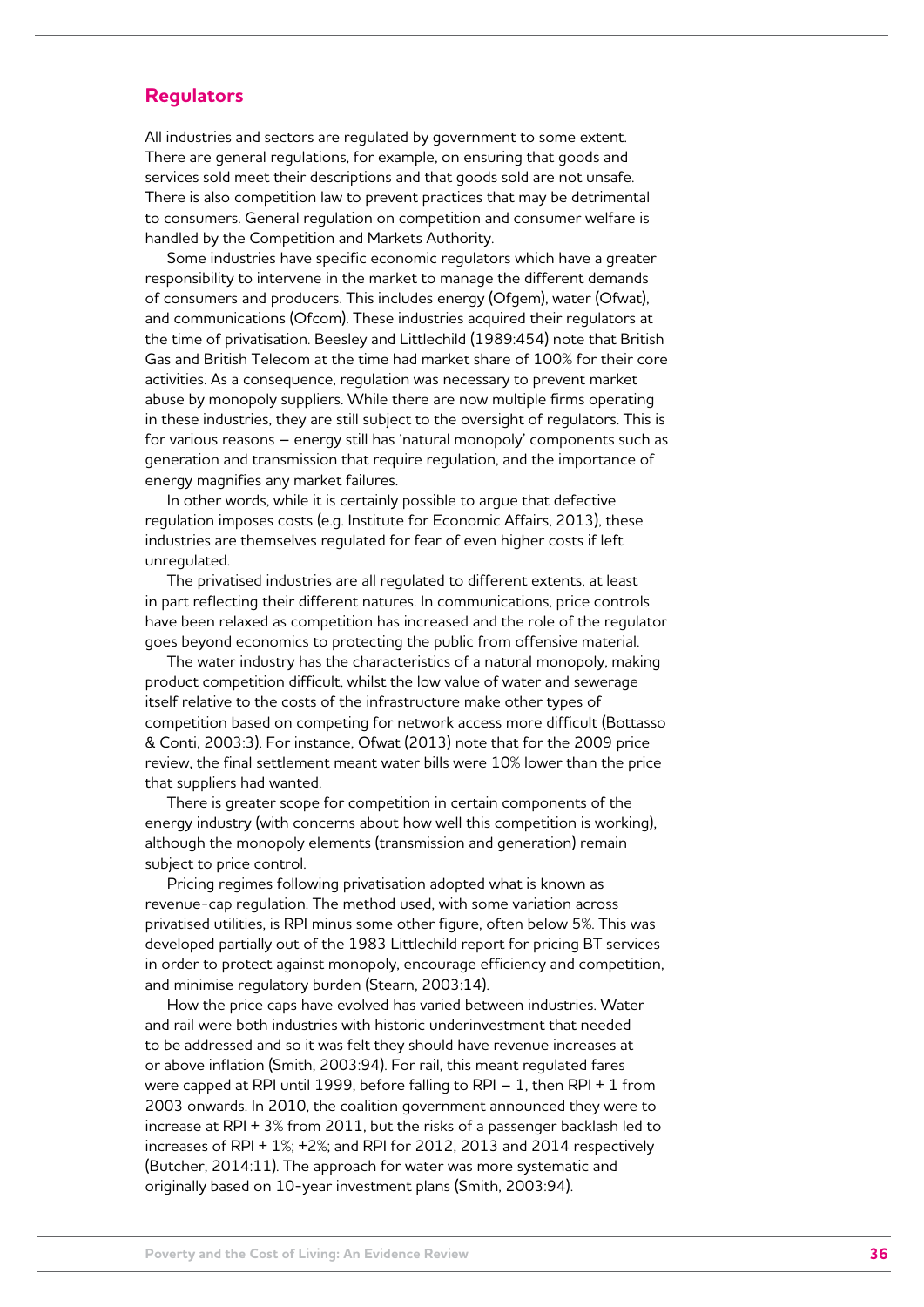In the telecoms industry, price caps applied only to a basket of services supplied by the original monopolist and were removed in 2006 as it was felt the extent of competition was sufficient to protect consumers (Ofcom, 2006a:1). This is the only regulated industry examined to have price controls removed.

In energy, price controls apply to the non-competitive parts of the industry: transmission and distribution (Ofgem, 2009:5). These were originally RPI –X, but from 2010 have moved to a new regulatory regime of Revenue = Incentives + Innovation + Outputs. This is designed to reward efficiency. Targets are set, with some efficiency savings accruing to firms whilst automatic penalties exist for those that miss targets (Ofgem, 2010:2).

Utility pricing may be more relevant to those on low incomes. Using data from the Living Costs and Food Survey 2013, the bottom disposable income quintile spends 13% of total expenditure on utilities, compared with 10% at the median and 8% in the top quintile.

Even in the absence of a sector-specific economic regulator, economic interventions to reduce costs for low-income groups do take place. There are several such interventions in the telecommunications sector. For example, universal service obligations (USOs) originating from the EC Universal Services Directive place obligations on companies to provide an affordable service for vulnerable consumers (e.g. BT Basic). Within this sector, there are also schemes that place requirements on companies to translate audio to text for those with hearing impairments and a reduced price scheme for customers on means-tested benefits.

Examples of economic interventions to promote food affordability include Defra's monitoring of food prices and the competition enquiries into groceries. A series of policy action teams that looked at a range of food affordability issues, including access to shops, were set up in the late 1990s but with little effect.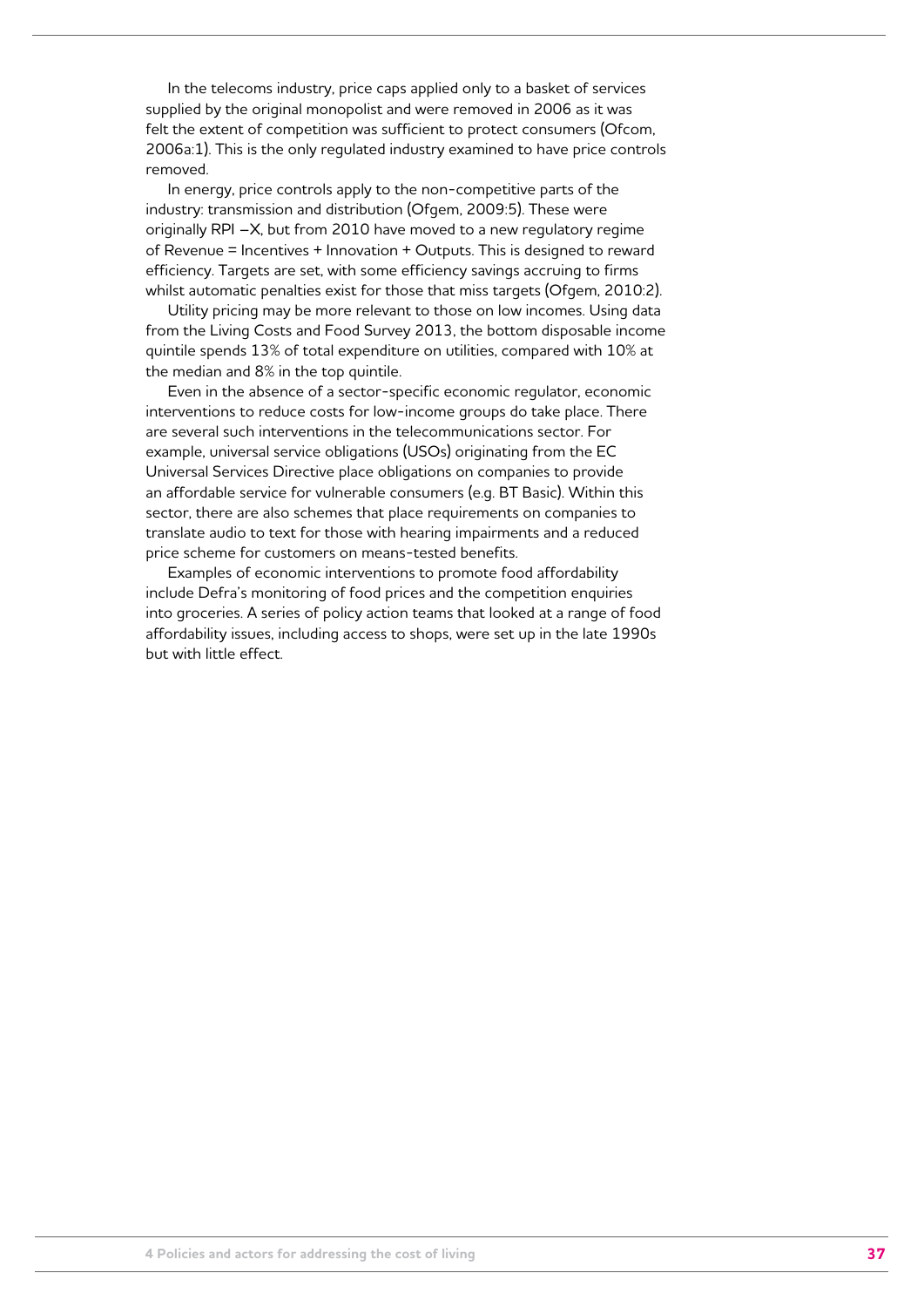|                                                                 | Table 9: Pricing regimes and interventions since privatisation |                                                                  |                                                                                                                         |                                                                                                          |                                                                                                               |
|-----------------------------------------------------------------|----------------------------------------------------------------|------------------------------------------------------------------|-------------------------------------------------------------------------------------------------------------------------|----------------------------------------------------------------------------------------------------------|---------------------------------------------------------------------------------------------------------------|
| Sector                                                          | Date of privatisation                                          | Current price                                                    |                                                                                                                         | Changes since privatisation   Other affordability policies   Comments                                    |                                                                                                               |
| Water                                                           | 1989                                                           | Regulated (RPI + K)                                              | review handed to Ofwat<br>Responsibility for price<br>from SoS                                                          | voluntary social tariffs from<br>WaterSure introduced for<br>certain families in 1999;<br>2012           | above inflation in order to<br>pay for large investment<br>Price rises frequently<br>programmes               |
| Telecommunications                                              | 1984                                                           | Retail prices unregulated                                        | Former monopoly supplier<br>RPI - X price controls for<br>a basket of services until<br>BT subject to regulated<br>2006 | BT required to offer basic<br>low-cost services due to<br>USO                                            | the former monopolist fell<br>over time as the extent of<br>Price controls on BT as<br>competition increased  |
| Gas and electricity                                             | 1990                                                           | Partly regulated (RIIO*<br>for transmission and<br>distribution) | regulated by RPI - X until<br>distribution previously<br>Transmission and<br>2010                                       | such as subsidised insulation<br>Obligation (ECO) provides<br>cost-reducing measures<br>Energy Companies | transmission and distribution<br>parts of the gas network:<br>on the non-competitive<br>Price controls remain |
| Rail travel                                                     | 1996                                                           | regulated fares (RPI in<br>RPI + 1% average for<br>2014)         | $RPI - 1$ , then $RPI + 1$<br>Previously RPI, then                                                                      | Rail cards for certain groups                                                                            |                                                                                                               |
| $*$ RIIO stands for Revenue = Incentives + Innovation + Outputs |                                                                |                                                                  |                                                                                                                         |                                                                                                          |                                                                                                               |

\* RIIO stands for Revenue = Incentives + Innovation + Outputs \* RIIO stands for Revenue = Incentives + Innovation + Outputs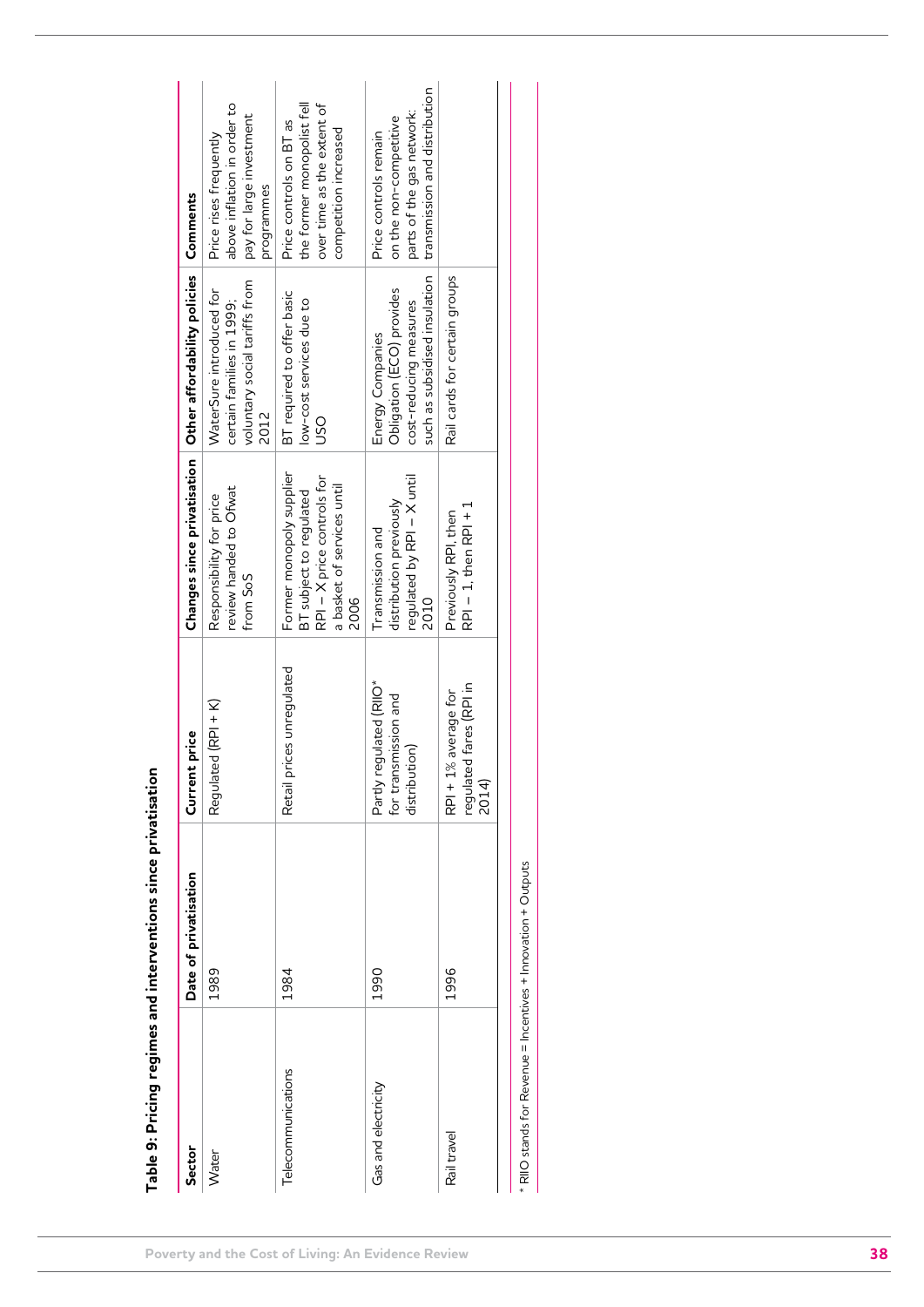### **Companies and third-sector organisations**

The previous section showed how regulators work to influence the market as a whole. Recent developments have indicated a shift towards placing greater responsibilities on companies themselves. The Retail Market Review (RMR), launched in 2010 amid concerns that the energy market was not working effectively for consumers, aims to create a 'simpler, clearer and fairer' (Ofgem, 2014) energy market for British consumers.

There are three overarching aims to the RMR – to make the sector 'simpler, clearer and fairer'. The first aim is simplifying the energy market to make it easier for consumers to understand and compare energy tariffs offered by suppliers. This entails banning complex tiered tariffs, introducing four core tariffs for gas and electricity from each supplier, and simplifying cash discounts.

The 'clearer' element of the RMR seeks to make the information sent to consumers easier to understand. Finally, the 'fairer' section of the review seeks to rebuild consumer confidence in the energy sector by putting in place legally binding fairness obligations. These include placing requirements on companies to provide advance notice of an energy plan coming to an end so that consumers have the opportunity to switch without facing exit fees.

While the measures set out in the review are to some extent specific to the energy sector, the principles underpinning them – to present consumers with 'simpler choices, clearer information and fairer treatment' – are likely to have wider application in less regulated markets. There are obvious applications to the telecoms sector, where, for example, domestic internet users face a range of choices of products and tariffs.

Seeing that the RMR has only just reported, it is not clear how companies will enact the recommendations. What is clear is that while Ofgem still expect customers to educate themselves, there is now a responsibility on suppliers to provide the information to make that education easier.

There is some evidence of non-regulator stakeholders having an interest in tackling affordability and access issues amongst vulnerable consumers. These other stakeholders include the third sector, civil society, the private sector and local authorities.

The sector in which these stakeholders have had the greatest involvement is probably the food sector. Non-government interventions in this sector include locally based food-growing initiatives (e.g. Making Local Food Work, Local Food and Food for Life) and free meal provision (e.g. lunch clubs). Many such initiatives have been going on for some time, but because support for them from government has fallen away in recent years, they play a greater role than previously. There are examples of co-operative initiatives in other sectors as well, such as Repowering London, a not-for-profit organisation set up to co-produce community-owned renewable energy projects.

There is also some innovative price reduction work being carried out by supermarkets and local authorities, such as the CRUMBS initiative in Southampton, which aims to reduce waste by distributing within-date perishable food to disadvantaged residents that would otherwise go to landfill.

There are instances of third-sector organisations providing goods and services that better assist their clients. For example, Age UK started selling home and travel insurance to older people after noticing that products could be better tailored to their needs. These products now form an important part of Age UK's income stream.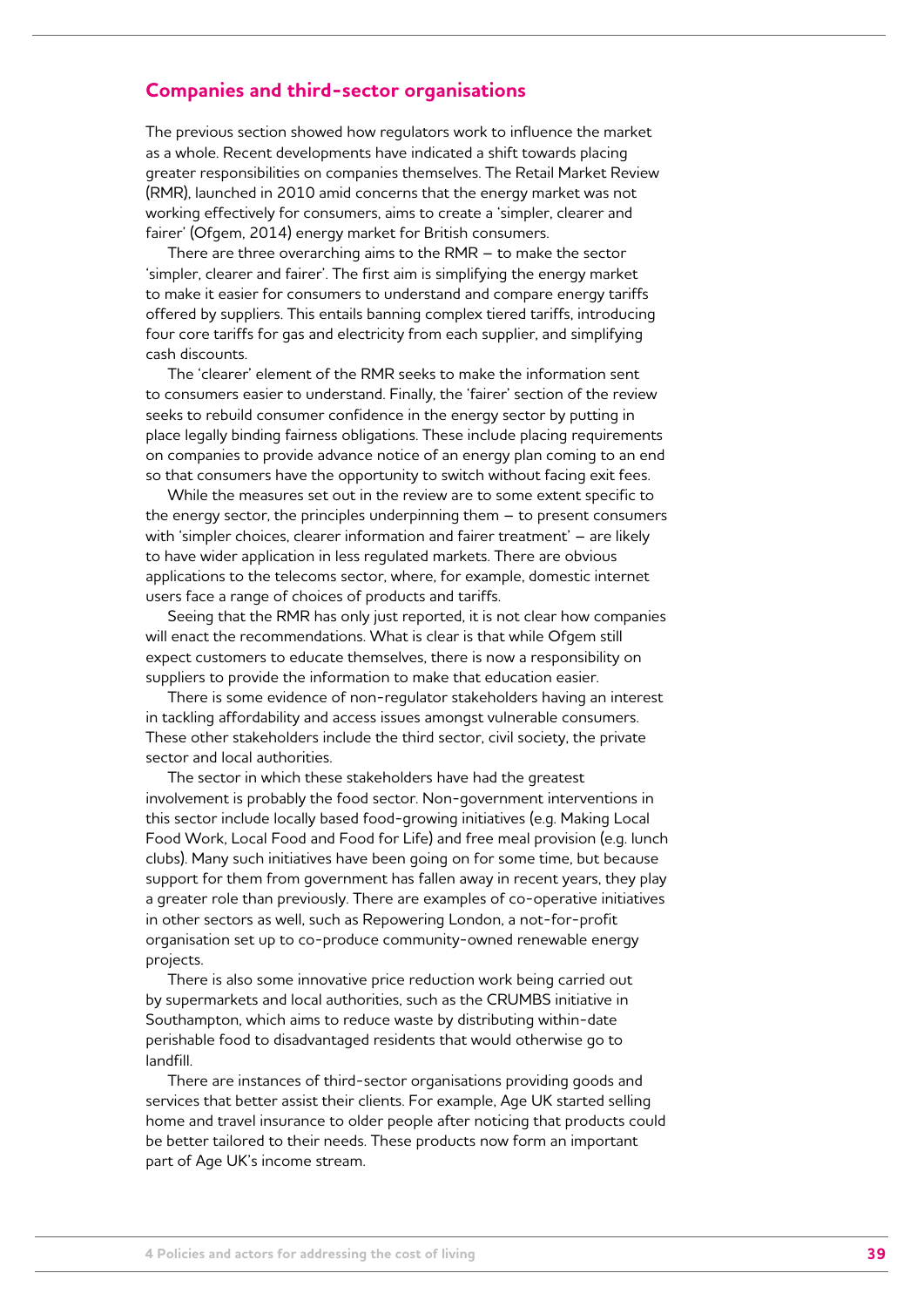Where third-sector organisations step in to provide services or products, they can demonstrate the viability of a market. The examples above, though in many cases still quite new, have done so. These are, though, areas where potential activity far exceeds current activity.

Ofcom and the Financial Conduct Authority (FCA) play an important role in tackling consumer vulnerability. Seeking to move companies from a reactive to a strategic approach to dealing with issues of consumer vulnerability, their work involves working closely with individual firms, consumer groups and other bodies to empower those tasked with addressing consumer vulnerability issues and facilitating co-ordination across regulators and companies alike.

Another way in which the FCA have sought to tackle consumer vulnerability issues is to deal with these under the guise of competition rather than protection. This means identifying commercial reasons to address cost or access issues. For example, most insurance companies will move motorists to a higher risk category upon reaching the age of 70. A lack of alternative companies to switch to means that consumers often end up paying considerably more while they may not actually represent an increased risk (for instance, Which?, 2010:17). In identifying this gap in the market, regulators can improve competition and help to reduce prices for potentially vulnerable consumers.

### **Consumers and switching suppliers**

Increasing the ease with which consumers can compare and switch suppliers is an important component of government policy on cost of living. Suppliers can be switched in most utilities: energy (gas and electricity), communications (landlines, mobile phones, and the internet), and banking accounts, the only real exception being water. The ability to switch varies by geography – it is, for instance, very difficult to switch gas supplier in most parts of Northern Ireland. Indeed it was not possible anywhere in Northern Ireland until 2011.

Switching rates, having risen initially following privatisation, have generally declined over the last few years. Statistics on consumers switching between gas and electricity suppliers indicate an increasing number up until 2008, with a decline thereafter. The number of electricity supply transfers in 2008 was around 30% higher than in 2003 at 5.4 million compared with 4.2 million. In 2013, it stood at 3.4 million. The story is similar for gas, from 3.1 million in 2003 to 4.2 million in 2008, and then down to 2.3 million by 2013.

Consumer Focus (2013:13) note that switching rates have fallen in communications and for bank accounts in recent years as well.

In the market for gas and electricity, switching rates tend to be higher amongst the higher social groups: 17% of those in group AB report having switched in the last year, compared with 13% in group DE (Consumer Focus, 2013:11). Mummery and Cooper (2011:15) note that low-income social tenants in particular are unlikely to have compared the prices of different supply options.

Analysis of data from the Which? Consumer Insight Tracker shows that the proportion of consumers switching tends to increase as you move up the household income distribution. In the energy market, the proportion of those switching supplier is 40% higher than in the bottom quintile. For broadband connections, the proportion of households who have never switched providers is 50% higher in the bottom quintile than the top.

The motivation for switching suppliers also differs between social groups. Lower social groups are more likely to have switched as a result of being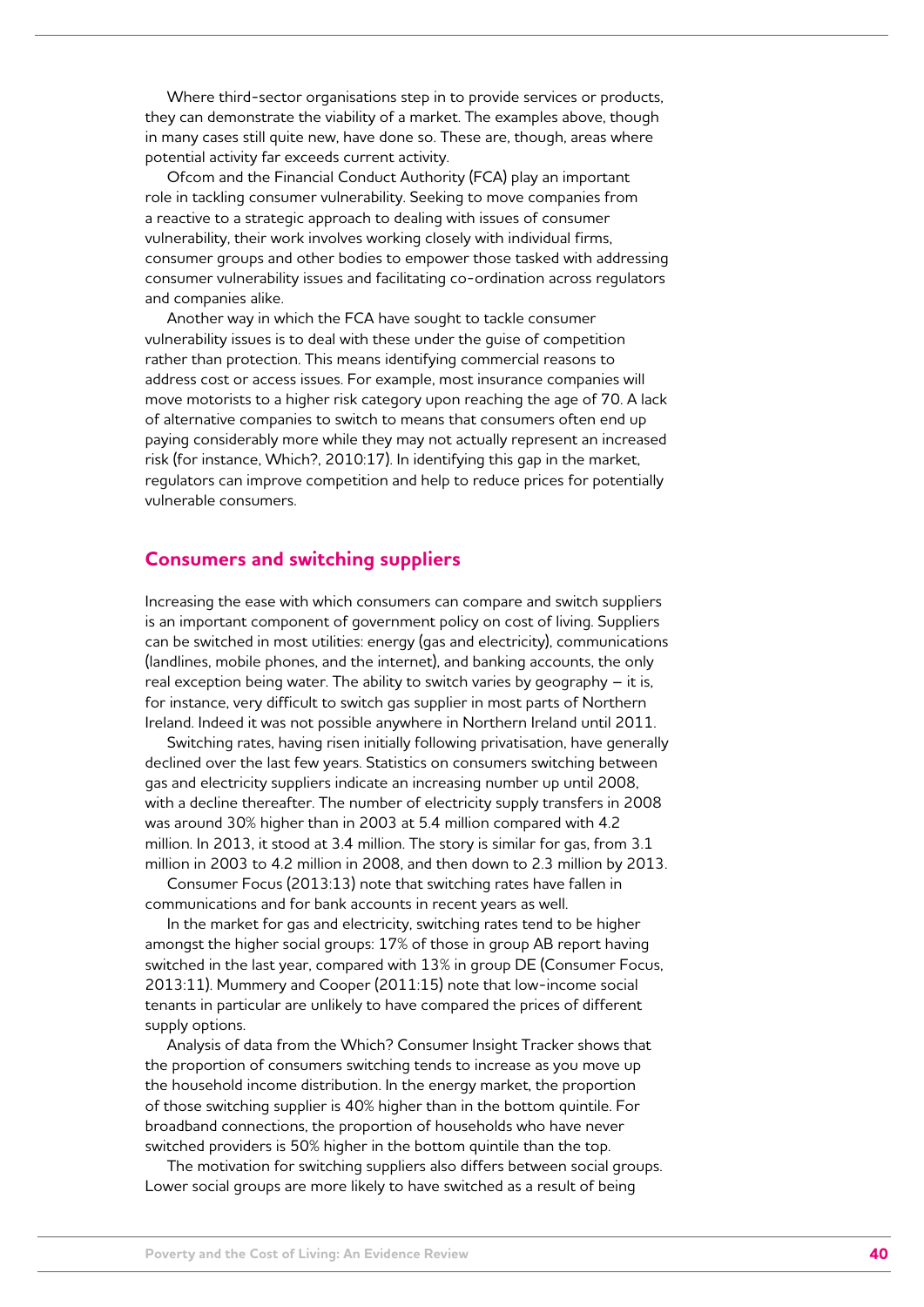directly contacted by a supplier, whereas higher social grades tend to do so after using price comparison tools (Consumer Focus, 2013:16).

Low-income consumers are also the least likely to engage with the energy market or with their annual price statement (something designed to encourage switching). This may be as a result of these consumers being more unable or unwilling to switch (Mummery and Cooper, 2011:22–23).

### **International approaches**

The UK approach has been characterised by a combination of compensatory measures, measures to regulate prices and measures to increase competition, with different essential goods and services subject to different combinations of those approaches. This section concludes with a summary of some international approaches to managing the cost of living.

#### Energy

Approaches to tackling the problem of energy affordability vary considerably from country to country. A report by the Florence School of Regulation (2008) on the affordability of basic public utilities provides a good overview of the variety of approaches taken by European countries. Some countries have neither defined which populations are at risk of being unable to afford utilities or implemented any policies to tackle this. This is the case in many Scandinavian countries where the social system makes up for any income shortfalls including those that might result from the inability to afford such utilities.

In other countries there are some policy measures in place to promote affordable energy for low-income consumers, but their implementation depends on the voluntary actions of operators. Such is the case in the UK.

A third approach is for governments to introduce policies to promote affordable utilities that are mandatory for operators. This has been the approach of the French government to regulating the main utilities provider in France. Most measures directed at vulnerable consumers were agreed contractually between the French government and Electricity of France (EDF), subsequently becoming law. These measures include a minimum service of energy supply; discounts on technical operations; and social tariffs (electricity tariffs introduced in 2005 and gas tariffs in 2008).

The measures are financed by a public services compensation tax, which is paid for by all energy consumers.

Italy is taking steps toward adopting a similar mandatory approach for all suppliers in energy markets. At present, the Italian solution to addressing price problems for low-income consumers has been to introduce social tariffs that give households a fixed discount of around 20% on their electricity and gas bills. Other measures include a ban on disconnection when unpaid bills remain below €30 or if electrical appliances are used for health reasons.

#### **Water**

In his paper 'Social Protection in the Household Water Sector in Developed Countries' (2005), Smets presents a series of measures devised to encourage the provision of affordable water services for low-income consumers. These measures include ensuring that the cost of water services is reduced through good governance and efficiency; subsidising water operations through general or local taxation; cross-subsidising water charges between different user groups (households, industry and agriculture) and/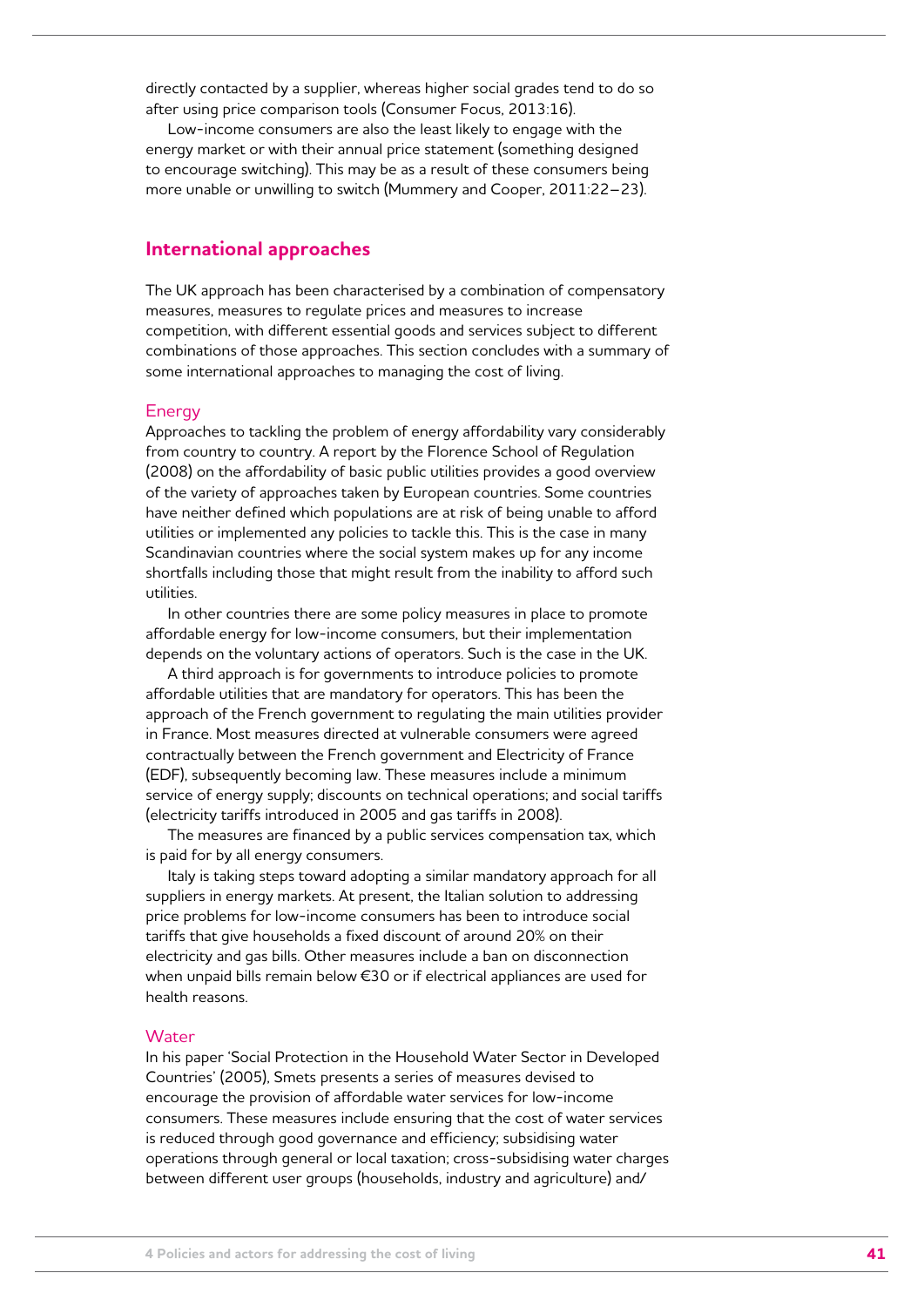or between rural and urban areas (this approach might include progressive pricing in the form of rising block tariffs (tariffs that increase at certain levels of consumption), which requires metering to be in place); providing general income support to low-income or vulnerable consumers; and providing special assistance to consumers who cannot afford to pay their bills.

#### Credit

A report by the Personal Finance Research Centre for Consumer Focus (2011) into international approaches to the provision of affordable credit for people on low incomes identified a range of measures introduced in other major OECD countries that have been successful in ensuring access to affordable credit. Among these measures were a national credit reference database (e.g. the lending regime in Germany is underpinned by comprehensive and reliable documented credit histories); interest rate restrictions or 'caps' on credit access for people on low incomes (e.g. France and Germany) ; provision of clear and reliable information for consumers so that they might make informed decisions when deciding to take out a loan; social banking and third-sector lending (e.g. Australia); and collaboration between major banks, charities and government to provide affordable credit loans to low-income families (e.g. Australia).

In terms of financial inclusion, one stand-out example comes from France. The central bank in France allocates everyone who wants one a basic bank account.

### **Looking ahead – consumer vulnerability**

Consumer vulnerability has a range of definitions but essentially relates to consumers who are disadvantaged within the marketplace. Vulnerability manifests itself as receiving goods and services insufficient for needs, or receiving them at disproportionate cost. This could be for a range of reasons, low income being only one of them.

All of the industry-specific regulators have given thought to both the definition and operationalising of the concept, with Ofgem appearing to be most advanced in terms of policymaking. Ofgem recently published a consumer vulnerability strategy which built on the Social Action Strategy (2005). The earlier strategy reflected statutory duties and gave regard to vulnerable consumers, although it did not use the term. These statutory groups included the elderly, sick and disabled, people on low incomes, and people in rural areas.

The regulators' understanding of vulnerability has changed in recent years. Influenced by the work of Linda Leonard, what is known as a 'dynamic' understanding – where people are in vulnerable situations rather than simply belonging to vulnerable groups – is said to have come to the fore.

The government's consumer empowerment strategy (BIS, 2011:36) notes that:

Government has traditionally avoided defining a 'vulnerable' consumer as we can all be vulnerable at different stages of our lives or depending on the type of goods and services we are purchasing.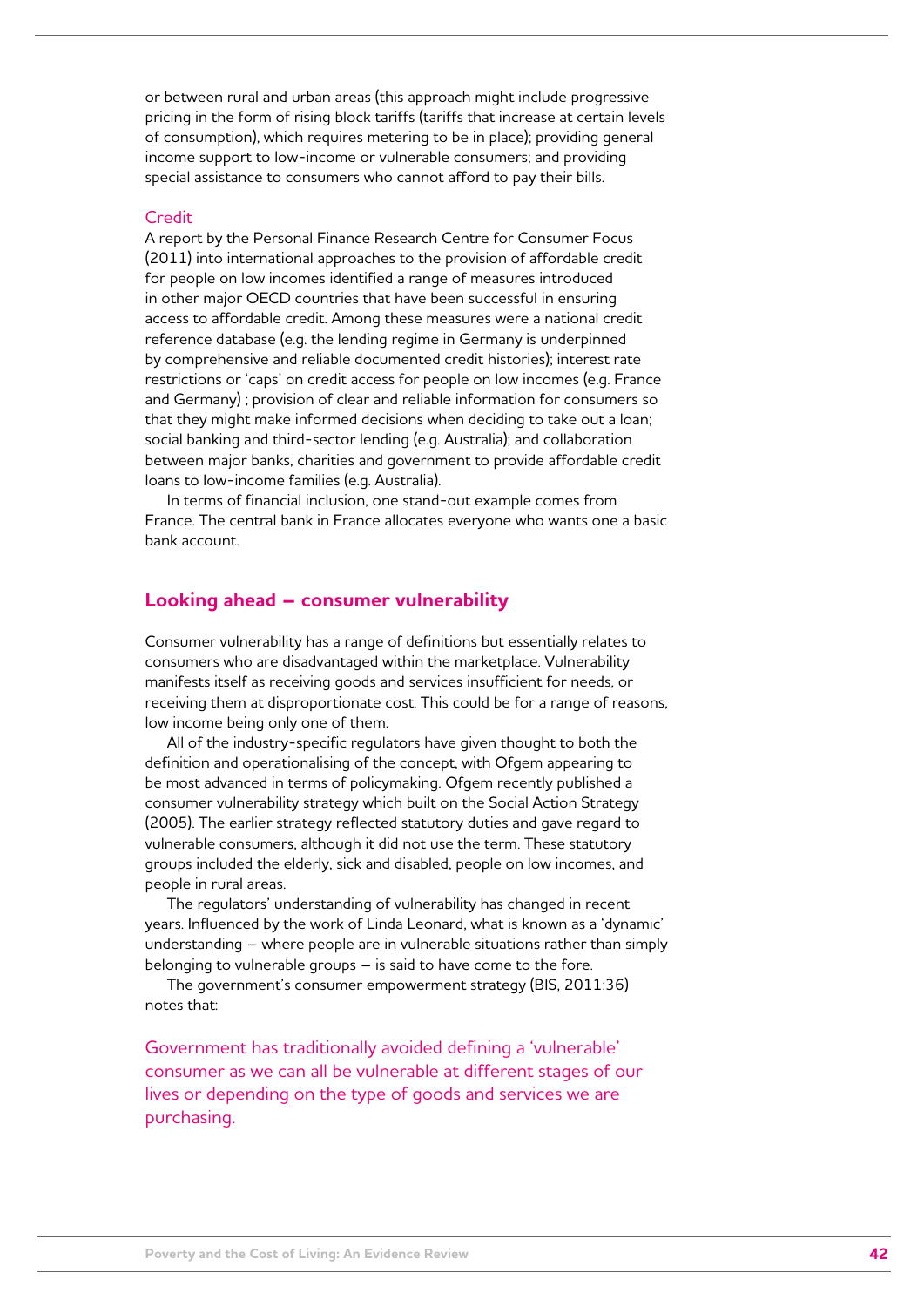Whether this first part is strictly accurate or not, it is an indication that the current government does not intend to define who is vulnerable. Instead, BIS asked Consumer Futures and Citizens Advice to identify the groups of people most at risk and types of transaction that put people in vulnerable positions. Describing a group as 'at risk' does not imply that everyone in the group is vulnerable; instead they are more likely to be in a situation that makes them vulnerable.

The theme that runs through the resulting report, Tackling Consumer Vulnerability (Stearn, 2012), is that it is difficult to divide the population into vulnerable and non-vulnerable consumers; instead there are consumers in vulnerable situations. Stearn (2012:5) notes:

People's circumstances change and anybody can become vulnerable at any time for example through job loss or bereavement.

The actual definition used of a consumer in a vulnerable situation is:

People who cannot choose or access essential products and services which are suitable for their needs or cannot do so without disproportionate effort/cost/time.

### Stearn, 2012:11

Factors that can increase the risk of people becoming or being vulnerable include low literacy, numeracy and/or financial capability, low or insecure income, unemployment, caring responsibilities, disability, living in social rented accommodation, and living in a lone-parent household (Stearn, 2012:11). Clearly, these can cover a lot of the population.

An important point for the regulators is that markets can also put people in a vulnerable situation. The role of regulation is at least in part to identify where this happens and attempt to limit the effects. Vulnerability reflects imbalances between consumers and firms within a particular market context.

So vulnerability is about a difficulty of choice and access, and while insufficient resources can and do restrict choice and access, they are not the only things to do so. Vulnerability is therefore broader and captures more than just people in poverty. However, those in poverty – at 13 million – might well be the biggest of the groups 'at risk of being in a vulnerable position'.

Moreover, most of the other factors listed above are correlated with being in poverty. It is difficult to disentangle poverty from vulnerability – are lone parents and those in social rented housing vulnerable because they have low incomes? Or potentially related factors such as a lack of, for example, internet access? Furthermore, whilst various groups are 'at risk', that does not mean that the risk is identical between groups. The risk may be higher for a single adult losing their job than for one person in a family with other sources of income losing their job.

There is, however, a problem in operationalising vulnerability. Regulators used to see the solution as pumping out information to make consumers more informed, and so neglected firmer intervention. They are moving towards price support such as tariffs rather than price regulation. But when the idea of vulnerability was fed into the creation of energy social tariffs<sup>5</sup>, companies found it harder to use than a simple list of groups. A compromise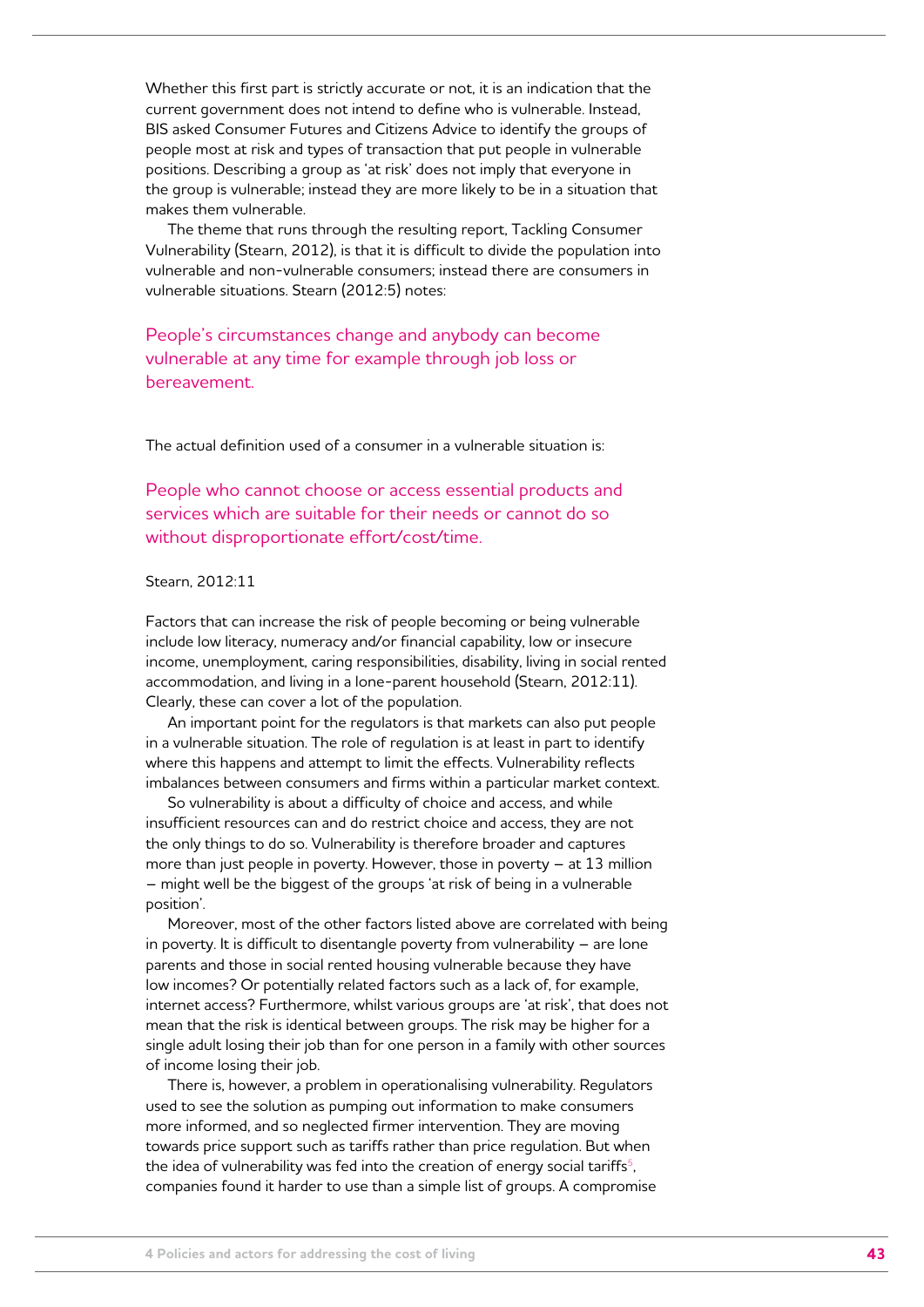was reached whereby the tariff applied to those receiving the Cold Weather Payment, meaning it was only available to those low-income families who lived in a postcode cold enough to qualify.

Vulnerability is to some extent replacing a previous conception of disadvantaged groups (TNS Opinion and Social, 2011:6). This approach was about personal characteristics resulting from socio-economic background. Vulnerability reflects imbalances between consumers and firms within a particular market context. Thus framed, the latter conception might be more useful as it reflects that firms are also 'responsible' to a certain extent.

One concern that might be expressed is that vulnerability is rather broad. What should matter is less the fact that anyone can become vulnerable, but rather how likely that is and how severe the consequences might be relative to their standard of living. Any financial detriment arising from being in a vulnerable position is more significant on a low income than for a family on a high income.

If properly shaped and if the research conducted by regulators confirms it, vulnerability might be more useful from a poverty perspective than the disadvantaged group approach it replaces. It has the potential to be more specific, avoiding the problems of defining people as disadvantaged just because they share a characteristic with other disadvantaged people – highincome pensioners being the obvious example. Additionally, poverty itself is dynamic, with substantial moves in and out. For example, DWP (2010:23) find that 7% of the population who are not in poverty one year enter poverty the next.

The problem is making the definition of vulnerable usable. An example of this might be the work conducted by the Centre for Sustainable Energy (CSE, 2012) for Ofgem, which identified 35 'nodes'. Through this, CSE was able to establish groups that were particularly at risk of being vulnerable with some specificity, such as 'Low income single adults in electrically-heated terraced houses in less urban areas' (2012:13). If this enables a better targeting of resources by regulators, government or firms, then it may be more useful than the categorical approach as it allows for overlapping disadvantage: for this example, low income and rurality and heating method.

If vulnerable groups were to be targeted for more specific interventions, then depending on the necessary level of private sector involvement, some form of data-sharing or data-matching would be required. A current example of this is the Warm Home Discount which uses a data-matching process between DWP and the suppliers for the 'core group' (Ofgem, 2013:9). The core group are people aged under 75 receiving the guarantee element of pension credit and those aged over 75 receiving pension credit. When the DWP records correspond to a supplier's records, the rebate is given automatically.

There have been suggestions that data-sharing provisions are extended to the 'broader group' (others who can benefit from the Warm Home Discount, defined at the discretion of the energy company), for example, Citizens Advice (2011:4). The application of data-matching is potentially broader: for example, the Consumer Council for Water (2012:3) has suggested it could be extended to the water industry with new legislation. However, Consumer Futures (2013:8) has noted that any extension of data-sharing needs to have 'guaranteed' benefits for the consumer to outweigh potential risks.

This sharing and matching of data could overcome the problems of low take-up of schemes targeted at vulnerable groups. Currently, consumers tend to contact companies to find out about schemes, rather than the other way around. Given the problems identified earlier around access to information, particularly online, this will always result in low take-up.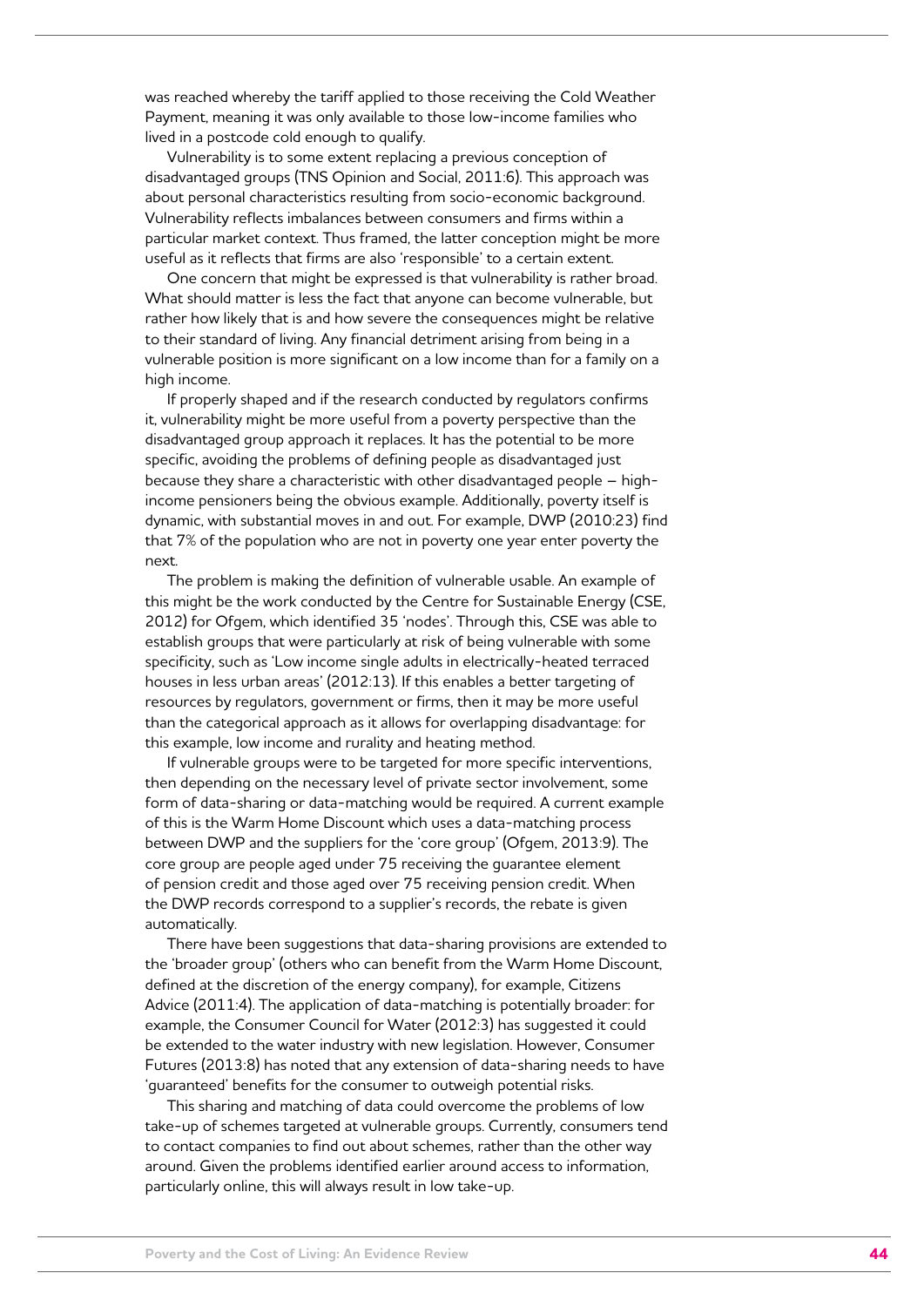## **5 Conclusion and recommendations for an anti-poverty strategy**

## **Understanding links and opportunities**

The aim of this report is to provide a framework for thinking about the cost of living which those concerned with poverty can use to elaborate any proposals for action. The cost of living is a more complicated subject for an anti-poverty strategy than low income for two reasons. First, it takes many diverse forms: when the 'poor pay more' it is almost never just a matter of a higher price for the self-same identical product.

Second, even though government is still central, most of the key decisions on the cost of living are taken companies and regulators. Thirdsector organisations also have a part to play. An anti-poverty strategy must treat these other bodies as a key part of its audience and look to engage with them.

Table 10 presents two types of household – low income and high cost – and whether the policies that could be applied are specific to the households in the group or whether they apply generally but with a greater impact on those in low income. To address costs for people in poverty, we need a way of thinking about and categorising both the costs and the people.

#### **Table 10: Policies and their impact on low-income and high-cost households**

|                                                                                                | Low income households                                                          | Households with specific<br>higher costs                                              |
|------------------------------------------------------------------------------------------------|--------------------------------------------------------------------------------|---------------------------------------------------------------------------------------|
| Examples of costs specific<br>to the group                                                     | A Cuts in public subsidies<br>and discounts targeted at<br>low-income families | <b>B</b> Costs associated with<br>disability or living in rural<br>areas              |
| Examples of costs<br>affecting whole population<br>that affect the group<br>disproportionately | <b>C</b> Uprating of transport<br>and water costs.<br>consumption taxes        | <b>D</b> Costs associated with<br>consumer vulnerability or<br>lacking enabling goods |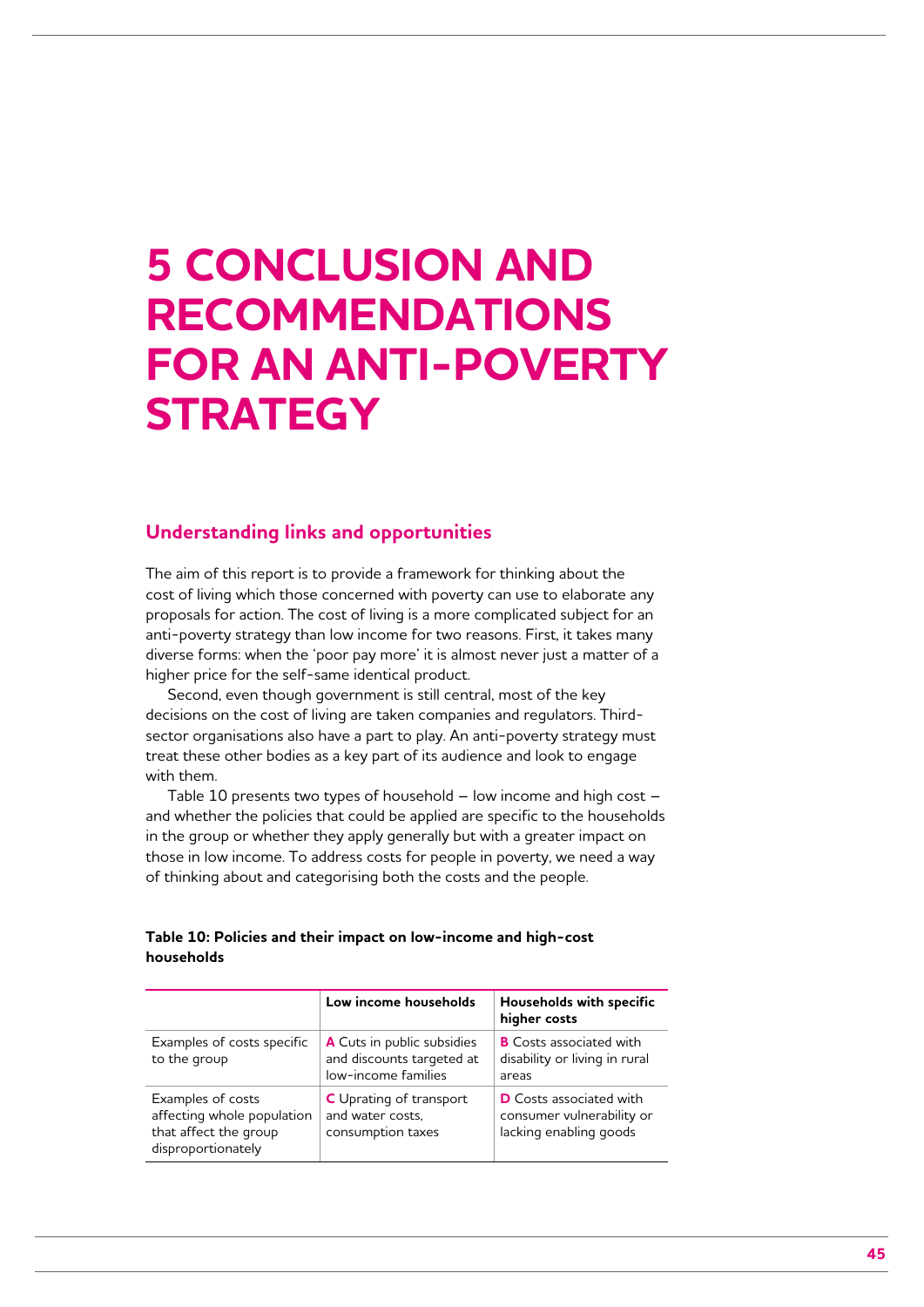Much activity and campaigning against poverty focuses on group A – for instance, campaigns against the 'bedroom tax' fit in this group. Recent work by Scope's Extra Costs Commission highlighting the additional costs faced by disabled people fit into group B.

Public policies that determine prices can affect everyone but if the items in question take a larger share of low-income households' budgets, they are affected to a greater extent (group C). This should be quite an easy shift of focus for an anti-poverty strategy as government (or a particular regulator) is still the target and the policy (e.g. to hold down a rate of increase) is still simple.

Actions taken by companies and regulators usually belong in group D. These are broadly issues around access to markets, where the ideas of consumer vulnerability and 'enabling' goods belong. At the moment, it appears that 'vulnerability' is to be a core idea for utility companies and others. This makes it a basis on which anti-poverty organisations could engage with both regulators and companies, provided a way can be found to adapt the idea for people in poverty.

## **Recommendations**

This review of the costs associated with poverty confirms that there are concerns, including, but not limited to the higher rate of inflation for many essential goods in recent years. 'Cost' and 'cost reduction' properly belong in an anti-poverty strategy but two questions must be answered before significant effort can sensibly be devoted to them. The first is how to measure poverty once cost is included as a component. The second is how large an issue cost really is: first order or second, of great importance to some in poverty but not others?

Focusing on subsidies, notably the cost of housing and perhaps childcare too, remains crucial but is not enough. It also needs to be rethought. Both government and its critics focus on these subsidies. In an age of austerity, government cuts them both to save money and in the belief that by so doing it can change behaviour, even driving down (or at least holding down) the underlying cost. Critics oppose them on the grounds that the behavioural change can't or won't happen – and that they just make the poor poorer. Neither side is without merit, and neither has a monopoly of it. An antipoverty strategy needs to develop principles to create an intermediate position in which the concerns of both sides can be heard.

Besides subsidies targeted on low-income households, problems of cost require development of thinking in three directions. The first is through attention to groups facing special and/or enhanced costs, for example those arising from long-term sickness or disability or those incurred, say, by residents in rural areas. Such groups need to be identified and the special and/or enhanced costs they face documented, quantified, the reasons for them explained and responsibility for them identified. This will often require close attention to the interplay between private service providers, public subsidy (e.g. in the case of rural public transport) and regulators. In migrating away from an exclusive focus on low-income groups, 'avoiding poverty' or 'an adequate safety net' may not be a sufficient goal. For example, campaigners for the rights of disabled people stress the importance of achieving 'independent living'.

The second development is to turn the focus on those general costs with a disproportionate impact on low-income households. It should not be forgotten that today's attention to poverty is built on a long record of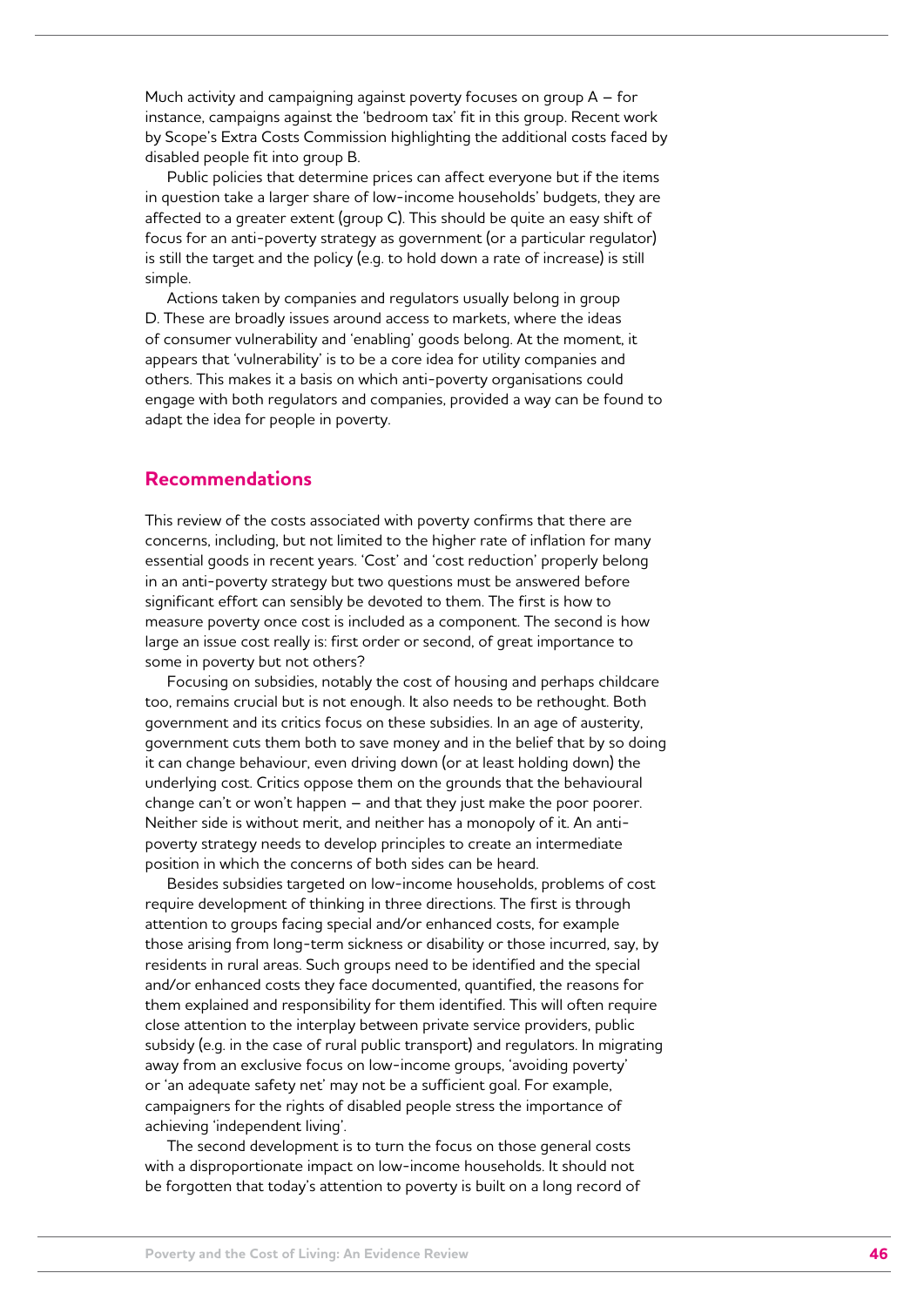measurement, starting (arguably) with the Rowntree Income and Wealth Study in the early to mid-1990s. Progress will require evidence, both statistical but also relating to the institutional framework that drives these costs. While some of these will be to do with the operation of free markets (rising world demand), it will be necessary to identify the role of public policy (and private sector reactions to them), from planning to tax and including the rules by which certain administered costs (e.g. regulated rail fares, network energy costs) are allowed to rise.

The third development is towards costs that are higher due to some other disadvantage experienced by particular households (and perhaps at particular times). One way forward could be to investigate how far the regulators' emerging concept of the 'vulnerable household' could be shaped to serve anti-poverty purposes. Another could be to develop the concept of the enabling good – possession of a bank account, access to high-speed internet, access to a car. There is also the assumption that if consumers were more willing to switch providers, costs could reduce and quality could increase, yet switching is less common among low-income customers and quite rare for all customers in certain markets.

All these are ideas with potential not yet fully realised. But thinking more about how consumers, companies and regulators interact – quantifying the losses associated with lacking an enabling good, for instance, or not switching utilities – could help both identify candidates for 'modern' universal service obligations and develop a basis for challenging regulators (including, for example, planning authorities) over the way they conceive and evaluate customer needs.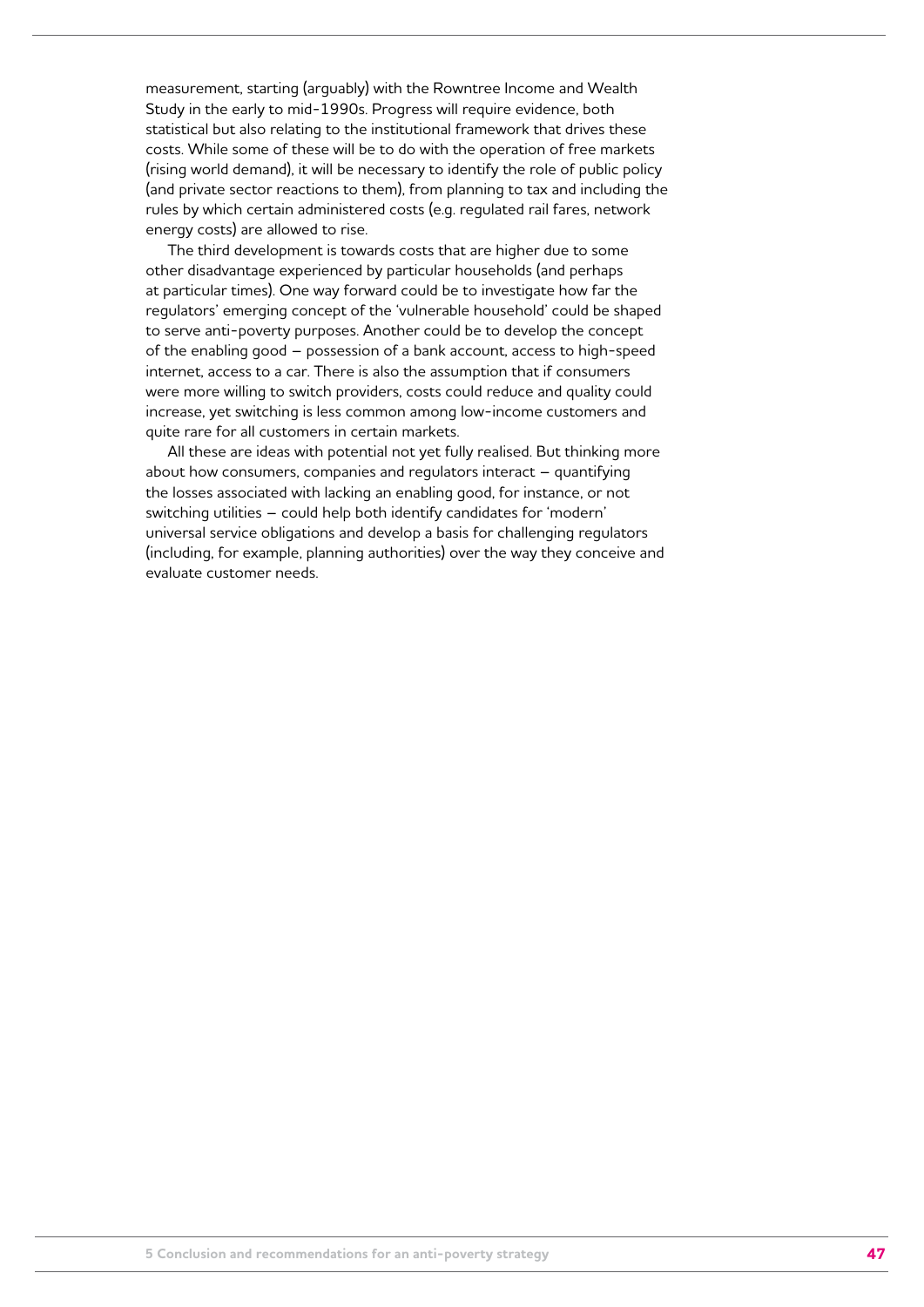## **Notes**

- 1 Life assurance differs from life insurance. Assurance refers to events that are certain to occur (such as death) and often have an investment component that increases their value. Insurance refers to things one wishes to protect against financially, such as death during a certain time period.
- 2 Around 45% of fares are regulated, and tend to be those on commuter routes with no alternative.
- 3 See Ofwat's Glossary of Terms (at www.ofwat.gov.uk/aboutofwat/gud\_pro\_ofwatglossary.pdf) for more information. 'The amount by which a company can increase (or must decrease) its charges is controlled by the price limit formula RPI  $\pm$  K + U. K is the number we determine at a price review every five years to reflect what each company needs above inflation each year, to finance the provision of services. It may be changed at an interim adjustment between price reviews. RPI is the percentage increase in the Retail Price Index in the year to the November before the charging year. U is the amount of unused K not taken up in previous years. Also known as "K factor".
- 4 RIIO stands for Revenue = Incentives + Innovation + Outputs.
- 5 Social tariffs for fuel have been phased out as part of the introduction of the Warm Home Discount.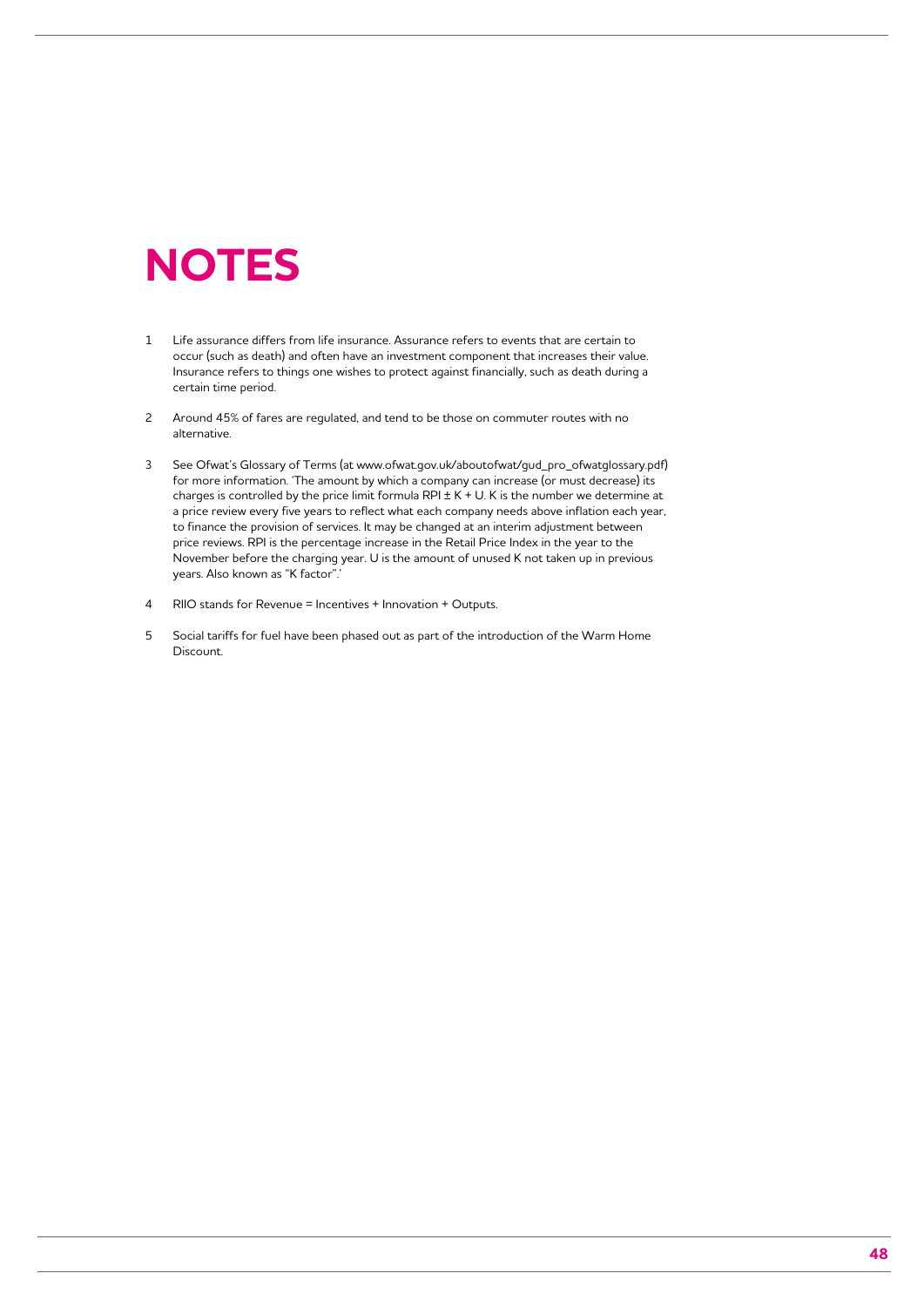## **References**

- Adams, A., Hood, A., & Levell, P. (2014). The squeeze on incomes. In C. Emmerson, P. Johnson & H. Miller (eds) *The IFS Green Budget.* London: Institute for Fiscal Studies, pp.126–140.
- Aldridge, H. & Kenway, P. (2014). *Can the changes to LHA achieve their aims in London's housing market?* London: Shelter.

Aldridge, H. & MacInnes, T. (2014). *Multiple Cuts to the Poorest Families.* London: Oxfam.

Ambler-Edwards, S., Bailey, K., Kiff, A., Lang, T., Lee, R., Marsden, T., Simons, D. & Tibbs, H. (2009). *Food Futures: Rethinking UK Strategy.* London: Chatham House.

Bank of England (2011). *Inflation Report May 2011.* London: Bank of England.

- Bates, R. (2008). Foreword. In S. Thomas (ed.), *Poor Choices: the limits of competitive markets in the provision of essential services to low income consumers.* London: University of Greenwich.
- Baumberg, B., Gaffney, D., Horgan, G., MacInnes, T. & Tinson, A. (2014). *Disability, Long-term Conditions and Poverty.* York: Joseph Rowntree Foundation.
- Beesley, M.E. & Littlechild, S.C. (1989). *The regulation of privatized monopolies in the United Kingdom.* RAND *Journal of Economics* 20(3):454–472.
- Bottasso, A. & Conti, M. (2003). *Cost Inefficiency in the English and Welsh Water Industry: An Heteroskedastic Stochastic Cost Frontier Approach.* Economics Discussion Papers 573. Colchester: University of Essex.
- Bradshaw, J., Middleton, S., Davis, A., Oldfield, N., Smith, N., Cusworth, L. & Williams, J. (2008). *A Minimum Income Standard for Britain.* York: Joseph Rowntree Foundation.
- Broda, C., Leibtag, E. & Weinstein, D.E. (2009). The Role of Prices in Measuring the Poor's Living Standards. *Journal of Economic Perspectives* 23(2):77–97.
- Buckland, J. (2009). *Affordable Credit Options for Vulnerable Consumers: Identifying Alternatives to High-cost Credit in Australia, Belgium, Canada, France, Germany, the UK, & the US, Ottawa.*  Ontario: Office of Consumer Affairs, Industry Canada.
- Bushe, S., Kenway, P. & Aldridge, H. (2013). *The Impact of Localising Council Tax.* York: Joseph Rowntree Foundation.
- Butcher, L. (2013). *House of Commons Standard Note 1522: Buses: Grants and subsidies.* London: House of Commons.
- Butcher, L. (2014). *House of Commons Standard Note 1904: Railways: Fares.* London: House of Commons.
- Byatt, I. (2012). Water: Supply, prices, scarcity, and regulation. IEA Current Controversies Papers No. 37. London: Institute for Economic Affairs.
- Center for Women's Welfare. *The Self-Sufficiency Standard* [online]. Available at: www. selfsufficiencystandard.org/standard.html [accessed 28 Jan 2014].

Centre for Sustainable Energy (2013). *Beyond Average Consumption.* London: Ofgem.

Citizens Advice (2011). *Citizens Advice response to the Department of Energy and Climate Change.* London: Citizens Advice.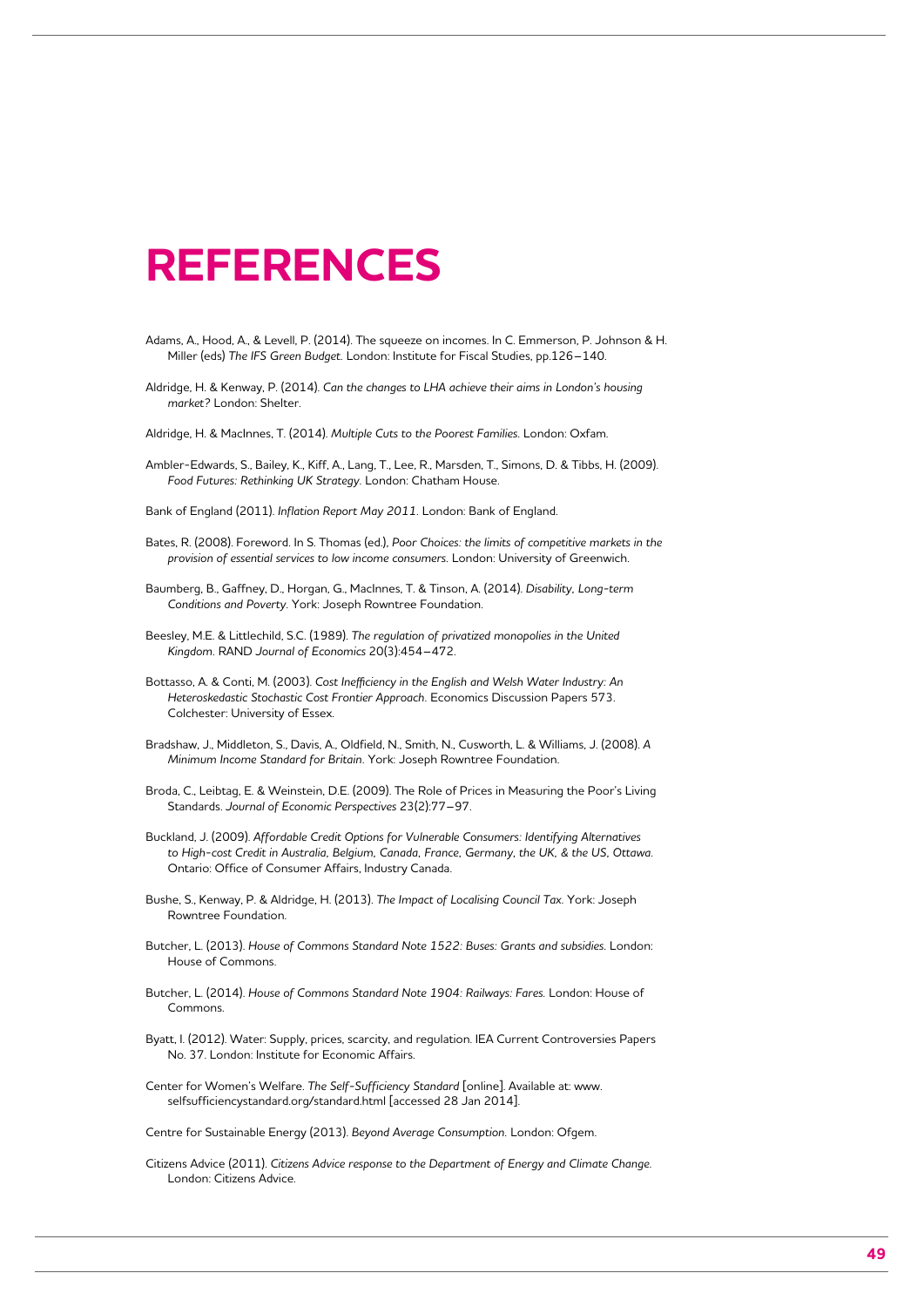- Chisholm, A. (2013). *The New Competition and Markets Authority: Aspirations and Challenges.*  Speech presented 24 April at 15th Burrell Competition Lecture, Middle Temple Hall, London.
- Collins, M.L., MacMahon, B., Weld, G. & Thornton, R. (2012). *A Minimum Income Standard for Ireland.* Dublin: The Policy Institute.
- Consumer Futures (2013). *Specification of Requirement: Research into data use for targeting fuel poverty policies.* London: Consumer Futures.
- Crawford, I. & Smith, Z. (2002). *Distributional aspects of inflation.* London: Institute for Fiscal Studies.
- Dalsace, F., Vincent, C-E., Berger, J. & Dalens, F. (2012). The Poverty Penalty in France: How the Market Makes Low-Income Populations Poorer. *Field Actions Science Reports. The journal of field actions* Special Issue 4.
- Davis, A., Hirsch, D., Smith, N., Beckhelling, J. & Padley, M. (2012). *A Minimum Income Standard for the UK in 2012*. York: Joseph Rowntree Foundation.
- Davis, A., Hirsch, D. & Smith, N. (2010). *A Minimum Income Standard for the UK in 2010.* York: Joseph Rowntree Foundation.
- Department for Business, Innovation and Skills (BIS) (2011). *Better Choices, Better Deals: Consumers Powering Growth.* London: Department for Business, Innovation and Skills.
- Department for Communities and Local Government (DCLG) (2011). *The English Indices of Deprivation 2010.* London: Department for Communities and Local Government.
- Department for Education (2013). Evidence to Inform the Childcare Commission. London: Department for Education.
- Department for Environment, Food and Rural Affairs (Defra) (2013). *Food Statistics Pocketbook.*  London: Department for Environment, Food and Rural Affairs.
- Department for Work and Pensions (DWP) (2010). *Low-Income Dynamics: 1991–2008* (Great Britain). London: DWP.
- DWP (2013a). *Equality Analysis for Housing Benefit: Uprating Local Housing Allowance by 1 per cent and the Targeted Affordability Funding.* London: Department for Work and Pensions.
- DWP (2013b). Appendix A. *Households below average income 1994/5 to 2011/12.* London: Department for Work and Pensions.
- Department for Energy and Climate Change (DECC) (2013). Big energy companies must put customers in control. Press release 31 October. At www.gov.uk/government/news/davey-bigenergy-companies-must-put-customers-in-control [accessed 21 Oct 2014].
- DECC (2013a). *Estimated impacts of energy and climate change policies on energy prices and bills.*  London: Department for Energy and Climate Change.
- DECC (2013b). *DECC Fossil Fuel Price Projections.* London: Department for Energy and Climate **Change**
- Diaz-Serrano, L. & O'Neill, D. (2004). The Relationship between Unemployment and Risk-Aversion. IZA Discussion Papers No.1214. Bonn, Germany: IZA.
- Dohmen, T., Falk, A., Huffman, D. & Sunde, U. (2009). Are Risk Aversion and Impatience Related to Cognitive Ability? CESifo Working Papers No. 2620. Munich: CESifo.
- Europe Economics and New Policy Institute (2010). *Markets and Households on Low Incomes.*  London: Office of Fair Trading.
- Farrelly, M., Nonnemaker, J. & Watson, K. (2012). The consequences of high cigarette excise taxes for low-income smokers. *PLOS One*, Sep 7(9):e43838.
- Fellowes, M. (2006). *From Poverty, Opportunity: Putting the Market to Work for Lower Income Families.* Washington D.C.: Brookings Institute.
- Fischer, G.M. (2007). *An Overview of Recent Work on Standard Budgets in the United States and Other Anglophone Countries.* Washington DC: Department of Health and Human Services.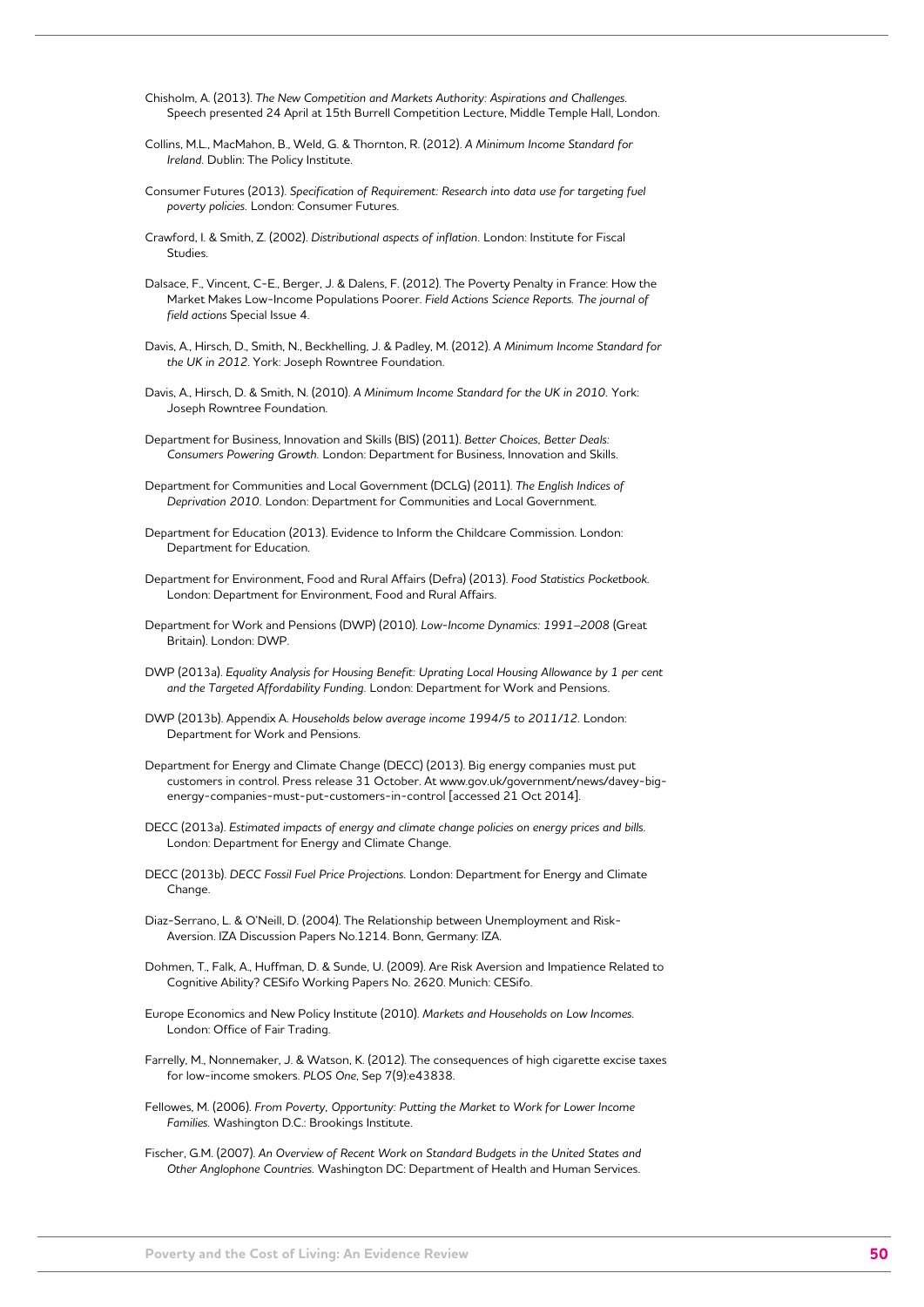- Florence School of Regulation (2008). Affordability of Basic Public Utilities: Regulation and Poverty Policies – Report on Workshop Proceedings. Florence: European University Institute.
- Gordon, D., Mack, J., Lansley, S., Main, G., Nandy, S., Patsios, D. & Pomati, M. (2013). *The Impoverishment of the UK.* Bristol: Poverty and Social Exclusion
- Gould, E., Wething, H., Sabadish, N., & Finio, N. (2013). *What Families Need to Get By: The 2013 Update of EPI's Family Budget Calculator.* Washington D.C.: Economic Policy Institute.
- H.M. Treasury (1999). *Access to Financial Services (report of Policy Action Team 14).* London: H.M. Treasury.
- Hirsch, D. (2013a). *Addressing the Poverty Premium: Approaches to Regulation.* London: Consumer Futures.
- Hirsch, D. (2013b). *A Minimum Income Standard for the UK in 2013.* York: Joseph Rowntree Foundation.
- Davis, A., Hirsch, D., Iwanaga, R., Iwata, M., Shigekawa, J., Uzuki, Y. & Yamada, A. (2013). *Comparing*  the Minimum Income Standard in the UK and Japan: Methodology and Outcome. Loughborough: Centre for Research in Social Policy.
- Hirsch, D., Perren, K. & Phung, V-H. (2011a). *Global influences on the cost of a minimum standard of living in the UK.* York: Joseph Rowntree Foundation.
- Hirsch, D., Plunkett, J. & Beckhelling, J. (2011b). *Priced Out: The new inflation experience and its impact on living standards.* London: Resolution Foundation.
- Hoff, S., van Gaalen, C., Soede, A., Luten, A., Vrooman, C. a& Lamers, S. (2010). T*he Minimum Agreed Upon: Consensual Budget Standards for the Netherlands.* The Hague: Netherlands Institute for Social Research.
- Hoffer, A.J., Shughart II, W. & Thomas, M.D. (2013). *Sin taxes: Size, growth and creation of the sindustry,* Working Paper No. 13–04, Mercatus Center, George Mason University.
- Keep, M. (2013). *House of Commons Standard Note 6384: Railways: Fares statistics.* London: House of Commons.
- Lehtinen, A-R., Varjonen, J., Raijas, A. & Aalto, K. (2011). *What Is the Cost of Living? Reference Budgets for Decent Minimum Standard of Living in Finland.* Helsinki: National Consumer Research Centre.
- Levell, P. & Oldfield, Z. (2011). *The Spending Patterns and Inflation Experience of Low-Income Households over the Past Decade.* London: Institute for Fiscal Studies.
- Littlechild, S. (2013). Defective regulations are pushing up energy prices as competition suffers. City A.M. 28 October [online]. At www.cityam.com/article/1382932250/defectiveregulations-are-pushing-energy-prices-competition-suffers [accessed 21 Oct 2014].
- Lyon, A., B. & Schwab, R.M. (1991). *Consumption taxes in a life-cycle framework: are sin taxes regressive?* Working Paper No. 3932. Cambridge, MA: National Bureau of Economic Research.
- Money for Life and Family Action (2013). *Family Fortunes: Home Economics How families struggle to move into and maintain their homes*. London: Family Action.
- Niemietz, K. (2012). *Redefining the Poverty Debate.* London: Institute of Economic Affairs.
- OECD–FAO (2011). *Agricultural Outlook 2011–2020.* Paris: Organisation for Economic Cooperation and Development.
- Office for National Statistics (ONS) (2013). *The Effects of Taxes and Benefits on Household Income 2011–12.* Newport: Office for National Statistics.

Ofcom (2006a). *Ofcom's Consumer Policy.* London: Ofcom.

- Ofcom (2006b). *Retail Price Controls: Explanatory statement and proposals.* London: Ofcom.
- Office of Fair Trading (2011). *Decision of the Office of Fair Trading CA98/03/2011: Dairy retail price initiatives.* London: Office of Fair Trading.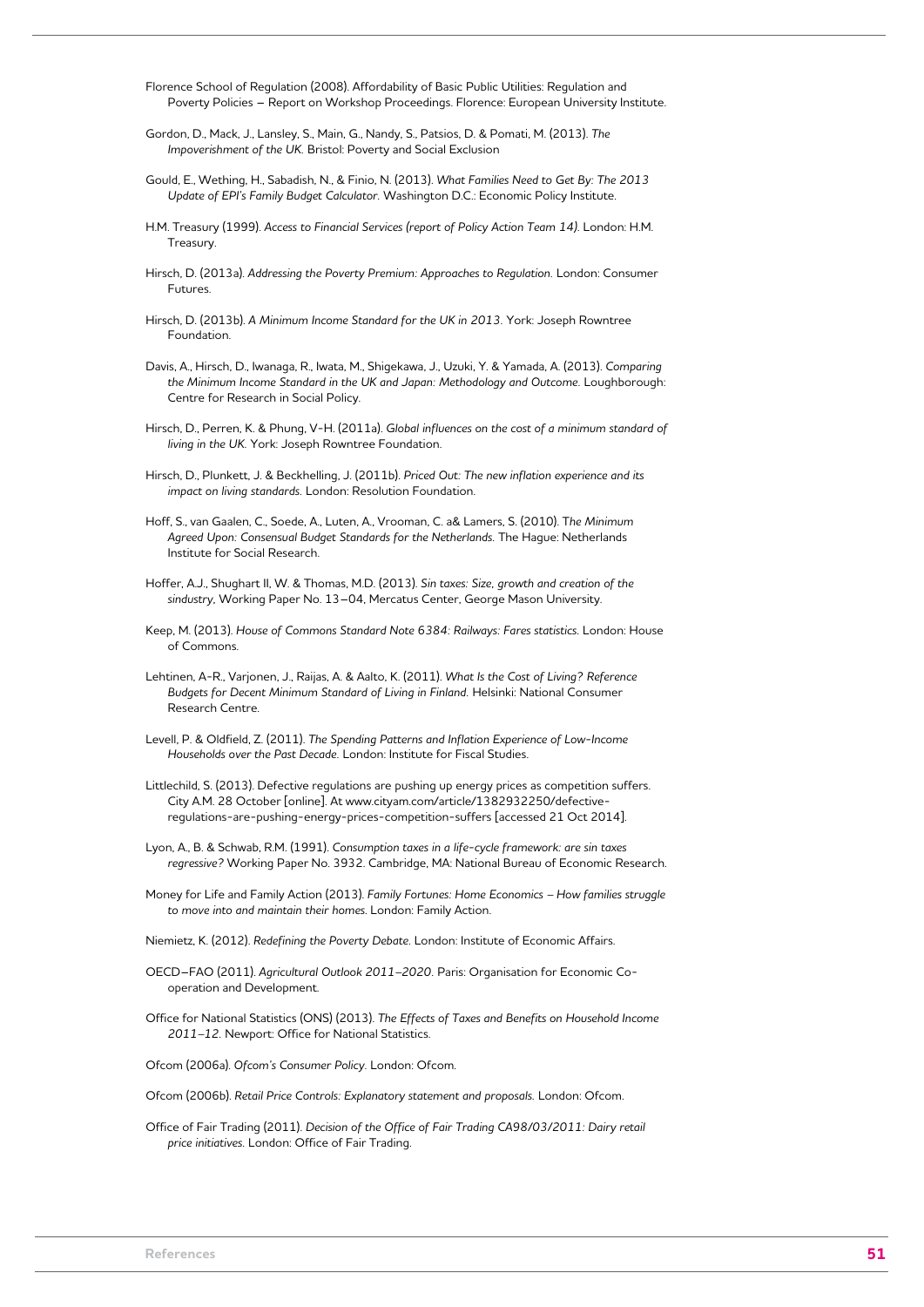Ofgem (2009). *Regulating energy networks for the future: RPI – X@20 History of Energy Network Regulation*. London: Ofgem.

Ofgem (2010). *RIIO – a new way to regulate energy networks.* London: Ofgem.

Ofgem (2013a). *Consumer Vulnerability Strategy.* London: Ofgem.

Ofgem (2013b). *Warm Home Discount Annual Report 2012-13.* London: Ofgem.

Personal Finance Research Centre (2011). *Affordable Credit: Lessons from overseas.* London: Consumer Focus.

Preston, I. & White, V. (2014) *Fuel and Poverty.* York: Joseph Rowntree Foundation.

Ofwat (2013). *Written Evidence on the Water Bill submitted by Ofwat.* London: House of Commons.

Save the Children (2007). *The Poverty Premium: How poor households pay more for essential goods and services.* London: Save the Children.

Save the Children (2010). *The UK Poverty Rip Off.* London: Save the Children.

SIFO (2011). *Standard Budget for Consumer Expenditures.* Oslo: SIFO.

Smets, H. (2005). Social Protection in Household Water Sector in Developed Countries. Paper presented at Solidarity Water Europe, World Water Council and Water Academy workshop on The Right to Water, Strasbourg, 15–16 October.

Smith, J. (2003). What we have learnt: a comparative perspective of water and rail. In A. Bartle (ed) *The UK Model of Utility Regulation.* Bath: Centre for the Study of Regulated Industries, pp.87–120.

- Smith, N., Davis, A. & Hirsch, D. (2010). A Minimum Income Standard for Rural Households. York: Joseph Rowntree Foundation.
- Snowdon, S. (2013). Aggressively Regressive: The 'sin taxes' that make the poor poorer. *IEA Current Controversies 47.* London: Institute for Economic Affairs.
- Stearn, J. (2003). What the Littlechild report actually said. In A. Bartle (ed) *The UK Model of Utility Regulation.* Bath: Centre for the Study of Regulated Industries, pp.7–31.
- Stearn, J. (2012). *Tackling Consumer Vulnerability: An Action Plan for Empowerment.* London: Consumer Futures.
- Tibble, M. (2005). *Review of the Existing Research on the Extra Costs of Disability.* DWP Working Papers No. 21. London: Department for Work and Pensions.

Tinson, A. & Kenway, P. (2013). *The Water Industry: A Case to Answer.* London: New Policy Institute.

- Titheredge, H., Mackett, R., Christie, N., Hernandez Oviedo, D., & Runing, E (2014). *Transport and Poverty.* York: Joseph Rowntree Foundation.
- TNS Opinion and Social (2011). *Special Barometre 342: Consumer Empowerment.* Brussels: European Commission.
- Veit-Wilson, J. (1998). *Setting Adequacy Standards: How governments define minimum incomes.*  Bristol: Policy Press.
- Which? (2010). *The Age-Old Insurance Problem.* London: Which?
- White, V., Roberts, S. & Preston, I. (2012). *Beyond Average Consumption: Development of a framework for assessing impacts of proposals on different consumer groups.* Bristol: Centre for Sustainable Energy.

Wilson, W. (2014). *House of Commons Standard Note 1090: Rent Setting for Social Housing Tenancies.* London: House of Commons.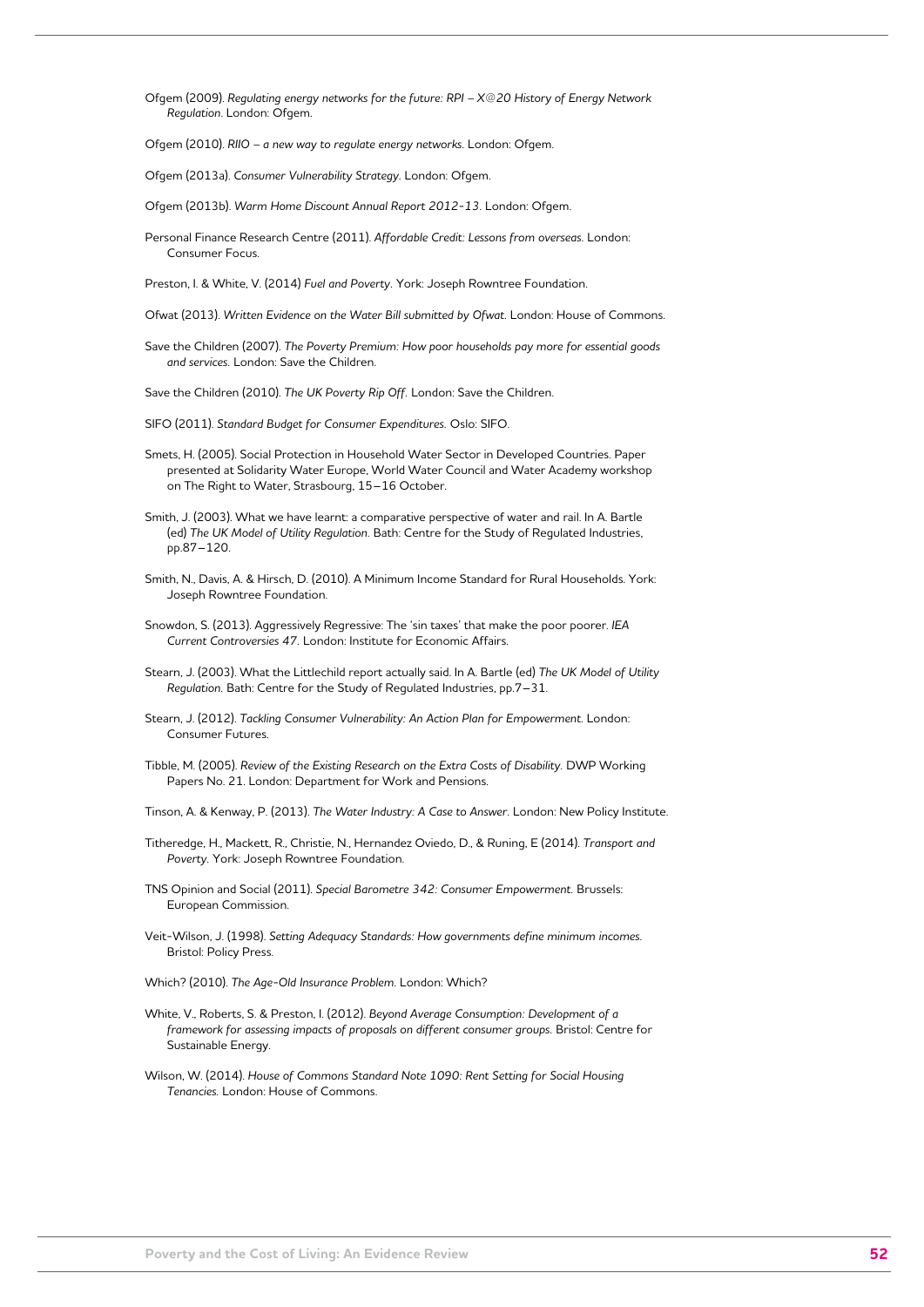## **About The AuthorS**

The New Policy Institute (NPI) is a UK research institute which produces evidence-based research on a range of social and economic issues. NPI has a long track record of analysing and reporting on poverty and other forms of exclusion.

**Dr Peter Kenway** is the Director of the New Policy Institute. **Tom MacInnes** is the Research Director. **Sabrina Bushe** is Research and Communications officer and **Adam Tinson** is a Research Analyst.